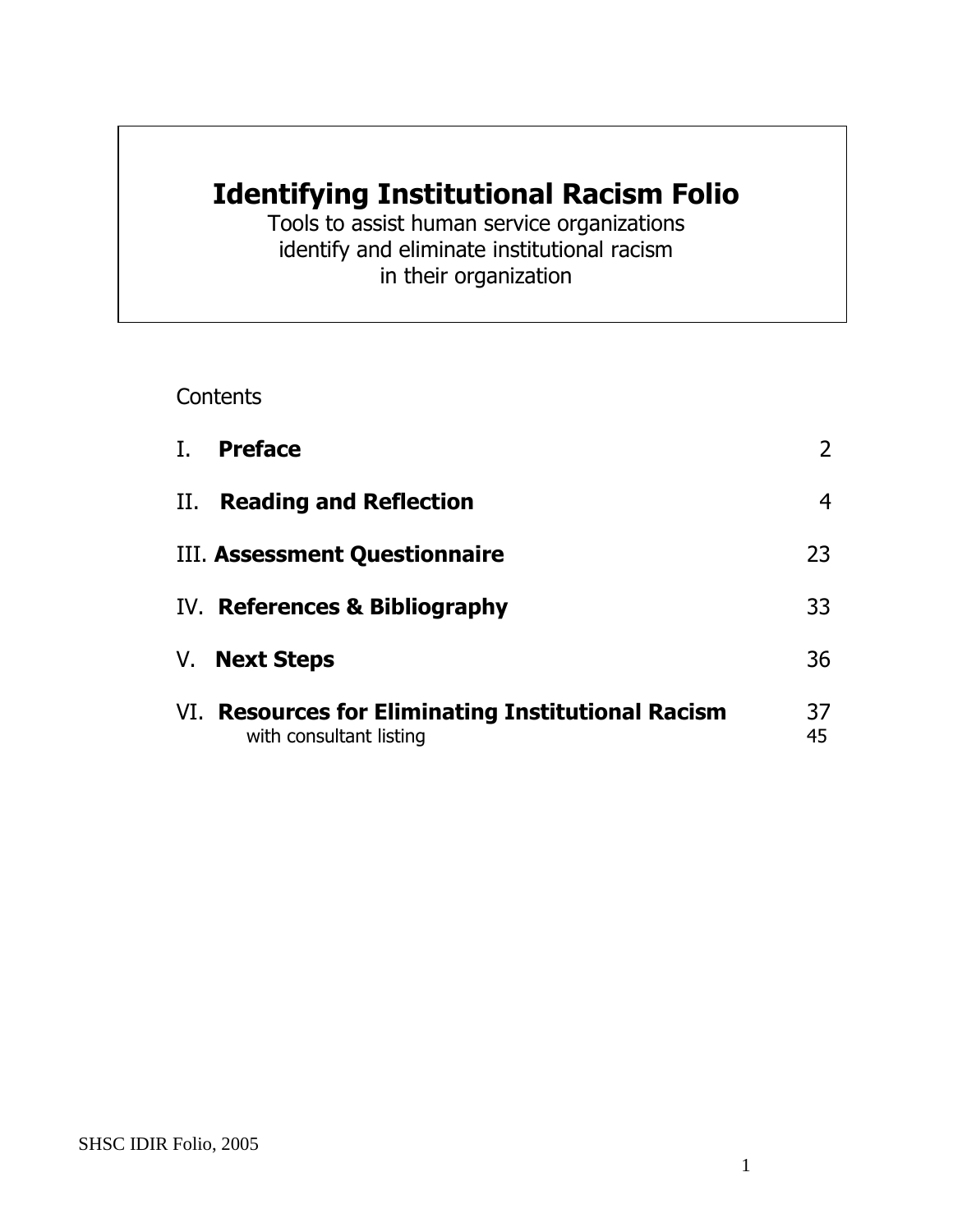## **I. Preface**

## **Our Community, Mission, and Commitment**

Seattle Human Service Coalition (SHSC) members came together in 1987 as a multi-racial, multi-cultural community of human service providers and allies who act on a shared set of values. We believe in social justice and are committed to the proactive change efforts necessary to achieve it. In Seattle, this means that we are working to create the reality that residents from all ethnic and economic backgrounds are able to meet their basic human needs. We believe that the elimination of racism and other forms of oppression is critical to both to providing effective human services and to achieving social justice. SHSC's Identifying Institutional Racism (IDIR) project is relevant to our human service community in that racism is imbedded in all our social institutions; consequently, our own service agencies are not immune to its presence and negative effects.

## **IDIR Project Development**

In 1999-2001, members of the community created the 2020 Vision Campaign through a partnership between the Seattle Human Services Coalition and the Minority Executive Directors Coalition. Over 1,000 participants were involved in this multi-racial, multi-lingual process that defined a shared vision of a just and healthy community. Participants came from many different communities and perspectives including faith-based, neighborhoods, service recipients, funders, youth, and government. Together we all identified specific conditions necessary to achieve the visions, or *Tenets of Change*, and steps necessary to meet those conditions, or *Action Items*. Included in the *Tenets of Change* are: Racism must no longer exist, and Policies that perpetuate racism must be eliminated. An *Action Item* to achieve these two tenets is to: Organize and train human service providers to recognize institutional racism and remove racist barriers that inhibit access to services.

#### **Assessment Process, Tool, and Purpose**

The IDIR Assessment Process/Tool builds on the 2020 Vision Campaign by creating a practical means to "Organize and train human service providers to recognize institutional racism and remove racist barriers that inhibit access to services." The process/tool can be used by community members to identify, assess, and begin the process to eliminate institutional racism and its negative effects within organizations. It is our expectation that an honest and courageous examination of institutional racism will lead to a commitment to eliminate racist barriers imbedded in our human service organizations and to recognize them in other institutions as well. The process enables members of the human services community to build awareness, leadership, and commitment by taking the personal risk required for organic and sustained anti-racist change.

### **Use of the IDIR Folio**

Following this introduction is the Reading and Reflection section. The seven short selections included here provide relevant definitions, concepts, and examples to promote an exchange of ideas and concerns with the least misunderstanding. We recommend that everyone participating in this process take the reading and reflection portion just as seriously as the questionnaire that follows. A reflection process can be determined by each participating organization: in small groups, task areas, large groups, or individually.

Once the readings are complete, individuals then answer the questions in the organizational selfassessment tool. It has been designed for members of human service organizations in a range of positions or roles including governing or advisory board members, executive, management, or administrative staff, full, part-time, paid or volunteer, as well as program participants. (Not all questions will apply to all roles in the organization, feel free to make note of this.)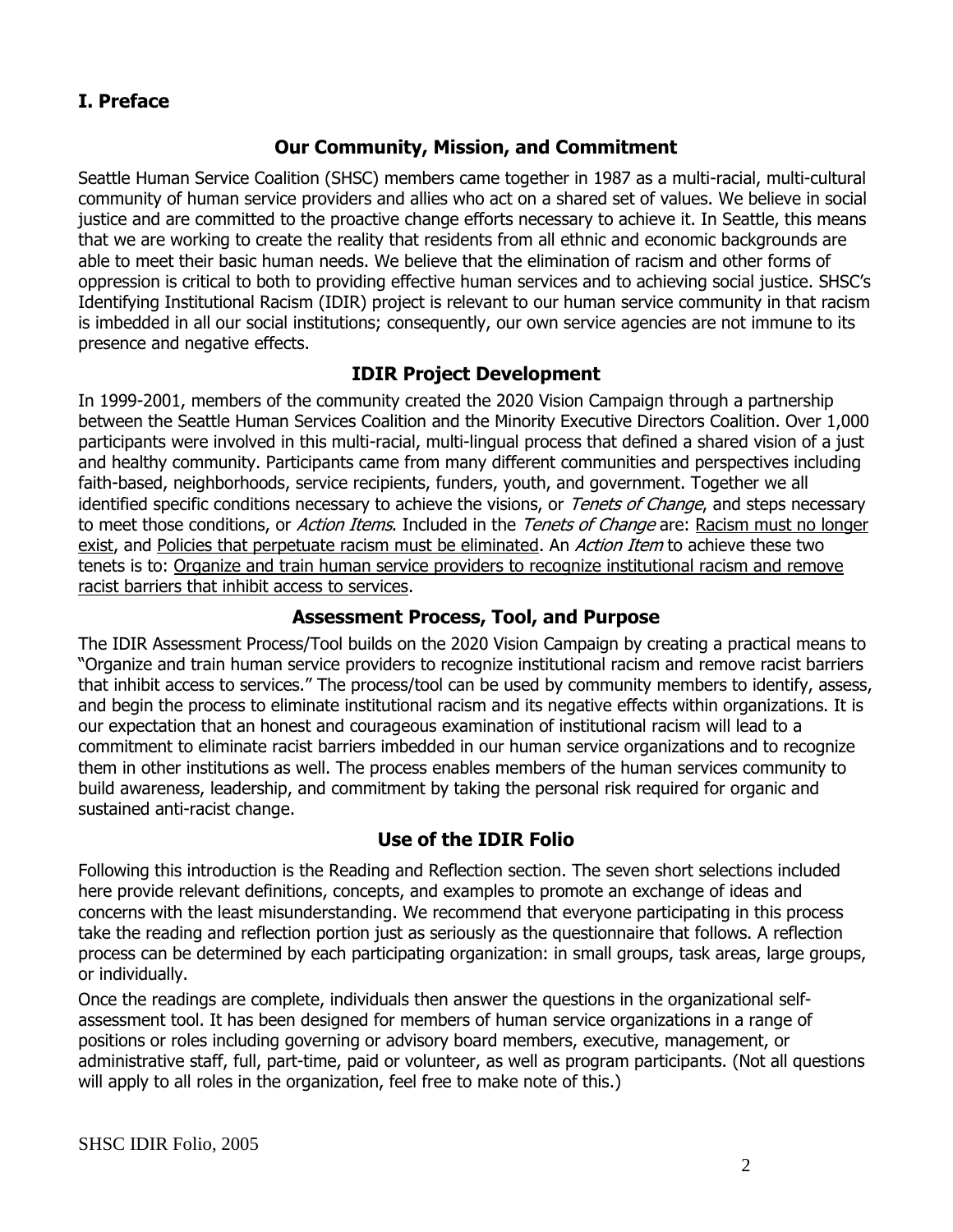**It is not an expectation that everyone will know all the answers. If you "do not know," do not worry just keep going forward with answering the questions. If there are additional questions or readings that you would like to include that address specific concerns in your organization, feel free to add things to the folio.**

There are many ways to make use of the information and insight resulting from the self-assessment process. An organization may choose to review all the completed questionnaires and prepare a summary document for their use. Facilitated group discussions following the completion of the questionnaire are likely to enrich the discovery process and provide direction for change. The next logical step after an organization has identified ways that institutional racism is imbedded in their structure is to work to eliminate it. Eliminating institutional racism is a process that requires a sustained commitment of time and energy on the part of an organization and the individuals who make up the organization. A listing of resources to help with this is the last component of this Folio. It may be useful to repeat the assessment process on a regular basis in order to gauge progress toward positive change.

Congratulations on your choice to embark on the IDIR process. We wish you well.

#### **IDIR Leadership Group**

Dannette Allen, Meals Partnership Coaition SuJ'n Chon, Meals Partnership Coaition Ebony Davis, New Beginnings Jon Gould, Childrens Alliance Ralph Forquera, Seattle Indian Health Board Patricia Hayden, YWCA Seattle\*King\*Snohomish Theressa Lenear, Child Care Resources Nancy Norman, Childrens Alliance Eileen Rasnack, Catholic Community Services Cynthia Shaw, Rose of Lima House Sue Smith, St. Mary's Food Bank Julia E. Sterkovsky, Seattle Human Services Coalition Hilary Stern, Casa Latina Jodi Golden White, Child Care Director's Assoc of Greater Seattle

Our thanks to the City of Seattle Department of Neighborhoods who supported the development of this resource through the Neighborhood Matching Fund's Race and Social Justice awards.

Permission to reprint the work included in the Folio has been granted by the authors.

For more information contact the Seattle Human Services Coalition, [shsc@shscoalition.org,](mailto:shsc@shscoalition.org) 206/325-7105, 1820 E. Pine #320, Seattle, WA 98122.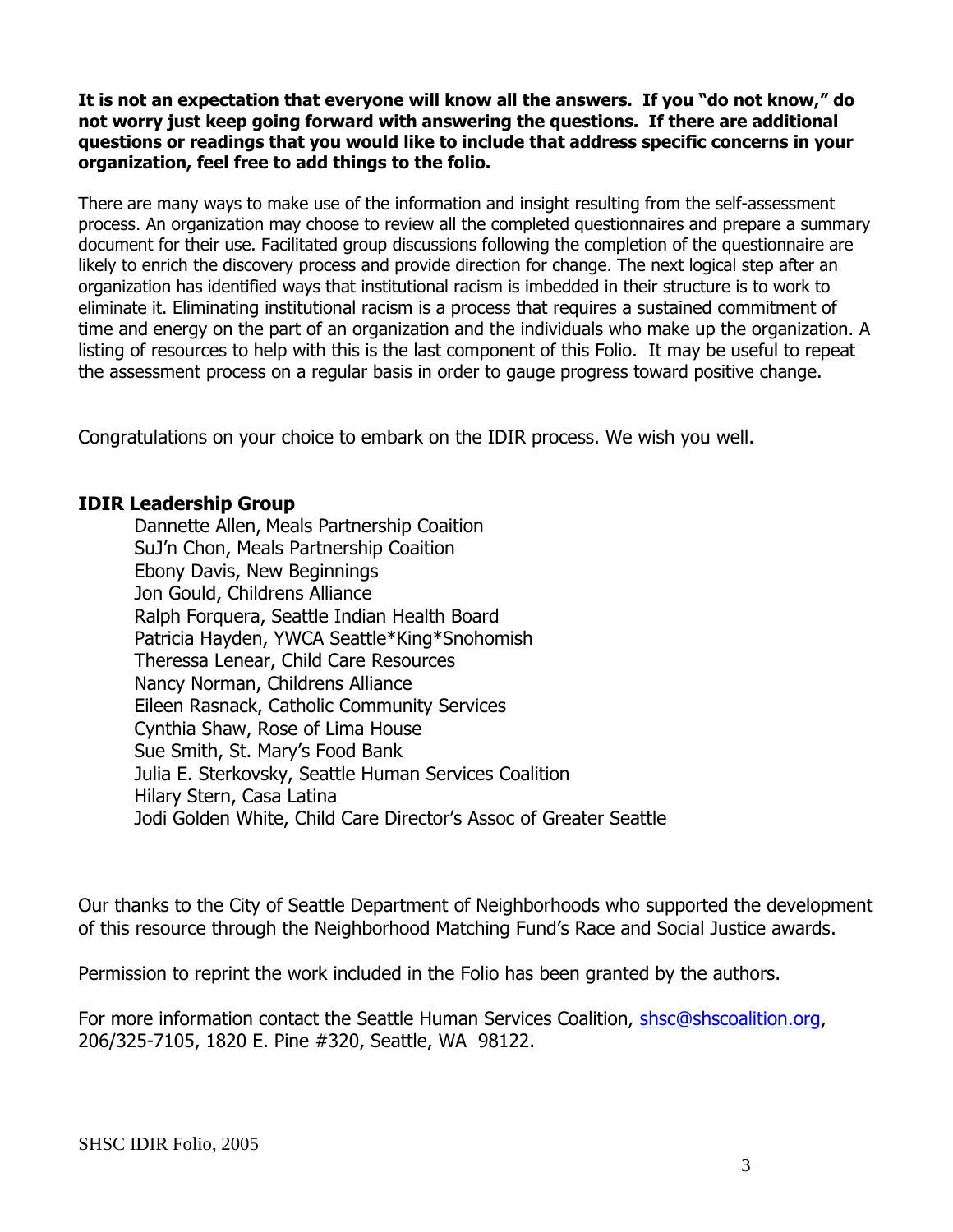## **Identifying Institutional Racism**

## **II. Reading and Reflection**

| Some Notes for Facilitators on Presenting My White Privilege Papers13     |  |
|---------------------------------------------------------------------------|--|
| Being a Strong White Ally: What People of Color Want from White Allies 15 |  |
|                                                                           |  |
|                                                                           |  |
|                                                                           |  |

## **How Racism Thrives In Human Service Organizations**

Racism remains an ingrained part of the American experience for many ethnic populations. Racism thrives even among human service organizations, obstructing the effectiveness of the programs and services offered. Human service agencies--created to address the myriad of human needs that effect people of all races and nationalities--can perpetuate racism if consistent and ongoing steps are not taken to identify and eliminate organizational policies and practices that allow racism to flourish.

Since the primary goal of the human service sector is to help people overcome challenges and difficulties through essential services and resources, it is critical that human service board members, staff, volunteers, funders, and community allies recognize the ways in which racism creates barriers to effective service delivery, and perpetuates an imbalance of power and resources.

As a community of people committed to providing quality human services, we are deeply aware of the need for low-income and underserved populations to gain greater access to resources, services, and empowerment. We understand that there are deficiencies inherent in the broader "system" that deny political, economic, and social power and that restrict access to resources to ethnically and culturally-diverse people through the use of racism. What is essential, however, is we also understand that, as human service providers and allies, we are a part of these systems. We must recognize that we may inadvertently maintain these systems through inattention to identifying and eradicating racism wherever it appears.

Racism can be institutionalized and thrive in human service organizations in four critical areas:

- Organizational leadership;
- Development and implementation of organizational operating policies and procedures;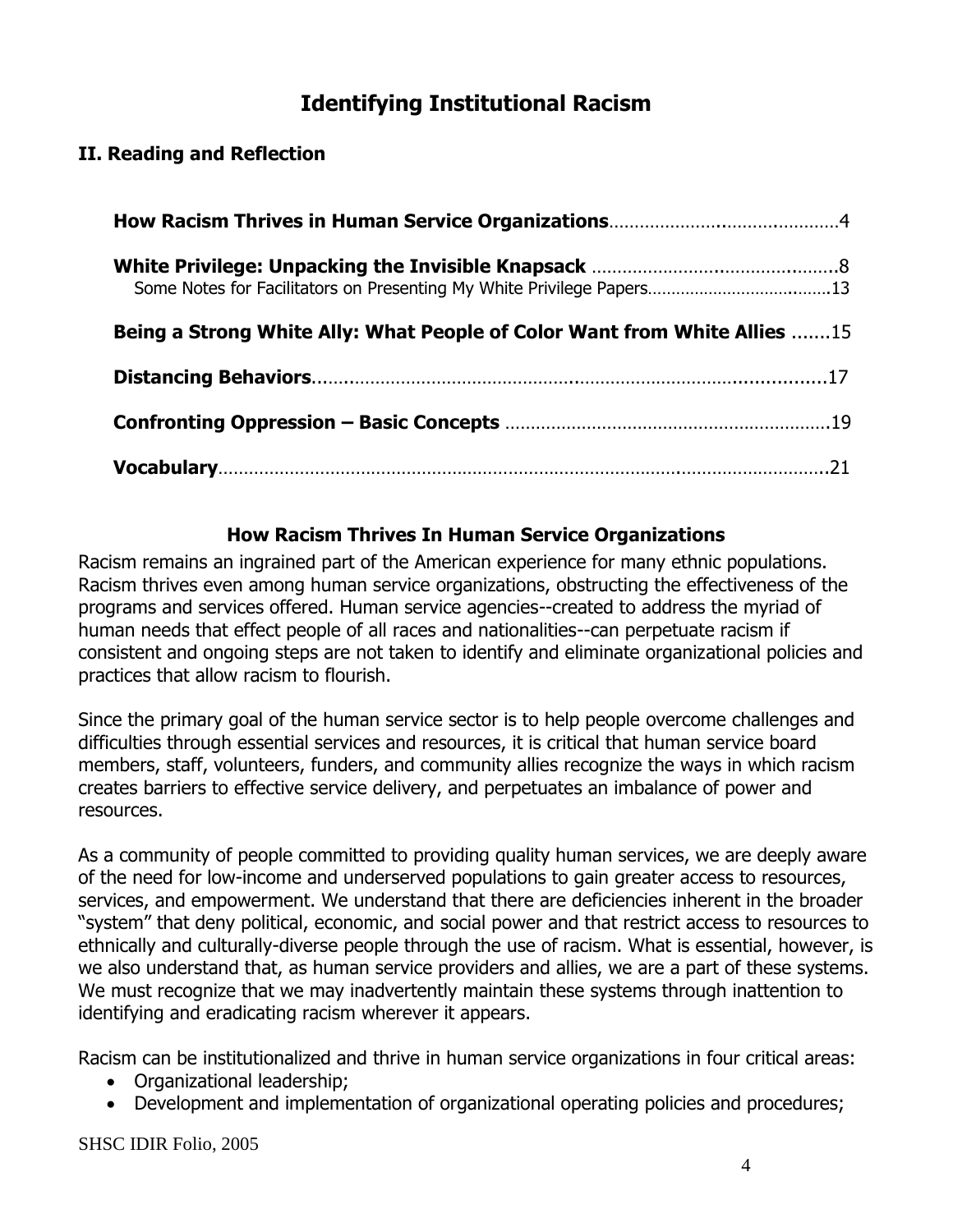- Intake and service delivery to ethnically and culturally-diverse populations; and
- Approaches to recruitment, retention, and treatment of ethnically and culturally-diverse staff.

Human service organizations focus on providing the service(s) at the heart of the agency or program mission. Agency board members, staff, and volunteers can make consistent efforts to provide these services in a culturally-sensitive manner through language translation and the distribution of culturally appropriate services. And yet, providing culturally-sensitive services does not guarantee an agency operates in a manner free of racism. Many human service agencies publicize their aim to serve diverse populations to funders and the general public. Yet serving a culturally-diverse client base does not ensure that an agency does not interact with culturally-diverse board members, clients, staff, and volunteers in ways that are free of racism. In fact, racist practices may indeed be the agency norm.

Human service organizations truly intent on providing the best service possible to ethnically and culturally-diverse communities, and truly intent on recruiting and retaining an ethnically and culturally-diverse cadre of staff and volunteers, must regularly examine each of the four areas identified above to identify and stop the perpetuation of racism and racist practices.

What are some specific examples of organizational beliefs, policies, and procedures that perpetuate racism? The following list offers examples of beliefs, practices, and policies that have occurred in local agencies:

- Programs serving a predominantly ethnically-diverse client base without equally diverse representation on their board.
- Programs serving a predominantly ethnically-diverse client base neither solicit nor incorporate feedback on the development of their agency mission, goals or operating policies from an equally ethnically-diverse body of staff and community representatives.
- Human service governing boards hire executive directors with no track record of advocating for racial equity or applying policies and procedures that demonstrate advocacy for racial equity.
- The governing board of a human service organization consists primarily of individuals who are middle and upper class and who have never had to address racial injustice, poverty, low-education levels, or the need for emergency human services. This creates a board that has limited comprehension of what is truly involved in facing racial barriers while attempting to break free from poverty, low-education, and other social injustices.
- Executive directors, regardless of their own ethnicity, who have a racist bias that white people are more reliable and work harder than people of color. These executive directors carry this racial bias into their interactions with their staff and with the clients served by their agency.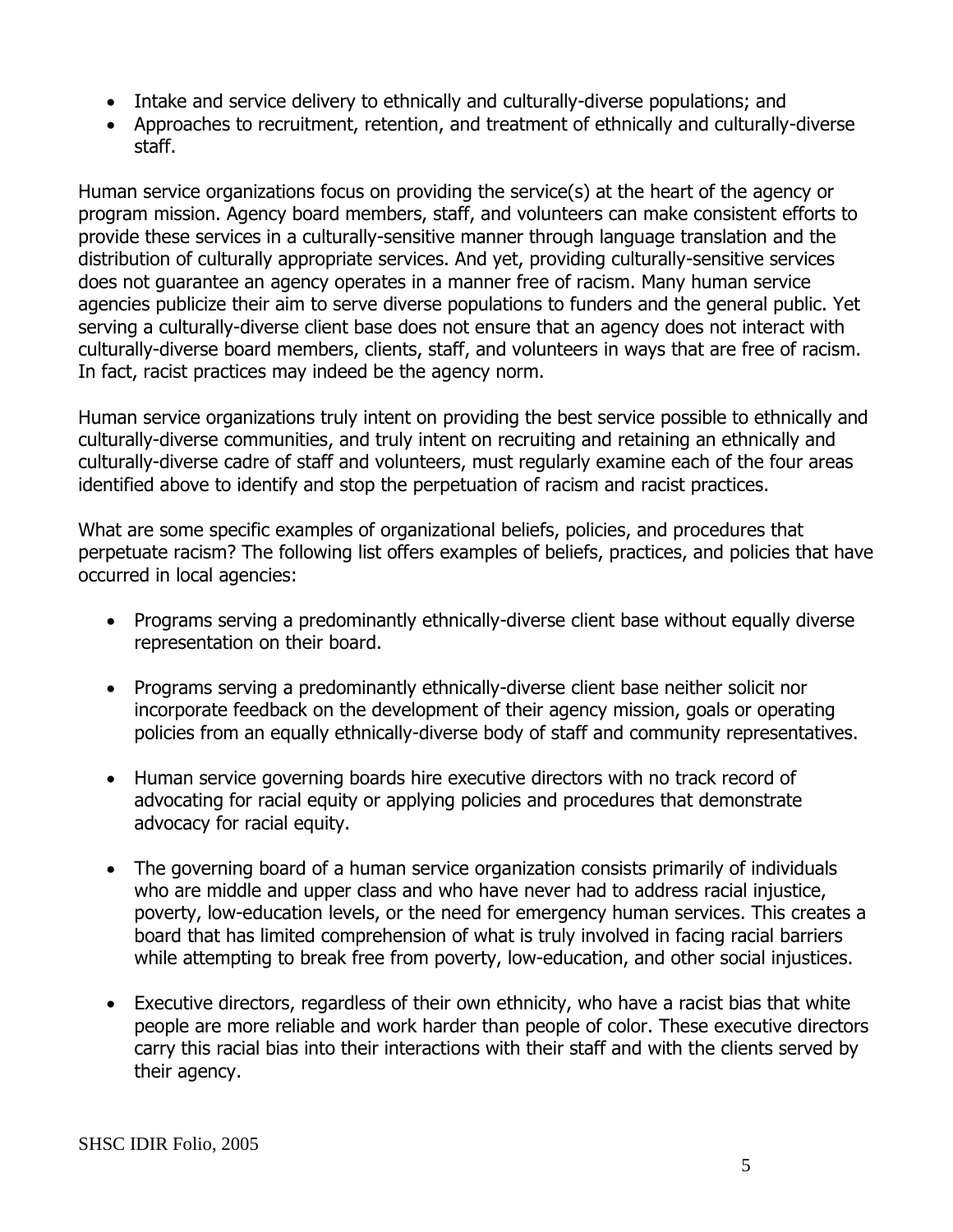- Management and direct service providers who feel that, because they enter human services work committed to fighting poverty and oppression, they do not hold nor are they influenced by racist beliefs. As a result, they do not feel the need to examine any of their own behaviors that may perpetuate racism.
- Defining successful client outcomes solely as "reaching self-sufficiency." Self-sufficiency is not a measure of success within every culture. In fact, interdependence and communalreliance may be preferred as a healthy outcome rather than "self-sufficiency."
- Direct service providers charged by their organization to provide services within a uniform set of standards and regulations, yet disproportionately bend the rules to give white clients more liberties while strictly applying the rules for clients of color. This may be done because white clients are considered in the minds of the service provider to be more deserving of breaks and more likely to succeed than culturally and ethnicallydiverse clients.
- Human service providers inform funders and the general public that their programs and services "empower" clients, however the services offered do little to change the reality of access to resources and opportunities for education, advancement, and socioeconomic power being more accessible to white individuals than to people of color.
- Organizations do not provide an equal opportunity for people of a variety of ethnicities to compete for job openings because little or inadequate outreach is done to recruit potential employees.
- When salary analyses show that white workers earn more money than co-workers who are people of color with similar job responsibilities and titles.
- When white workers are given more training opportunities to increase their capacity and skill levels than their co-workers who are people of color. When white workers are given more opportunities than co-workers of color to lead projects and therefore gain the visibility and leadership competencies needed to secure promotional opportunities.
- When staff who are people of color are silenced, overlooked, or marginalized at meetings, and their views, opinions, ideas are not given the same weight and value as those of their white counterparts. Managers who give subtle and/or obvious clues that they do not highly value the opinions of people of color; and staff pick up on these cues and become passive or active participants in ostracizing or marginalizing people of color.
- Organizational leaders base appropriate employee and client behavior on a dominant cultural understanding of what constitutes appropriate, respectful, and grateful behavior. White managers and workers who rarely make efforts to understand and incorporate behaviors and courtesies that are deemed appropriate/respectful by ethnically-diverse populations.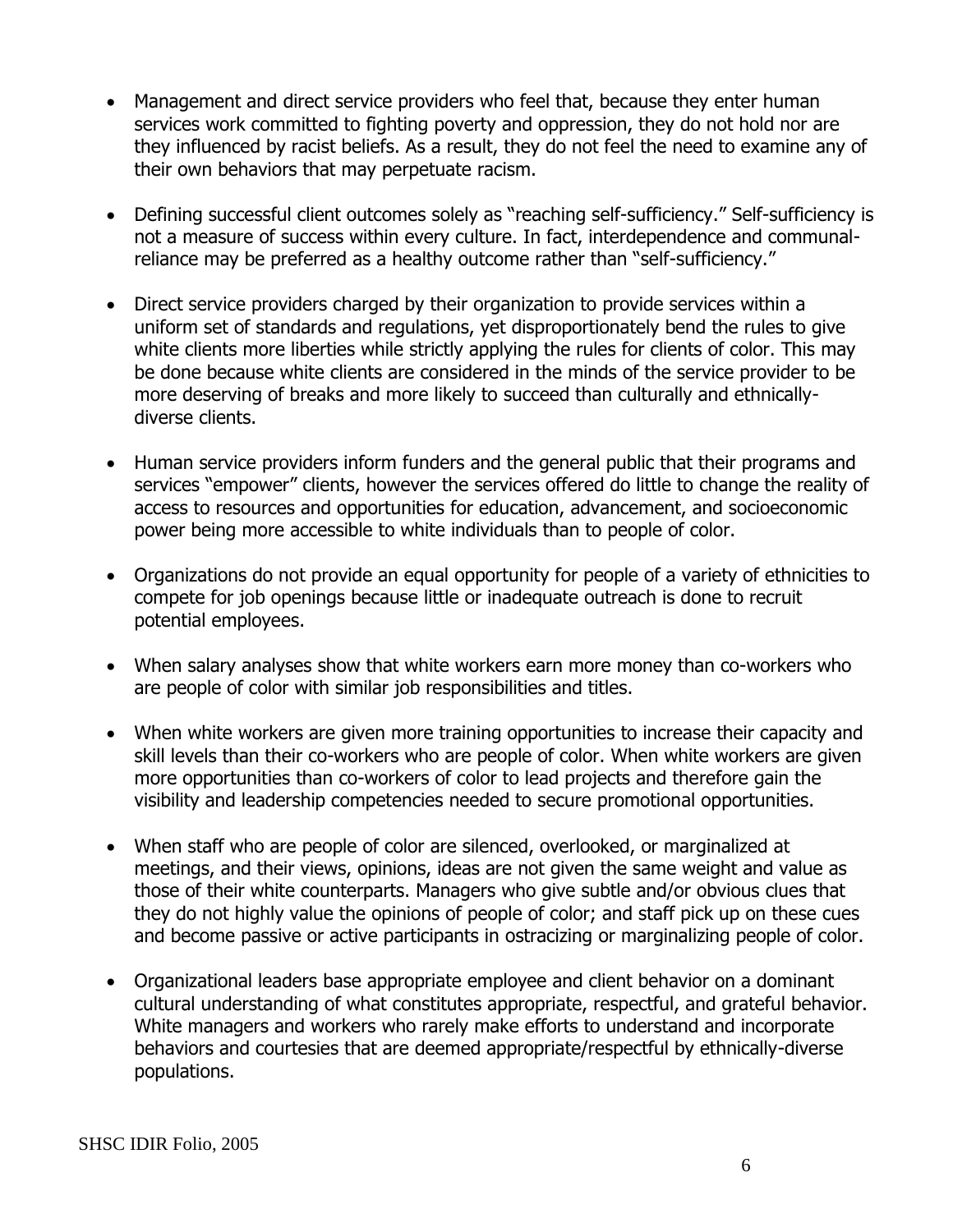Eliminating racism from our society, our community, and the provision of human services will be an ongoing process requiring enduring attention and diligence. We have made great strides in our ability to recognize racism and oppression. We have learned to move beyond mere tolerance of diverse cultures to walk the path toward enthusiastically embracing and affirming our human and cultural differences. Yet, we have not arrived—racism still thrives.

As cultural diversity training for agency staff becomes the organizational norm for more and more human service agencies, there is a danger that the recipients of this training will feel they no longer perpetuate racism simply because of their increased awareness of the injustices of racism or benefits of cultural diversity. As human service providers, we may feel we have grown and evolved beyond any personal racist beliefs because of a deep desire to value all people and free the oppressed. However, identifying and then eliminating racism will require from each of us a persistent and unfailing commitment to assessing our professional and personal practices. Eliminating racism will require from each of us more than cultural sensitivity and appreciation, but will require true diligence in action.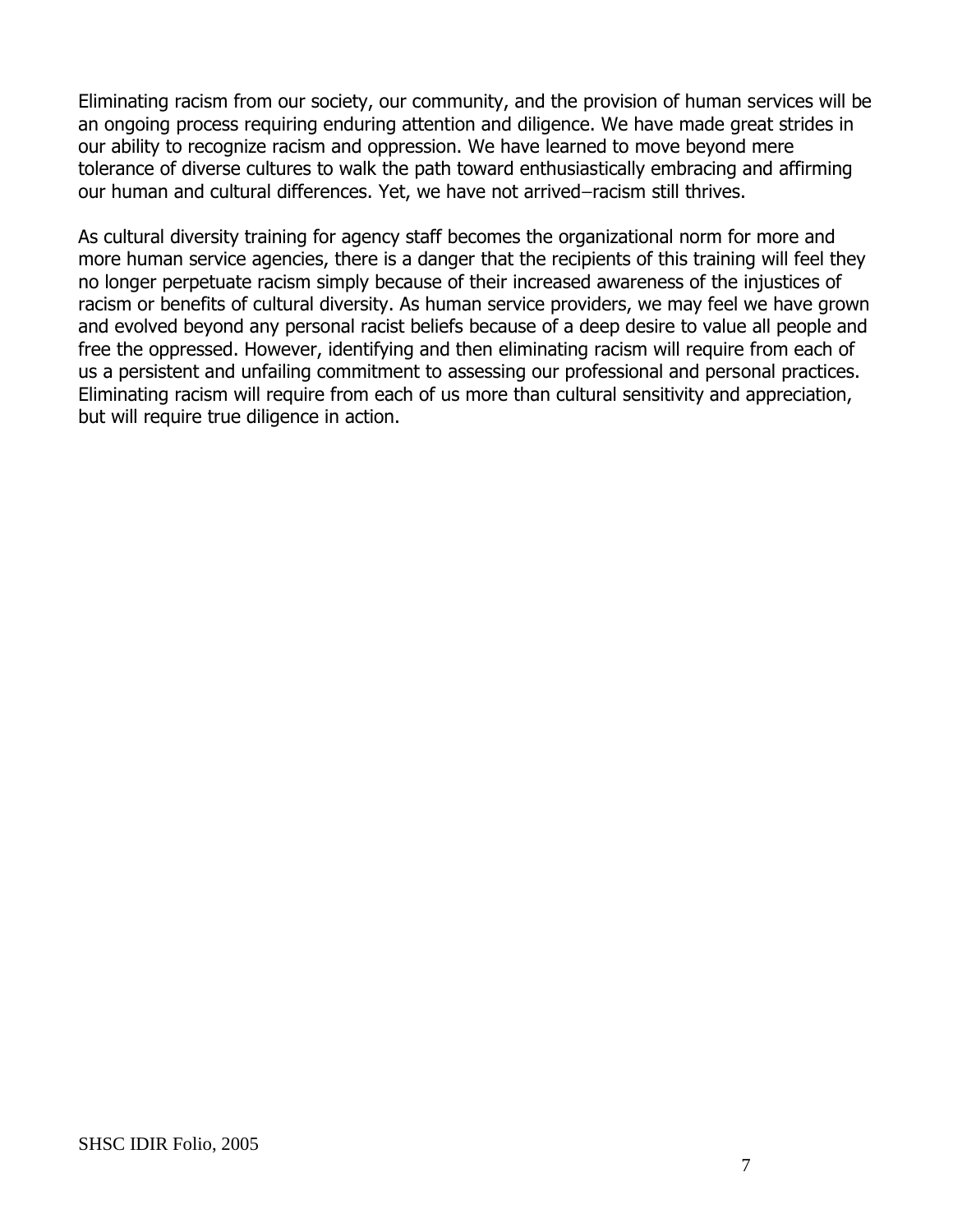## **White Privilege: Unpacking the Invisible Knapsack**

by Peggy McIntosh, Associate Director of the Wellesley College Center of Research on Women, 1990.

"I was taught to see racism only in individual acts of meanness, not in invisible systems conferring dominance on my group."

Through work to bring materials from women's studies into the rest of the curriculum, I have often noticed men's unwillingness to grant that they are over privileged, even though they may grant that women are disadvantaged. They may say they will work to improve women's status, in the society, the university, or the curriculum, but they can't or won't support the idea of lessening men's. Denials that amount to taboos surround the subject of advantages that men gain from women's disadvantages. These denials protect male privilege from being fully acknowledged, lessened, or ended.

Thinking through unacknowledged male privilege as a phenomenon, I realized that, since hierarchies in our society are interlocking, there was most likely a phenomenon of white privilege that was similarly denied and protected. As a white person, I realized I had been taught about racism as something that puts others at a disadvantage, but had been taught not to see one of its corollary aspects, white privilege, which puts me at an advantage.

I think whites are carefully taught not to recognize white privilege, as males are taught not to recognize male privilege. So I have begun in an untutored way to ask what it is like to have white privilege. I have come to see white privilege as an invisible package of unearned assets that I can count on cashing in each day, but about which I was "meant" to remain oblivious. White privilege is like an invisible weightless knapsack of special provisions, maps, passports, codebooks, visas, cloths, tools, and blank checks.

Describing white privilege makes one newly accountable. As we in Women's Studies work to reveal male privilege and ask men to give up some of their power, so one who writes about having white privilege must ask, "Having described it, what will I do to lessen or end it?"

After I realized the extent to which men work from a base of unacknowledged privilege, I understood that much of their oppressiveness as unconscious. Then I remembered the frequent charges from women of color that white women whom they encounter are oppressive. I began to understand why we are justly seen as oppressive even when we don't' see ourselves that way. I began to count the ways in which I enjoy unearned skin privilege and have been conditioned into oblivion about its existence.

My schooling gave me no training in seeing myself as an oppressor, as an unfairly advantaged person, or as a participant in a damaged culture. I was taught to see myself as an individual whose moral state depended on her individual moral will. My schooling followed the pattern my colleague Elizabeth Minnich has pointed out: whites are taught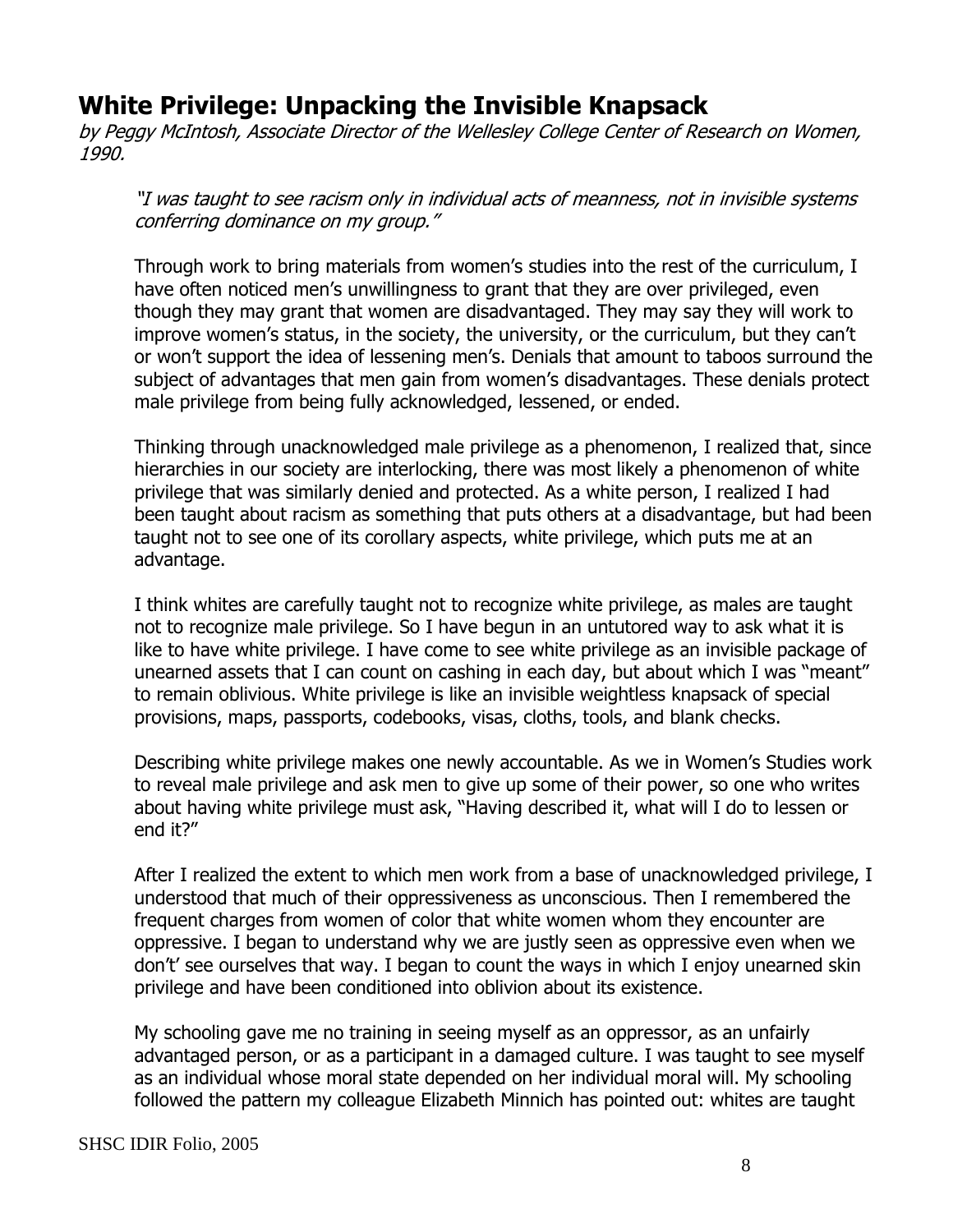to think of their lives as morally neutral, normative, and average, and also ideal, so that when we work to benefit others, this is seen as work which will allow 'them' to be more like 'us'.

I decided to try to work on myself at least by identifying some of the daily effects of whit privilege in my life. I have chosen those conditions which I think in my case attach somewhat more to skin color privilege than to class, religion, ethnic status, or geographical location, though of course all these other factors are intricately intertwined. As far as I can see, my African American coworkers , friends, and acquaintances with whom I come into daily or frequent contact in this particular time, place, and lien of work cannot count on most of these conditions.

I usually think of privilege as being a favored state, whether earned or conferred by birth or luck. Yet some of the conditions I have described here work to systematically overempower certain groups. Such privilege simply confers dominance because of one's race or sex.

- 1. I can if I wish arrange to be in the company of people of my race most of the time.
- 2. If I should need to move, I can be pretty sure that I will be able to rent or purchase housing in an area which I can afford and in which I would want to live.
- 3. I can be pretty sure that my neighbors in such a location will be neutral or pleasant to me.
- 4. I can go shopping alone most of the time, pretty well assured that I will not be followed or harassed.
- 5. I can turn on the television or open to the front page of the paper and see people of my race widely represented.
- 6. When I am told about our national heritage or about "civilization," I am shown that people of my color made it what it is.
- 7. I can be sure that my children will be given curricular materials that testify to the existence of their race.
- 8. If I want to, I can be pretty sure of finding a publisher for this piece on white privilege.
- 9. I can go into a music shop and count on finding the music of my race represented, into a supermarket and find the staple foods which fit with my cultural traditions, into a hairdresser's shop and find someone who can cut my hair.
- 10.Whether I use checks, credit cards, or cash, I can count on my skin color not to work against the appearance of financial reliability.
- 11.I can arrange to protect my children most of the time form people who might not like them.
- 12.I can swear, or dress in second hand cloths, or not answer letters, without having people attribute these choices to the bad morals, the poverty, or the illiteracy of my race.
- 13.I can speak in public to a powerful male group without putting my race on trial.
- 14.I can do well in a challenging situation without being called a credit to my race.
- 15.I am never asked to speak for all the people of my racial group.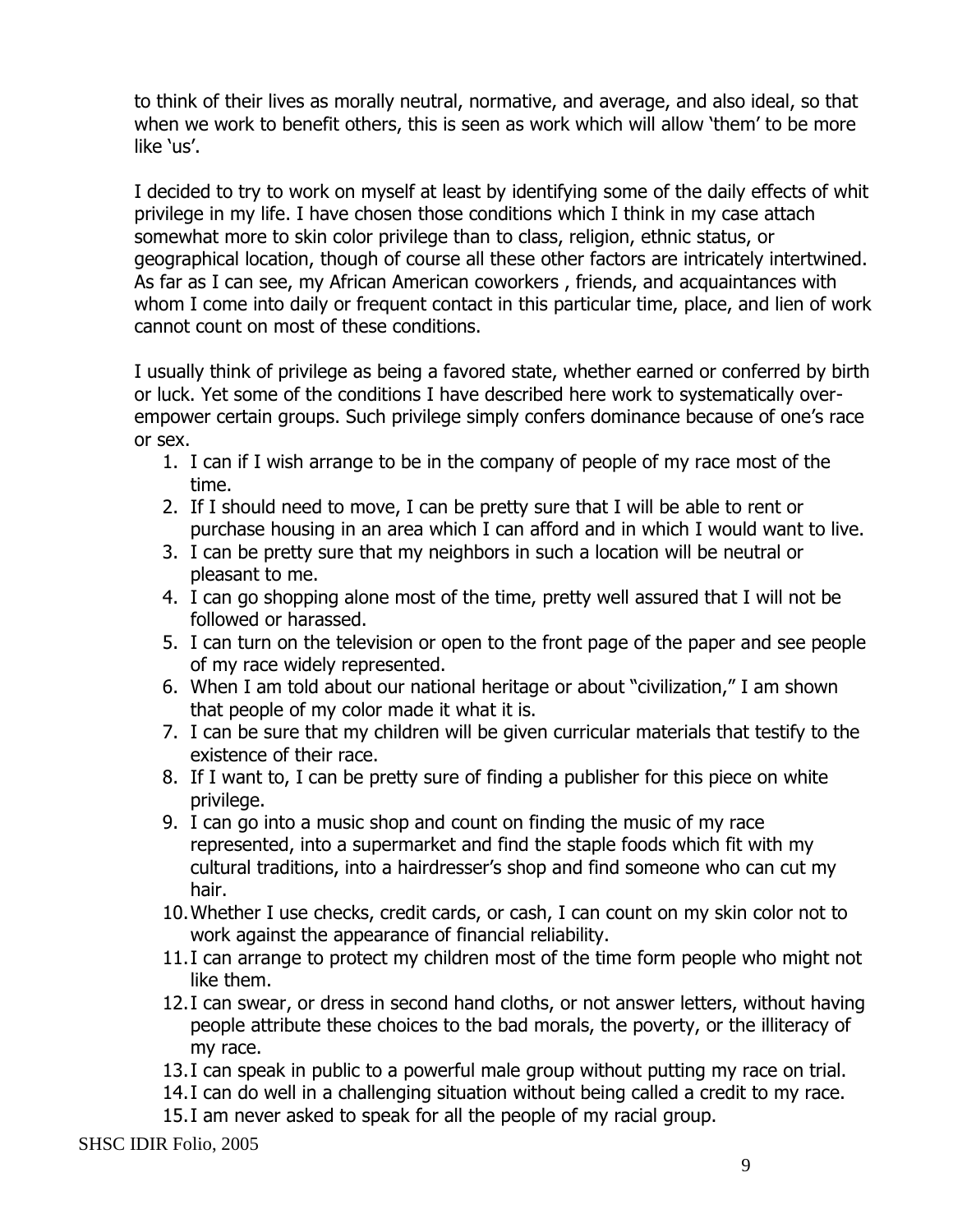- 16.I can remain oblivious to the language and customs of persons of color, who constitute the world's majority, without feeling in my culture any penalty for such oblivion.
- 17.I can criticize our government and talk about how much I fear its policies and behavior without being seen as a cultural outsider.
- 18.I can be pretty sure that if I ask to talk to 'the person in charge", I will be facing a person of my race.
- 19.If a traffic cop pulls me over or if the IRS audits my tax return, I can be sure I haven't' been singled out because of my race.
- 20.I can easily buy posters, postcards, picture books, greeting cards, dolls, toys, and children's magazines featuring people of my race.
- 21.I can go home from most meetings of organizations I belong to feeling somewhat tied in, rather than isolated, out-of-place, out-numbered, unheard, held at a distance, or feared.
- 22.I can take a job with an affirmative action employer without having coworkers on the job suspect that I got the job because of race.
- 23.I can choose public accommodation without fearing that people of my race cannot get in or will be mistreated in the places I have chosen.
- 24. I can be sure that if I need legal or medical help, my race will not work against me.
- 25. If my day, week, or year is going badly, I need not ask of each negative episode or situation whether it has racial overtones.
- 26.I can choose blemish cover or bandages in flesh color and have them more or less match my skin.

I repeatedly forgot each of the realizations on this list until I wrote it down. For me, white privilege has turned out to be an elusive and fugitive subject. The pressure to avoid it is great, for in facing it I must give up the myth of meritocracy. If these things are true, this is not such a free country; one's life is not what one makes it; many doors open for certain people through no virtue of their own.

In unpacking this invisible knapsack of white privilege, I have listed conditions of daily experience which I once took for granted. Nor did I think of any of these perquisites as bad for the holder. I now think that we need a more finely differentiated taxonomy of privilege, for some of these varieties are only what on would want for everyone in a just society, and others give license to be ignorant.

I see a pattern running through the matrix of white privilege, a pattern of assumptions which were passed on to me as a white person. There was one main piece of cultural turf; it was my own turf, and I was among those who could control the turf. My skin color was an asset for any move I was educated to want to make. I could think of myself as belonging in major ways, and of making social systems work for me. I could freely disparage, fear, neglect, or be oblivious to anything outside of the dominant cultural forms. Being of the main culture, I could also criticize it fairly freely.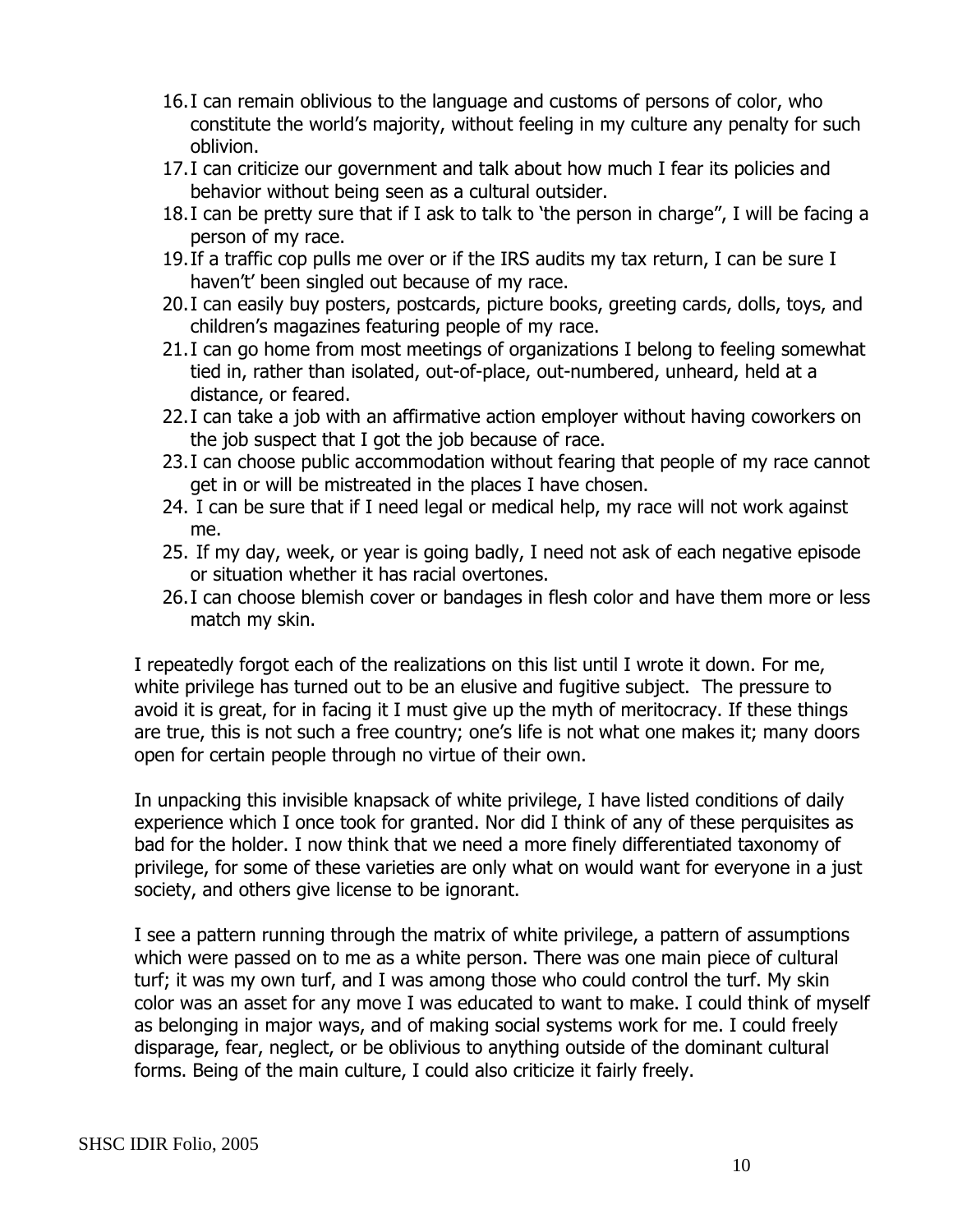In proportion as my racial group was being made confident, comfortable, and oblivious, other groups were likely being made unconfident, uncomfortable and alienated. Whiteness protected me from many kinds of hostility, distress, and violence, which I was being subtly trained to visit in turn upon people of color. For this reason, the word "privilege' now seems to me misleading. We want, then, to distinguish between earned strength and unearned power conferred systematically. Power from unearned privilege can look like strength when it is in fact permission to escape or to dominate. But not all of the privileges on my list are inevitably damaging. Some, like the expectation that neighbors will be decent to you, or that your race will not count against you in court, could be the norm of a just society. Others, like the privilege to ignore less powerful people, distort the humanity of the holders as well as the ignored groups.

We might at least start by distinguishing between positive advantages which we can work to spread, and negative types of advantages which unless rejected will always reinforce our present hierarchies. For example, the feeling that one belongs within the human circle, as Native Americans say, should not be seen as privilege for a few. Ideally it is an unearned entitlement. At present, since only a few have it, it is an unearned advantage for them. This paper results from a process of coming to see that some of the power which I originally saw as attendant on being a human being in the U.S. constituted of unearned advantage and conferred dominance.

Difficulties and dangers surrounding the task of finding parallels are many. Since racism, sexism, and heterosexism are not the same, the advantaging associated with them should not be seen as the same. In addition, it is hard to disentangle aspects of unearned advantaged which rest more on social class, economic class, race, religion, sex, and ethnic identity than on other factors. Still, all of the oppressions are interlocking, as the Combahee River Collective Statement of 1977 continues to remind us eloquently. One factor seems clear about all of the interlocking oppressions. They take both active forms which w can see and embedded forms which as a member of the dominant group one is taught not to see. In my class and place, I did not see myself as a racist because I was taught to recognize racism only it individual acts of meanness by members of my group, never in invisible systems conferring unsought racial dominance of my group from birth.

Disapproving of the systems won't be enough to change them. I was taught to think that racism could end if white individuals changed their attitudes. But a white skin in the United States opens many doors for whites whether or not we approve of the way dominance has been conferred on us. Individual acts can palliate, but cannot end, these problems.

To redesign social systems we need first to acknowledge their colossal unseen dimensions. The silences and denials surrounding privilege are the key political tool here. They keep the thinking about equality or equity incomplete, protecting unearned advantage and conferred dominance by making these taboo subjects. Most talk by whites about equal opportunity seems to be now to be about equal opportunity to try to get into a position of dominance while denying that systems of dominance exist.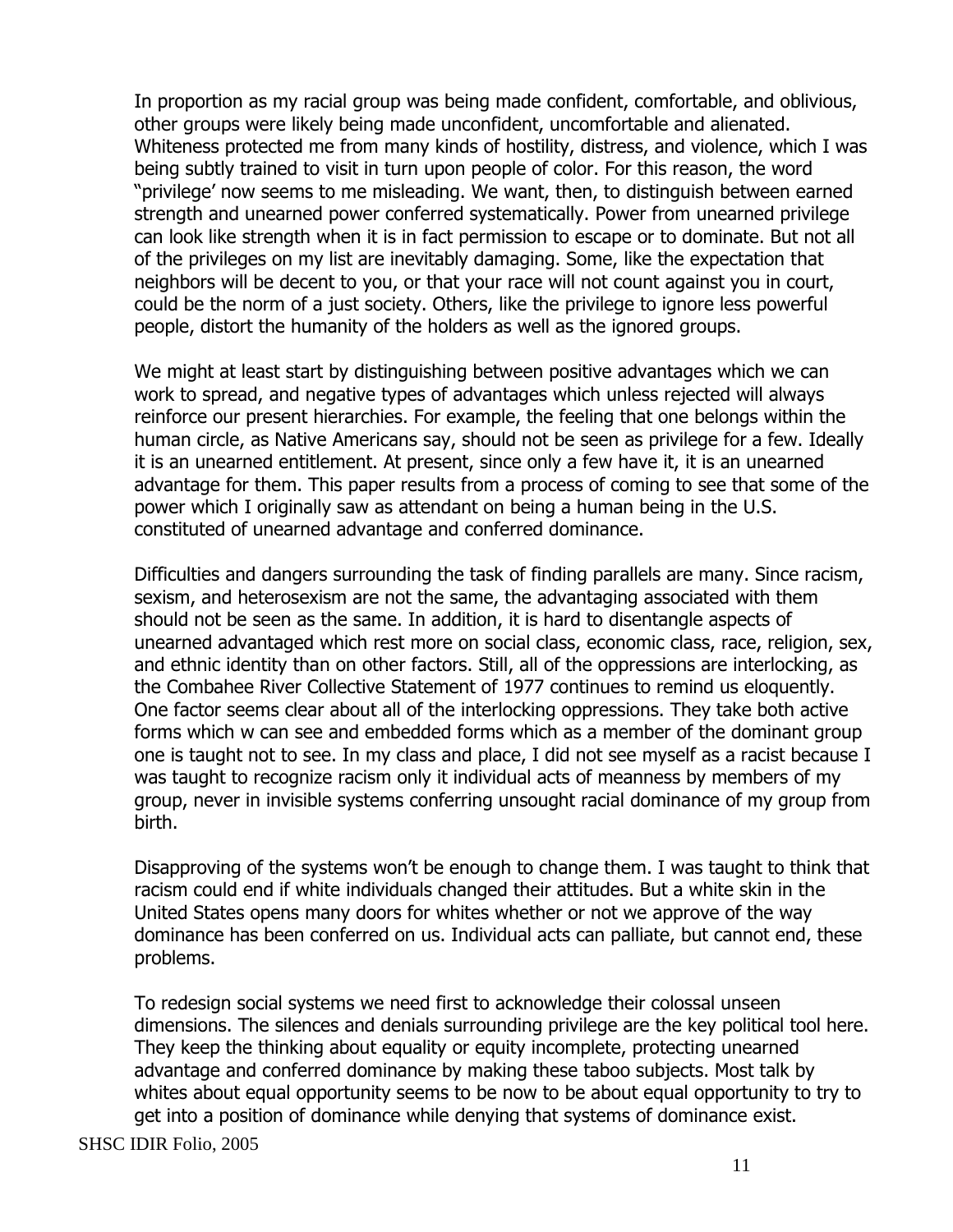It seems to be that obliviousness about white advantage, like obliviousness bout male advantage, is kept strongly acculturated in the United States so as to maintain the myth of meritocracy, the myth that democratic choice is equally available to all. Keeping most people unawares that freedom of confident action is there for just a small number of people props up those in power, and serves to keep power in the hands of the same group that have most of it already.

Though systemic change takes many decades, there are pressing questions for me and I imagine for some others like me if we raise our daily consciousness on the perquisites of being light skinned. What will we do with such knowledge? As we know from watching men, it is an open question whether we will choose to use unearned advantage to weaken hidden systems of advantage, and whether we will use any of our arbitrarily awarded power to try to reconstruct power system of a broader base.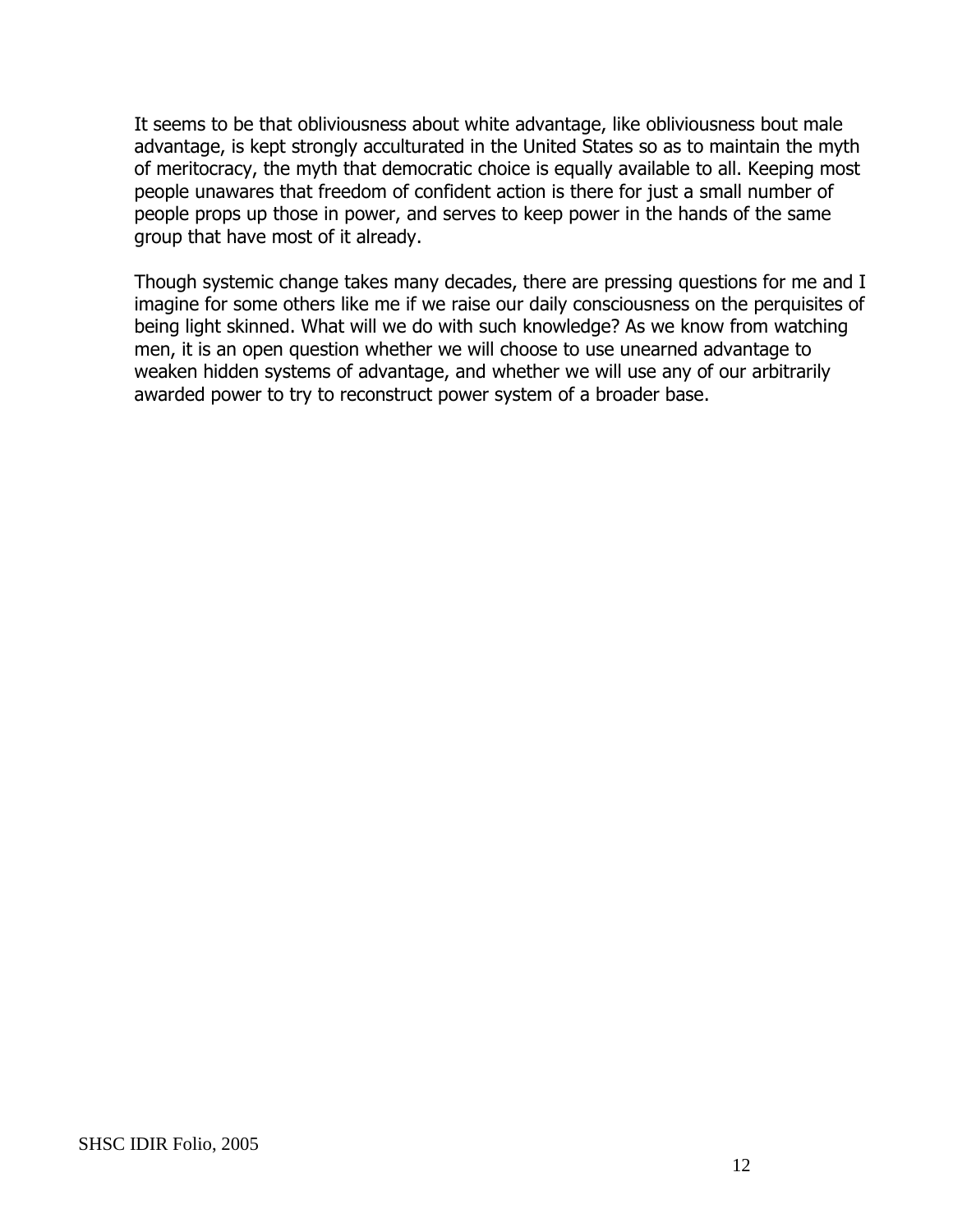### **Some Notes for Facilitators on Presenting My White Privilege Papers**

From: Peggy McIntosh

For participants at the Southeastern Conference on Cross-Cultural Issues in Counseling and Education Sponsored by Georgia Southern University at Savannah, GA 2/6/04

1. My work is not about blame, shame, guilt, or whether one is a "nice person." It's about observing, realizing, thinking systemically and personally.

2. If the facilitator draws on the participants' own experience, this helps the presentation to sink in.

3. It's good to acknowledge every participant's unique "politics of location" (Adrienne Rich) with regard to systemic advantage and disadvantage. People are both in systems and unique in their experiences.

4. Bear in mind the many different forms that privilege can take.

5. Co-presentations and panels of people speaking for themselves can be very effective. I do not usually try for "dialogues," since they are often a veiled form of debating and fighting, rather than realizing.

6. It is useful to use "serial testimony," a mode in which each participant in turn gets to respond in, say, one –minute, timed.

7. As a facilitator, time the speaking and listening rigorously, using a timer or watch.

8. Please don't generalize from my paper. It is about my experience. It is not about the experiences of all white people in all times and places and circumstances.

9. Keep "the list" in its autobiographical context. It will actually increase your effectiveness to be able to say, "This is from just one white woman coming to see she's white…"

10. The list is not a checklist.

11. The list is not a questionnaire.

12. The list is not a confessional reading.

13. Please mention the specificity of my sample of other people with regard to race, sex, region, location, vocation, class, nation, etc. I compared my circumstances with what I know only of the circumstances of my African-American female colleagues in the same building and line of work.

14. Be very wary of entrapment in definitions of privilege and power. They lack nuances and flexibility.

15. Beware of gym-exercises which position people in only one aspect of their identities, asking them to step forward or backward from a baseline at a given prompt.

16. Avoid the temptation to preach to family and friends about ideas you just learned yourself.

17. Avoid self-righteousness.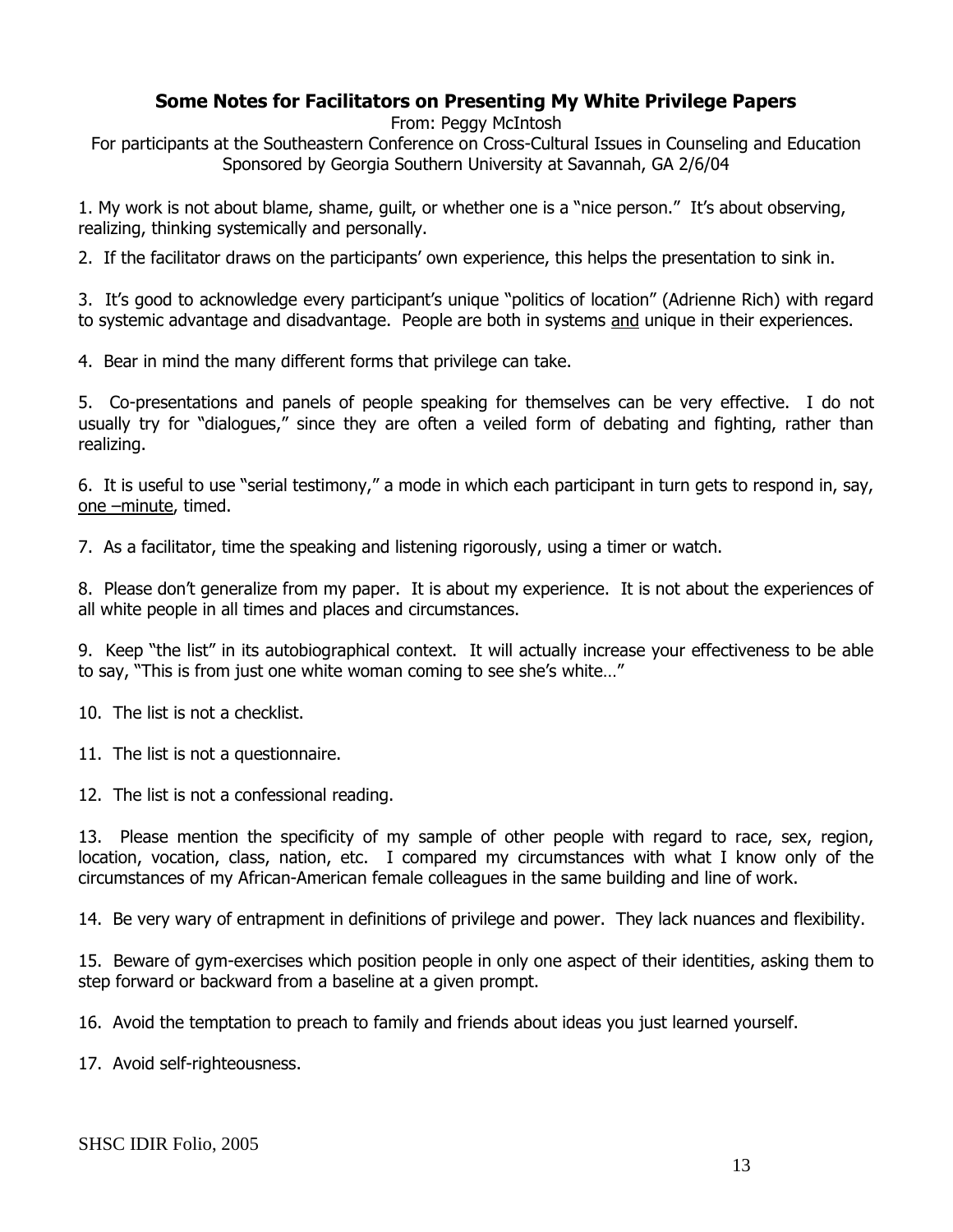18. Invite people to make their own autobiographical lists of privilege, for example, about

Sexual orientation Employment Religion **Language** Gender

Class Physical ability Region **Handedness** 

19. Try to facilitate so that "systemic" is a word participants understand or begin to understand.

20. But also understand why U.S. People, especially White people, have trouble seeing systemically. Consider White U.S. ideology. Consider U.S. education. Consider capitalist values. But Marx didn't really spell out privilege systems well, either! Why not?

21. Practice using the systemic-seeing "muscle," and the privilege-awareness "muscle" in your own daily life, perhaps like a secular and politicized form of Buddhist "mindfulness."

22. I see the privilege work in schools as making one smarter, not necessarily better. Schools do not claim making us better as their primary goal.

When I present or co-resent on Privilege Systems, or Systems of Unearned Privilege, whether or not I am the first to speak, I usually

- Tell how, by seeing male privilege, and seeing men's obliviousness to it, I can to see I have unearned skin color privilege, about which I was likewise oblivious;
- Read some examples from my white privilege list, and sometimes read some of my heterosexual privilege list, Christian privilege list, and lists of privilege relative to Asian Americans, indigenous groups, Latino/as, etc.
- Analyze some of the misreadings of my paper by whites and people of color;
- Raise the question of how I can use unearned advantage to weaken systems of unearned advantage, and why I would want to.

#### **After the co-presenter(s) have taken equal time, and perhaps we've had some conversation with each other and the participants, we often gather people in circles of 5-8 to do serial testimony on three questions**:

Round one: What is one way you've had unearned disadvantage in your life?

Round two: What is one way you've had unearned advantage in your life?

Round three: What is it like for you to sit here and tell and listen to these accounts of unearned advantage and disadvantage?

#### **Usually, we do not do further de-briefs since the final question is a de-brief in itself**.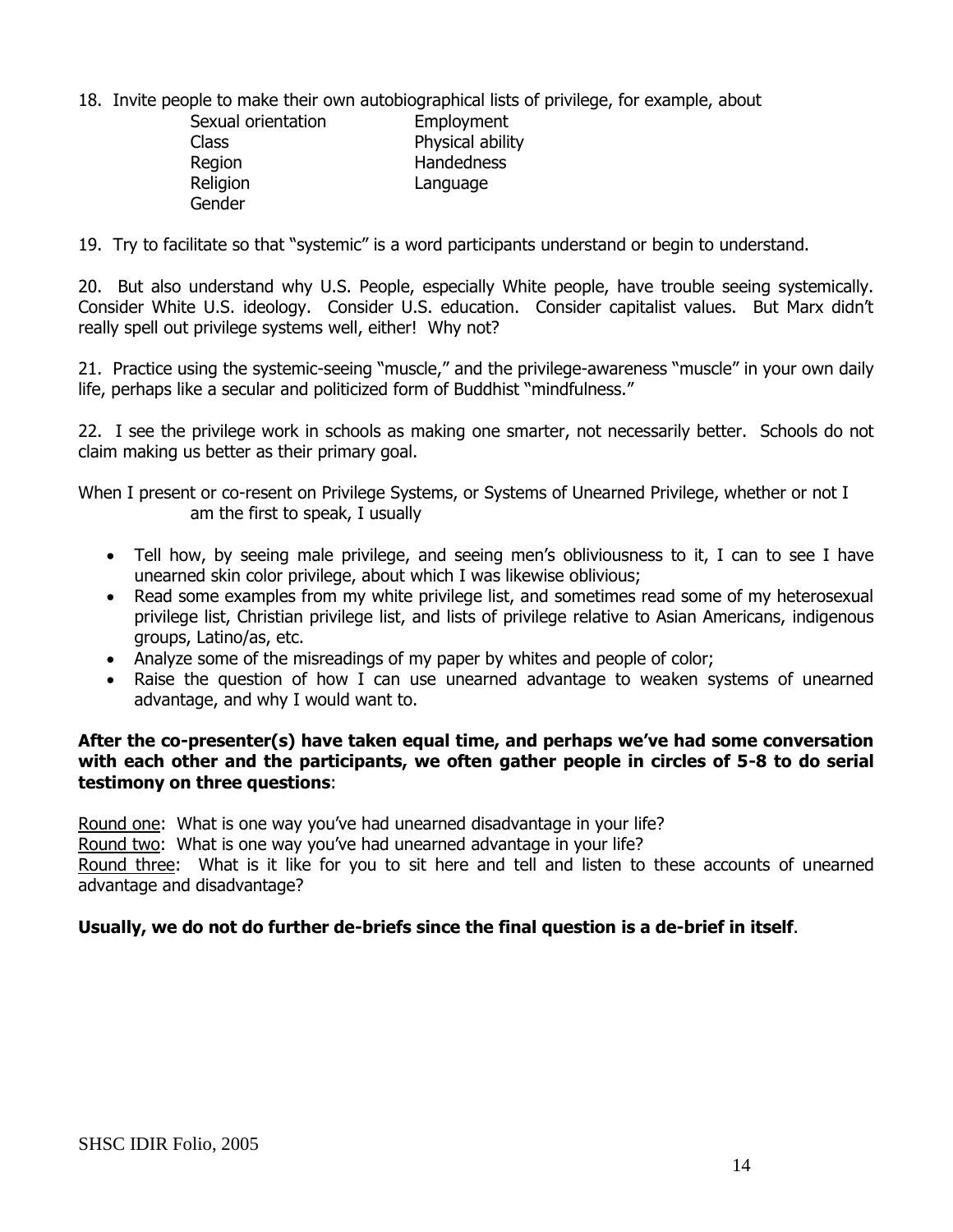# **Being a Strong White Ally**: **What People of Color Want From White Allies**

Adapted from "Uprooting Racism, How White People Can Work For Racial Justice", by Paul Kivel,

| "Respect"                     | "Listen"                                                          |
|-------------------------------|-------------------------------------------------------------------|
| "Find out about us"           | "Don't make assumptions"                                          |
| "Don't take over"             | "Stand by my side"                                                |
| "Provide information"         | "Don't assume you know what's best for me"                        |
| "Resources"                   | "Your body on the line"                                           |
| "Take risks"                  | "Make mistakes"                                                   |
| "Don't take it personally"    | "Honesty"                                                         |
| "Understanding"               | "Talk to other white people"                                      |
|                               | "Interrupt jokes and comments" "Teach your children about racism" |
| "Support"                     | "Don't ask me to speak for my people"                             |
| "Don't be scared of my anger" |                                                                   |

### **Basic Tactics and General Guidelines**

#### 1. **Assume racism is everywhere, everyday.**

Just as economics influences everything we do, just as our gender and gender politics influence everything we do, assume that racism is affecting whatever is going on. We assume this because it's true, and because one of the privileges of being white is not having to see or deal with racism all the time. We have to learn to see the effect that racism has.

- 2. **Notice who is the center of attention and who is the center of power.**  Racism works by directing violence and blame toward people of color and consolidating power and privilege for white people.
- 3. **Notice how racism is denied, minimized, and justified.**
- 4. **Understand and learn from the history of whiteness and racism.**  Notice how racism has changed over time and how it has subverted or resisted challenges. Study the tactics that have worked effectively against it.

#### 5. **Understand the connections between racism, classism, sexism, heterosexism, anti-Semitism, and other forms of injustice.**

6. **Take a stand against injustice.**

Take risks. It is scary, difficult, risky, and may bring up many feelings, but ultimately it is the only healthy and moral thing to do. Intervene in situations where racism is being passed on.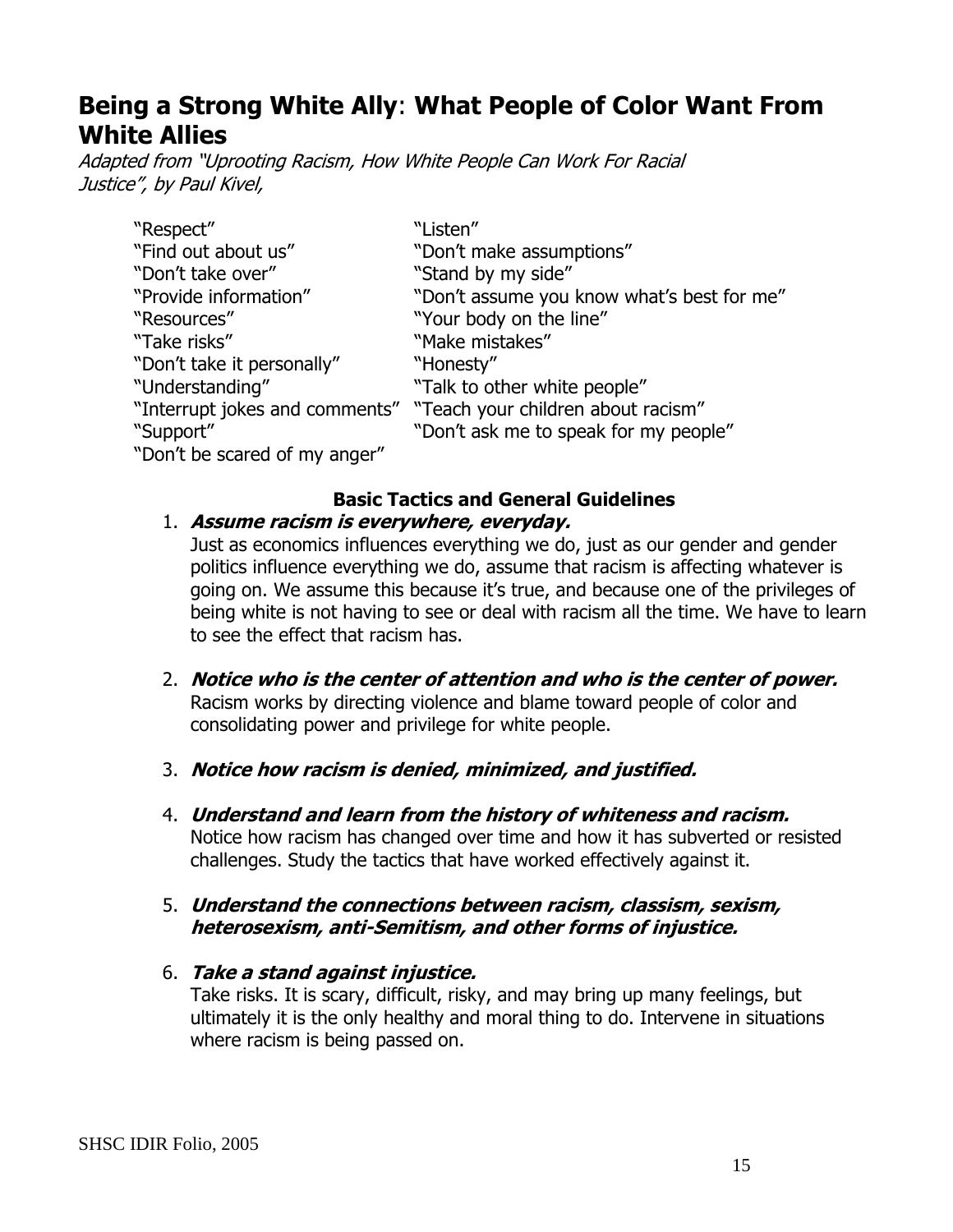## 7. **Be strategic.**

Decide what is important to challenge and what is not. Think about strategy in particular situations. Attack the source of power.

### 8. **Don't confuse a battle with the war.**

Behind particular incidents and interactions are large patterns. Racism is flexible and adaptable. There will be gains and losses in the struggle for justice and equality.

### 9. **Don't call names or be personally abusive.**

Since power is often defined as power over others – the ability to abuse or control people – it is easy to become abusive ourselves. However, we usually end up abusing people who have less power than we do because it is less dangerous. Attacking people does not address the systemic nature of racism and inequality.

#### 10.**Support the leadership of people of color.**

Do this consistently, but not uncritically.

#### 11.**Don't do it alone.**

You will not end racism by yourself. We can do it if we work together. Build support, establish networks, and work with already established groups.

#### 12.**Talk with your children and other young people about racism.**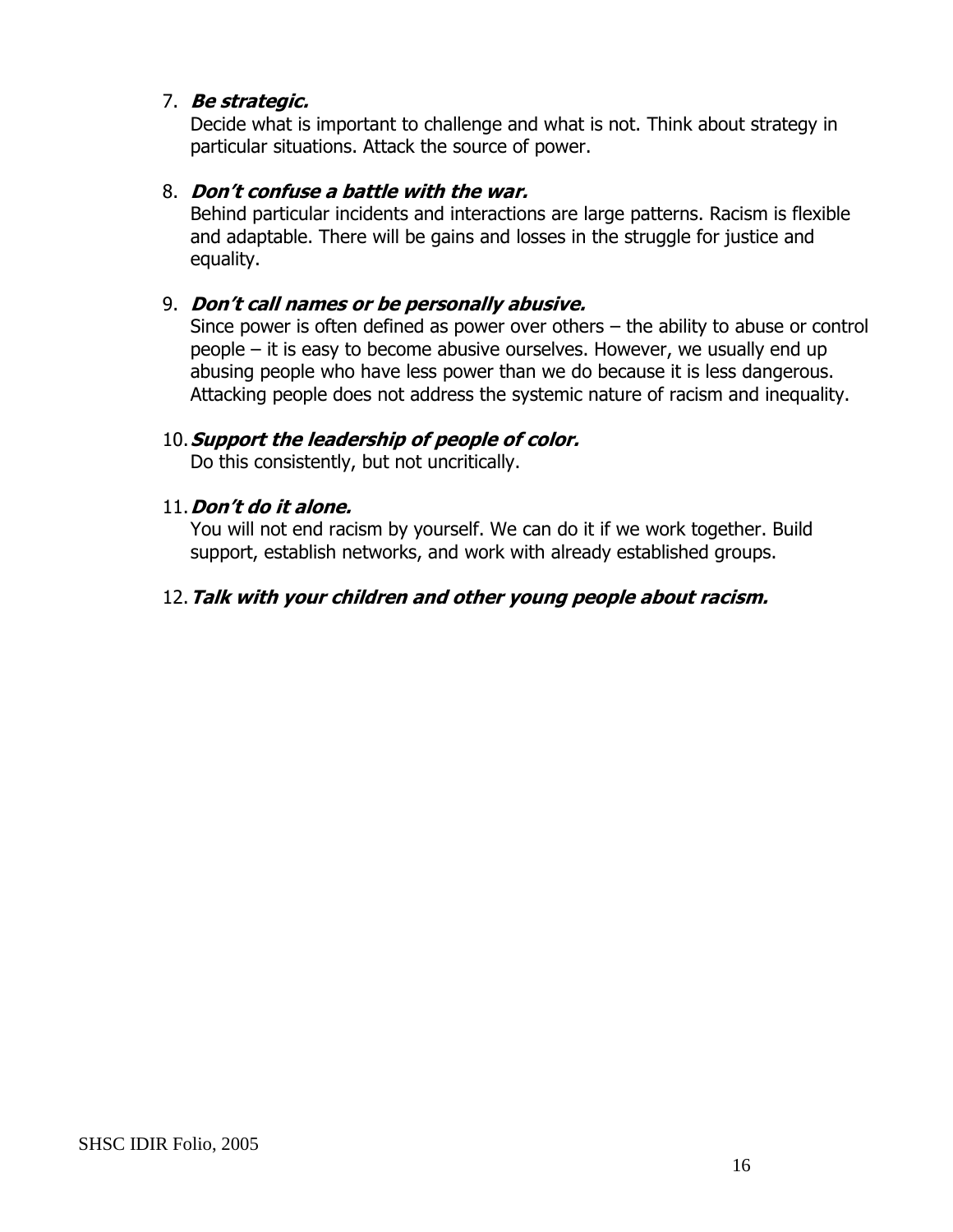# **Distancing Behaviors**

Adaptation by Intra Afrikan Konnections

A normal human response to hearing difficult information or encountering a situation that feels uncomfortable is to distance oneself from the issue.

Distancing behaviors are helpful in surviving in some situations; however they can sometimes be used unconsciously or consciously to reinforce a power dynamic. Therefore, when an individual names an experience as oppressive, a member of the dominant power group may distance him or herself from the issue and thus reinforce power and control.

In the process of learning about power and oppression and beginning to evaluate oneself, it is important to ask oneself when distancing behaviors might be occurring and what they are accomplishing. Following are some examples of distancing behaviors.

### DENIAL

- Denying that the experience was oppressive.
- Denying one's complicity in perpetuating oppression.
- Denying that oppression is a problem.

## MINIMIZATION

- Minimizing one's experience of oppression.
- Saying that things are much better than they used to be.
- Saying, "It was only a joke", or "it's not a big deal."

## BLAME

- Blaming the person who experiences oppression for their experience.
- Asking the victim/survivor why they did not try to stop the oppression.
- Asking the victim/survivor what they did to deserve it.
- Telling the victim/survivor that they simply did not try hard enough.

## REDEFINITION

- Saying, "That was not what I intended."
- Calling oppression "miscommunication."
- Defining oppression as something else, "You misunderstood."
- Calling the victim/survivor "too sensitive."

## POINTING AT OTHERS

- Blaming others for one's complicity in oppression.
- Claiming that one is not oppressive simply because they do not have oppressive values.
- Saying, "I'm not a racist because I'm not in the KKK."

## COUNTER-ATTACK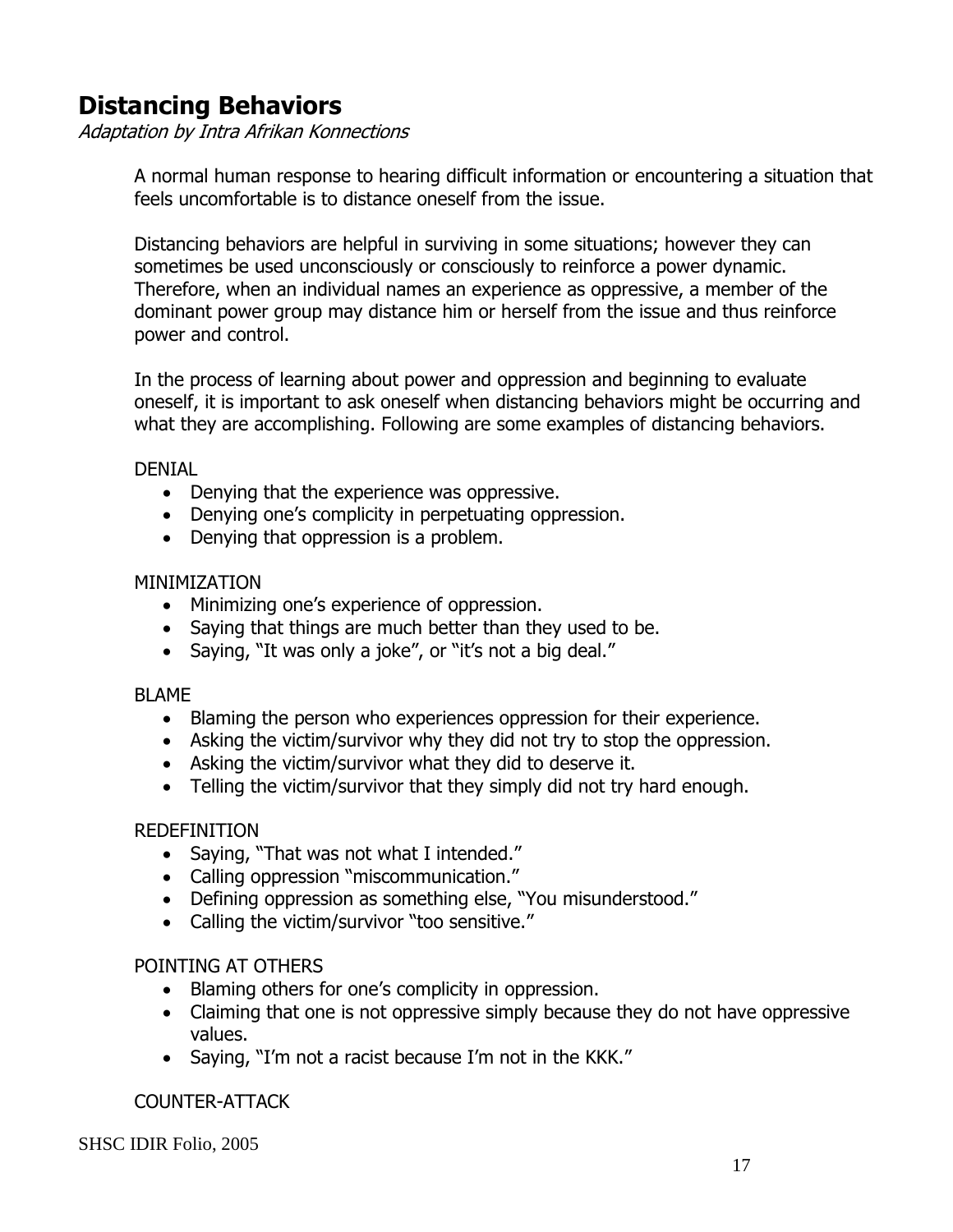- Turning the issue on the victim/survivor, "Well I wouldn't have…if you hadn't…"
- Countering the issue by claiming that this is an issue of "reverse discrimination."

## GUILT

- Feeling too paralyzed by guilt to do anything.
- Asking those who experience oppression to forgive and excuse one's past oppressive behavior – going up to an anti-oppression trainer after a training and "confessing" all of one's oppressive thoughts and behaviors.
- Sharing information about "your racist uncle" with a person of color.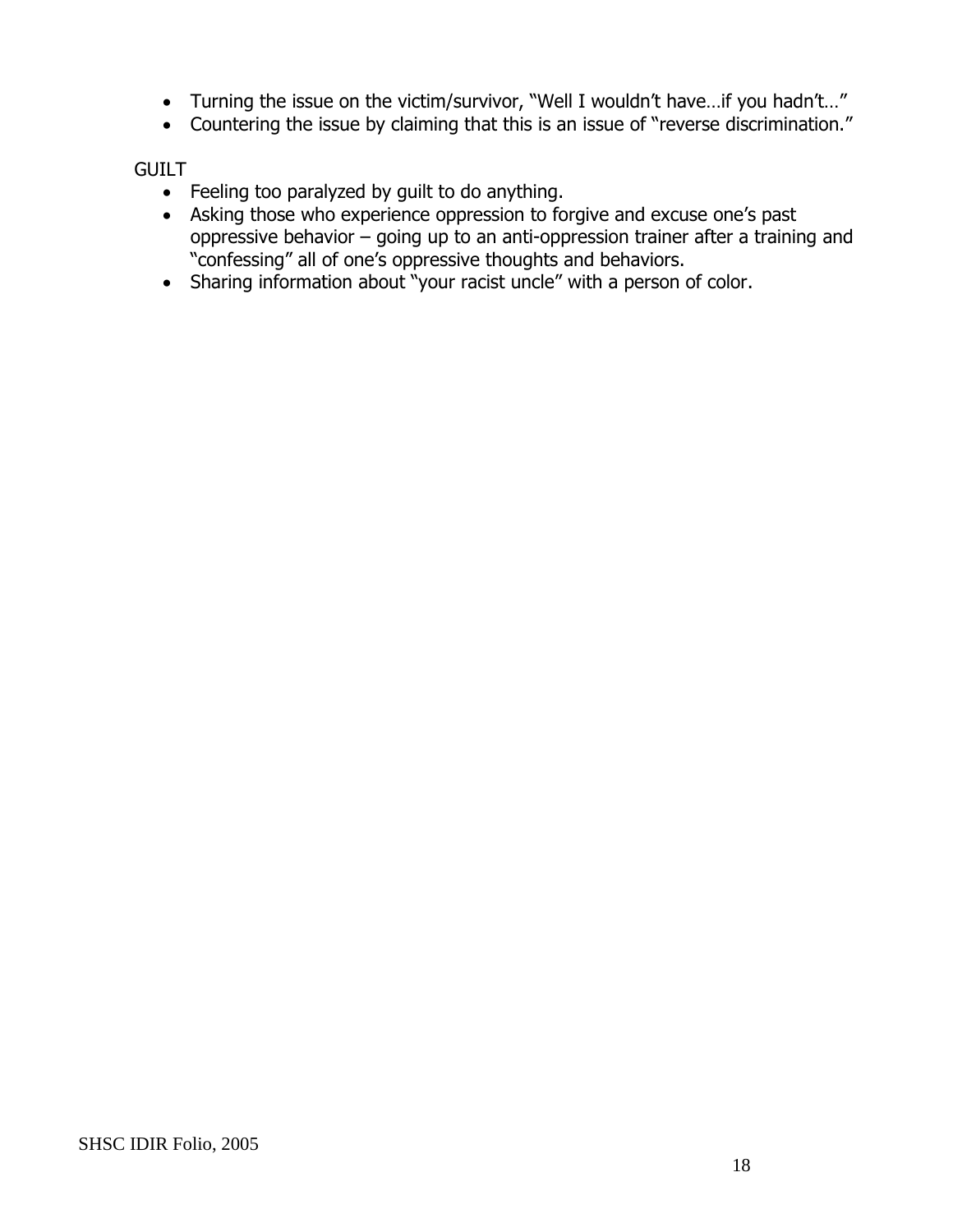## **Confronting Oppression- Basic Concepts**

Marilyn Frye, The Politics of Reality, (Trumansburg, N.Y.: The Crossing Press, 1983); adapted by Leticia Nieto M.A. Psy.D.

## **Understanding Oppression**

The experience of oppressed people is that the living of one's life is confined and shaped by forces and barriers which are not accidental or occasional and hence avoidable, but are systematically related to each other in such a way as to catch one between and among them and restrict or penalize motion in any direction. It is the experience of being caged – all avenues, in every direction, are blocked or booby trapped.

Cages. Consider a birdcage. If you look very closely at just one wire in the cage, you cannot see the other wires. If your conception of what is before you is determined by this myopic focus, you could look at that one wire, up and down the length of it, and be unable to see why a bird would not just fly around the wire anytime it wanted to go somewhere. Furthermore, even if, one day at a time, you myopically inspected each wire, you still could not see why a bird would have trouble going past the wires to get anywhere.

There is no physical property of any one wire, nothing that the closest scrutiny could discover, that will reveal how a bird could be inhibited or –harmed by it except in the most accidental way. It is only when you step back, stop looking at the wires one by one, microscopically, and take a macroscopic view of the whole cage, that you can see why the bird does not go anywhere; and then you see it in a moment. It will require no great subtlety of mental powers. It is perfectly obvious that the bird is surrounded by a network of systematically related barriers, no one of which would be the least hindrance to its flight, but which, by their relationship to each other, are as confining as the solid walls of a dungeon.

It is now possible to grasp one of the reasons why oppression can be hard to see and recognize: one can study the elements of an oppressive structure with great care and some good will without seeing the structure as a whole, and hence without seeing or being able to understand that one is looking at a cage and that there are people there who are caged, whose motion and mobility are restricted, whose lives are shaped and reduced.

## **Features of Oppression**

**Pervasive –** social inequity is woven throughout social institutions as well as embedded within individual consciousness.

**Restricting –** Oppression denotes structural and material constraining that significantly shape a person's life chances and sense of possibility.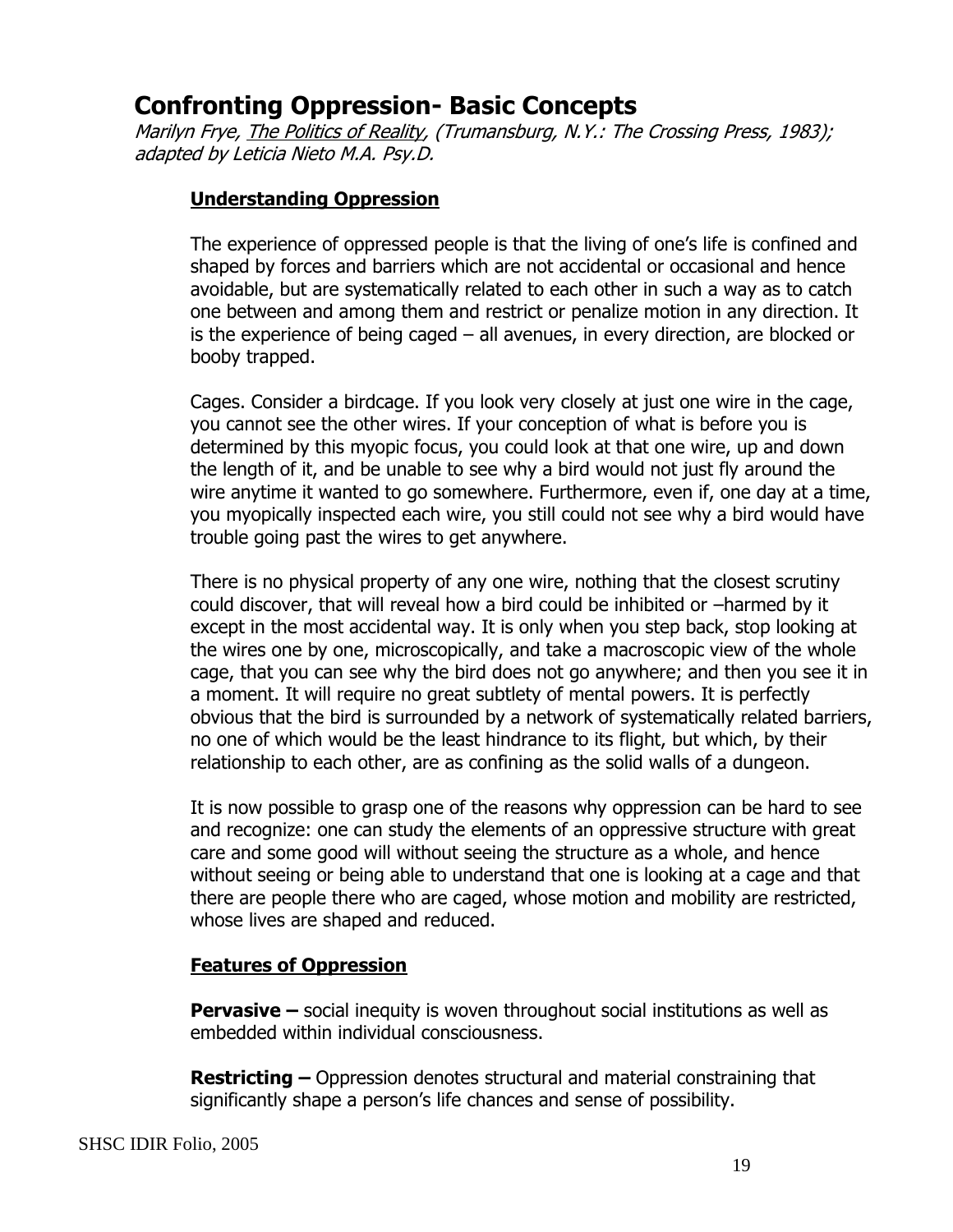**Hierarchically Dualistic –** Dominant or privileged groups benefit, often in unconscious ways, from the disempowerment of subordinate or targeted groups.

**Complex, multiple, cross-cutting relationships –** Power and privilege are relative because individuals hold multiple social group memberships.

**Internalized –** Oppression resides not only in external social institutions and norms but also within the human psyche. Oppressive beliefs and misinformation are internalized by members of target and agent groups.

## **Oppression is Systematic and Institutionalized**



**Thus, even if you eliminated all of your own personal 'Ism's" your overall impact on "The System" would be negligible.**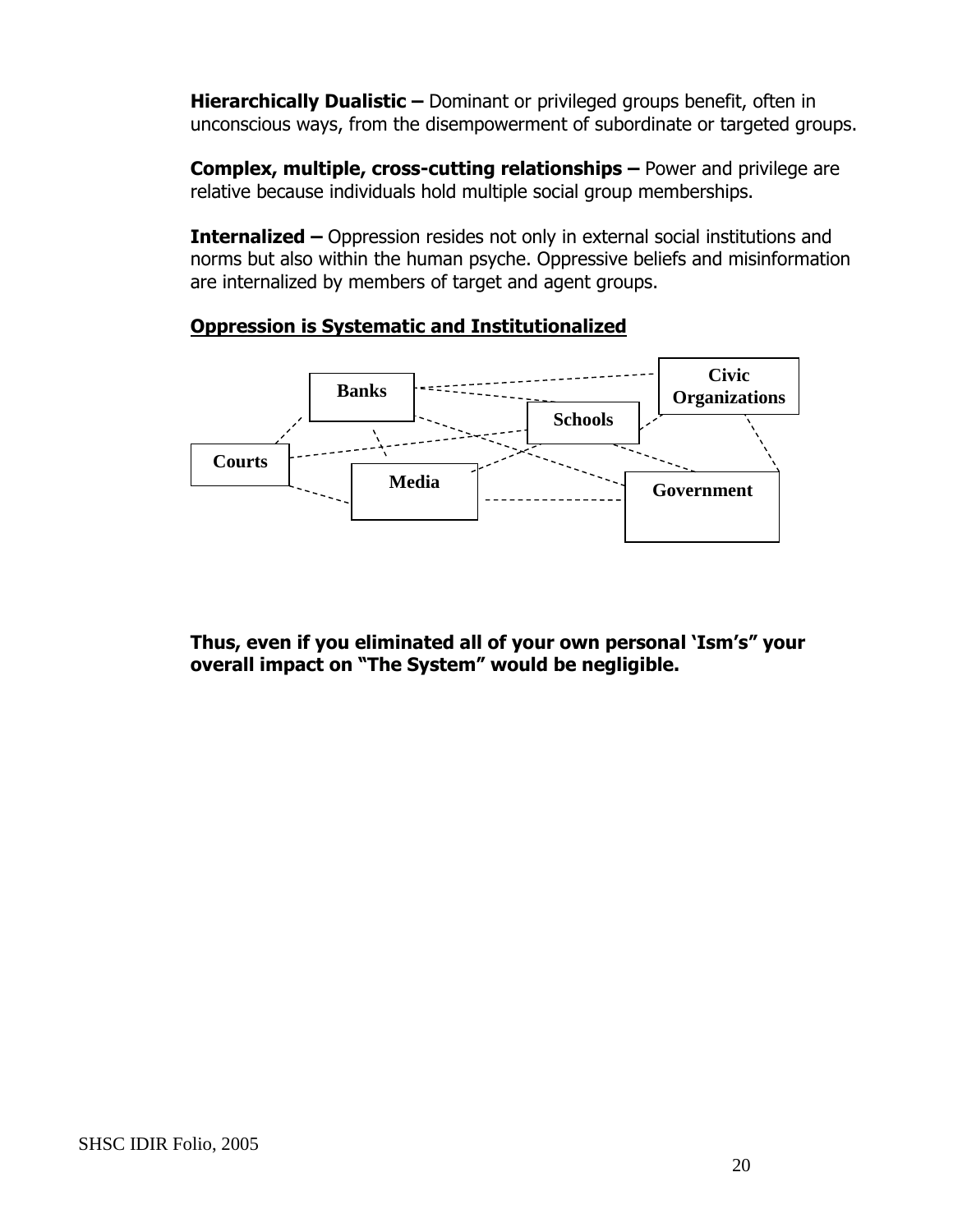# **The Vocabulary of Anti-Racism and Social Change**

Adaptation by Intra Afrika Connections and People's Institute; Undoing Racism: A Philosophy of International Social Change

- **Ally –** In a power role, an ally refuses to accept misinformation about or mistreatment of non power groups and always intervenes. (Western Regional Center)
- **Dominate Culture "**Dominant culture refers to ideologies, social practices, and structures that affirm the central values, interests, and concerns of those who are I control of the material symbolic wealth in society. The subordinate culture refers to groups who exist in social and material subordination to the dominant culture." (Darder, 1991, p .30).
- **Internalized Privilege –** This is a result of being a member of a privileged social group and absorbing the dominant cultural view point of your group. It leads to a sense of special entitlement i.e. feeling that being in a dominate position is the "natural" state of affairs because you are more capable. The more privilege one has the more one views the worlds as an individual devoid of social and historical context. (Asante, Adair, Aal –Tools for Change)
- **Internalized Racial Oppression In order to keep a system of institutions functional which** afford access to whites and inhibits or denies access to people of color, it is necessary for the ideology of race to be internalized by members to society. (Adapted from Undoing Racism; a Philosophy of International Social Change by Ron Chisom and Michael Washington, People's Institute Publishing new Orleans 1997)
- **Institutional Racism** "Institutional racism is systematically structured and legitimized by the dominant group (whites) for their own self benefit and interest resulting in participation of power and privilege that is sanctioned by law." Undoing Racism: A Philosophy of International Social Change. Ronald Chisom & Michael Washington (1997, 2<sup>nd</sup> edition) People's Institute Press.

### **Internalized Racism**

- 1. The position of racism seeping into the psyches of people of color, until people of color believe about themselves what whites believe about that – that they are inferior to whites;
- 2. The behavior of one person of color toward another that stems from this psychic poisoning. Often called "inter-racial hostility" and
- 3. The acceptance by persons of color Eurocentric values. (Harris & Ordona)
- **Prejudice –** An attitude, which is based on limited information, often on stereotypes. Prejudice (or "pre-judgment") is usually, but not always, negative; positive and negative prejudice alike are damaging because they deny the individuality of the person. No one is free of prejudice.
- **Privileges –** Advantages, rewards, or benefits given to those in the dominate group (whites, males, Christians, heterosexuals, etc.) without their asking for them. Privileges are bestowed unintentionally, unconsciously, and automatically. Often these privileges are invisible to the receiver. (The Exchange Project Peace Development Fund).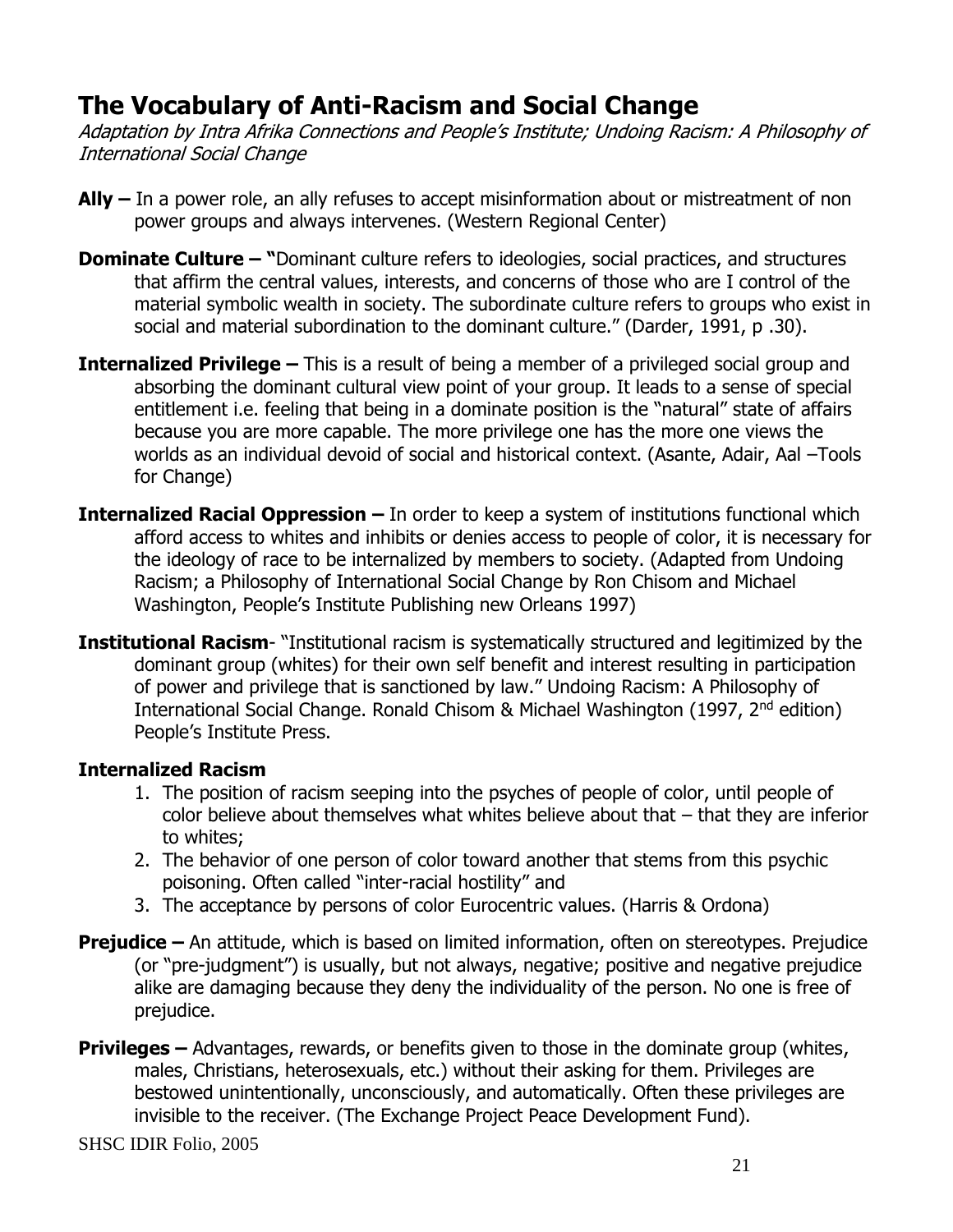- **Power** is the ability to affect the world, or to change your circumstances. The ability to do, act, think and behave as we would like – to have control over our own lives and others. Power is control of, or access to those institutions sanctioned by the state. Institutional Power is the social, political and economical power which provides access to resources, the ability to influence others, and access to decision makers to get what you want done. (H.P. Newton, To Die for the People) (Adapted from Undoing Racism a Philosophy of International Social Change by Ron Chisom and Michael Washington, 1997. The People's Institute Press) (Asante, Adair, All – Tools for Change)
- **OPPRESSION = POWER + PREJUDICE** (Racism, Sexism, Classism, Heterosexism, Ableism, etc)
- **Oppression (**Racism, Sexism, Heterosexism, Classism, Ableism) The systematic subjugation of a social group by another social group with access to power.

### **RACE PREJUDICE + POWER = RACISM**

- **Race: specious** (seemingly apparently sound and reasonable but is false) classification of human beings created by Europeans (whites) which assigns human worth and social status using "white" as the model of humanity and the height of human achievement for the purpose of establishing and maintaining privilege and power." (Undoing Racism: A Philosophy of International Social Change. Ronald Chisom & Michael Washington. 1997 2<sup>nd</sup> edition. The People's Institute Press.)
- **Racism-** The systematic subordination of members of targeted racial groups who have relatively little social power in the United States (i.e., Blacks, Latino/as, Native Americans, and Asians), by members of the agent racial group who have relatively more social power (Whites). This subordination is supported by the actions of individuals, cultural norms and values, and the institutional structures and practices of society. (Teaching for Diversity and Social Justice, M. Adams, Ed.)

#### **Tokenism – (to quell the protests)**

- Stage 1 when a small and insignificant number of people of color are allowed to integrate a school or workplace.
- Stage 2 when white people include only those people of color who fit a certain mold or support the traditional values of the institution.
- Stage 3 paying attention to racism only when people of color are in the room.
- Stage 4 white people might give up some control, but only in special areas that are deemed culturally appropriate to people of color (i.e. teach in an ethnic studies department not the science department, etc.)

Each involves a token form of integration in which white people retain ultimate control and power. (Kivel Uprooting Racism)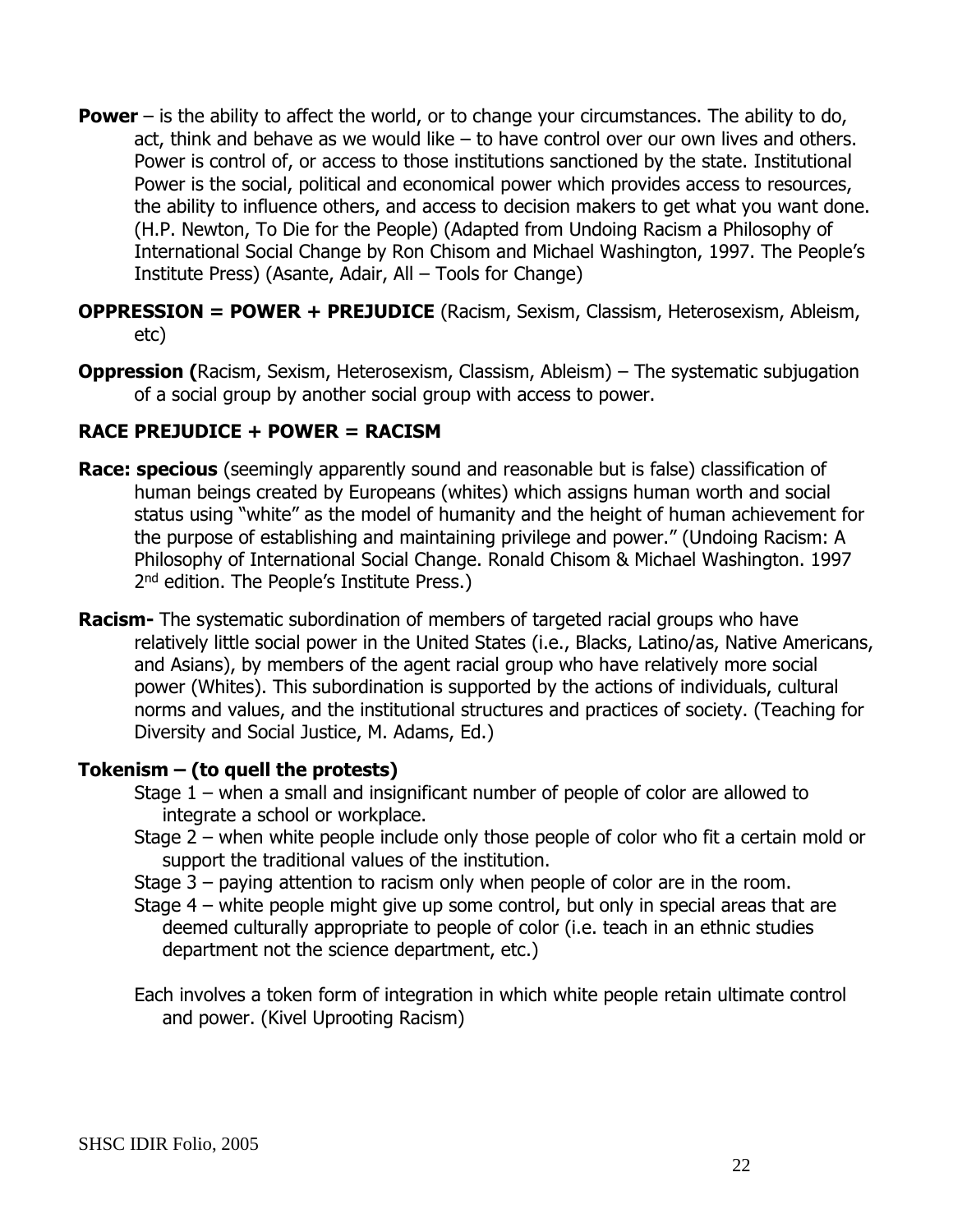## **Identifying Institutional Racism**

### **III. Assessment Questionnaire**

| Organization                                                       | Date                                        |                            |
|--------------------------------------------------------------------|---------------------------------------------|----------------------------|
| Role you have in organization<br>$\Box$ Board<br>$\Box$ Management | $\Box$ Paid Staff<br>$\Box$ Volunteer Staff | $\Box$ Program Participant |
| Name (optional)                                                    |                                             |                            |

## **Your Organization's Race/Ethnicity Distribution**

|                                                     | African<br>American | Native<br>American | Asian/Pacific<br>Islander | Latino | European<br>American | Total |
|-----------------------------------------------------|---------------------|--------------------|---------------------------|--------|----------------------|-------|
| Board                                               |                     |                    |                           |        |                      |       |
| Management Staff                                    |                     |                    |                           |        |                      |       |
| Full-Time Paid Staff                                |                     |                    |                           |        |                      |       |
| Part-Time Paid Staff                                |                     |                    |                           |        |                      |       |
| Interns/Work-Study/Ameri-<br>Corps/VISTA Volunteers |                     |                    |                           |        |                      |       |
| Volunteer Staff                                     |                     |                    |                           |        |                      |       |
| <b>Clients</b>                                      |                     |                    |                           |        |                      |       |
| <b>TOTAL</b>                                        |                     |                    |                           |        |                      |       |

Race equality is: \_\_\_\_\_\_\_\_\_\_\_\_\_\_\_\_\_\_\_\_\_\_\_\_\_\_\_\_\_\_\_\_\_\_\_\_\_\_\_\_\_\_\_\_\_\_\_\_\_\_\_\_\_\_\_\_\_\_\_\_\_\_\_\_

Institutional racism is: \_\_\_\_\_\_\_\_\_\_\_\_\_\_\_\_\_\_\_\_\_\_\_\_\_\_\_\_\_\_\_\_\_\_\_\_\_\_\_\_\_\_\_\_\_\_\_\_\_\_\_\_\_\_\_\_\_\_\_

This assessment questionnaire was developed by the Seattle Human Services Coalition's Identifying Institutional Racism project in the summer of 2004. It was informed by multiple sources and inputs which are among those included in the references. For more information, please contact SHSC at 206/325-7105 or [shsc@shscoalition.org.](mailto:shsc@shscoalition.org)

\_\_\_\_\_\_\_\_\_\_\_\_\_\_\_\_\_\_\_\_\_\_\_\_\_\_\_\_\_\_\_\_\_\_\_\_\_\_\_\_\_\_\_\_\_\_\_\_\_\_\_\_\_\_\_\_\_\_\_\_\_\_\_\_\_\_\_\_\_\_\_\_\_\_\_\_\_\_

\_\_\_\_\_\_\_\_\_\_\_\_\_\_\_\_\_\_\_\_\_\_\_\_\_\_\_\_\_\_\_\_\_\_\_\_\_\_\_\_\_\_\_\_\_\_\_\_\_\_\_\_\_\_\_\_\_\_\_\_\_\_\_\_\_\_\_\_\_\_\_\_\_\_\_\_\_\_

\_\_\_\_\_\_\_\_\_\_\_\_\_\_\_\_\_\_\_\_\_\_\_\_\_\_\_\_\_\_\_\_\_\_\_\_\_\_\_\_\_\_\_\_\_\_\_\_\_\_\_\_\_\_\_\_\_\_\_\_\_\_\_\_\_\_\_\_\_\_\_\_\_\_\_\_\_\_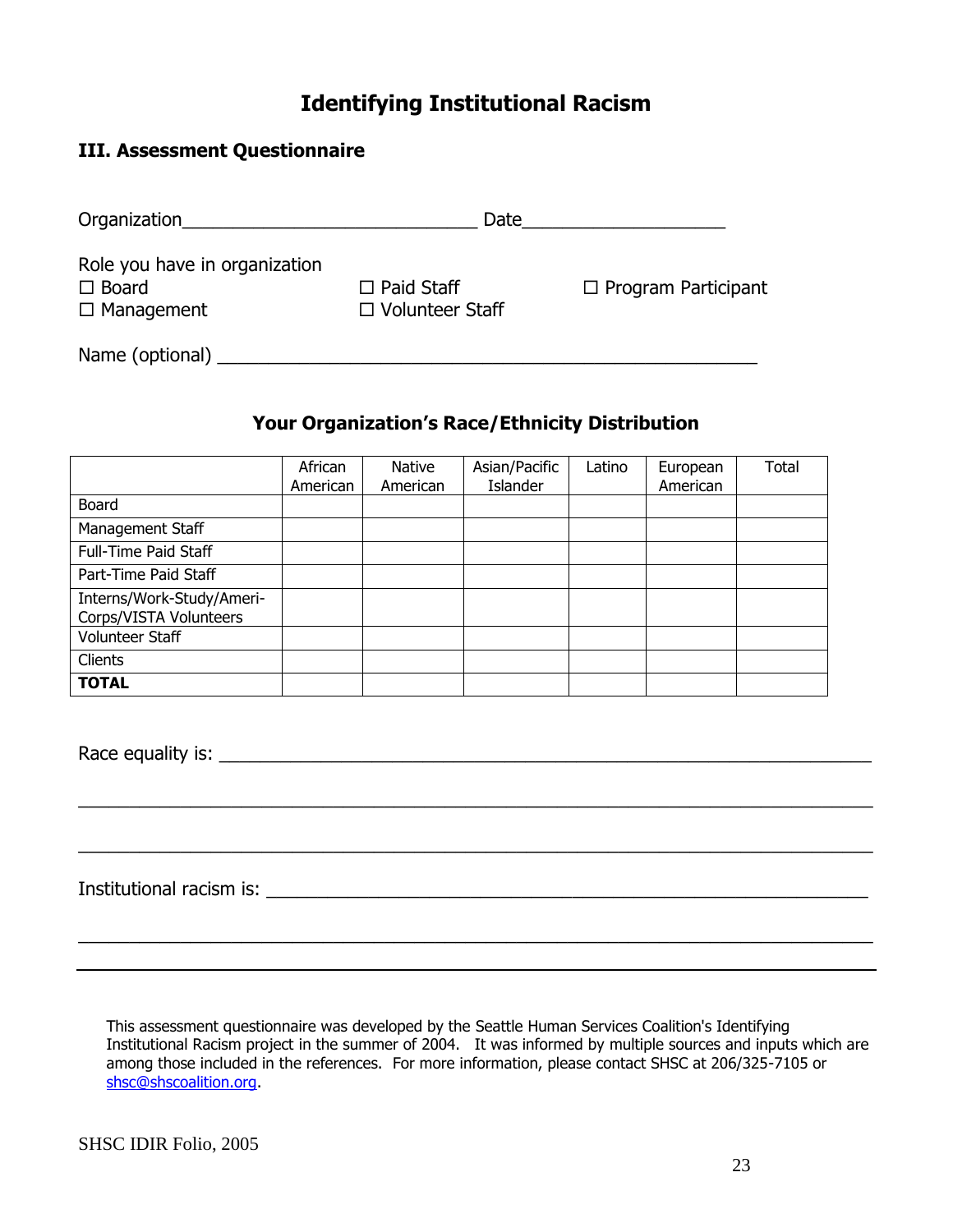## **SECTION 1 – MISSION, VISION AND VALUES**

- 1. The mission, vision and values of our organization speak to its commitment to being an antiracist organization.
	- $\Box$  yes  $\Box$  no  $\Box$  don't know
- 2. Our organization has a clearly written anti-racism policy.
	- $\Box$  yes  $\Box$  no  $\Box$  don't know
- 3. Our organization has a goal to dismantle racism.
	- $\Box$  yes  $\Box$  no  $\Box$  don't know
- 4. Some of the ways this goal is reflected in our organization are:

\_\_\_\_\_\_\_\_\_\_\_\_\_\_\_\_\_\_\_\_\_\_\_\_\_\_\_\_\_\_\_\_\_\_\_\_\_\_\_\_\_\_\_\_\_\_\_\_\_\_\_\_\_\_\_\_\_\_\_

\_\_\_\_\_\_\_\_\_\_\_\_\_\_\_\_\_\_\_\_\_\_\_\_\_\_\_\_\_\_\_\_\_\_\_\_\_\_\_\_\_\_\_\_\_\_\_\_\_\_\_\_\_\_\_\_\_\_\_

5. Our organization has a process for developing and updating our mission statement and strategic plan to reflect a commitment to dismantling racism.

 $\Box$  yes  $\Box$  no  $\Box$  don't know

### **SECTION 2 – ORGANIZATIONAL CULTURE**

1. Our organization understands and draws upon the assets of diverse perspectives.

 $\Box$  never/rarely  $\Box$  seldom  $\Box$  often  $\Box$  consistently  $\Box$  don't know

2. Our organization understands and encourages different cultural styles and approaches to leadership.

 $\Box$  never/rarely  $\Box$  seldom  $\Box$  often  $\Box$  consistently  $\Box$  don't know

3. When someone thinks an institutional policy or practice is biased, our organization is a comfortable environment in which to address it.

| $\Box$ never/rarely | $\Box$ seldom | $\Box$ often | $\Box$ consistently $\Box$ don't know |  |
|---------------------|---------------|--------------|---------------------------------------|--|
|---------------------|---------------|--------------|---------------------------------------|--|

4. In a way they feel free to talk, people of color are regularly asked if the policies and procedures of our organization lead to equity for all.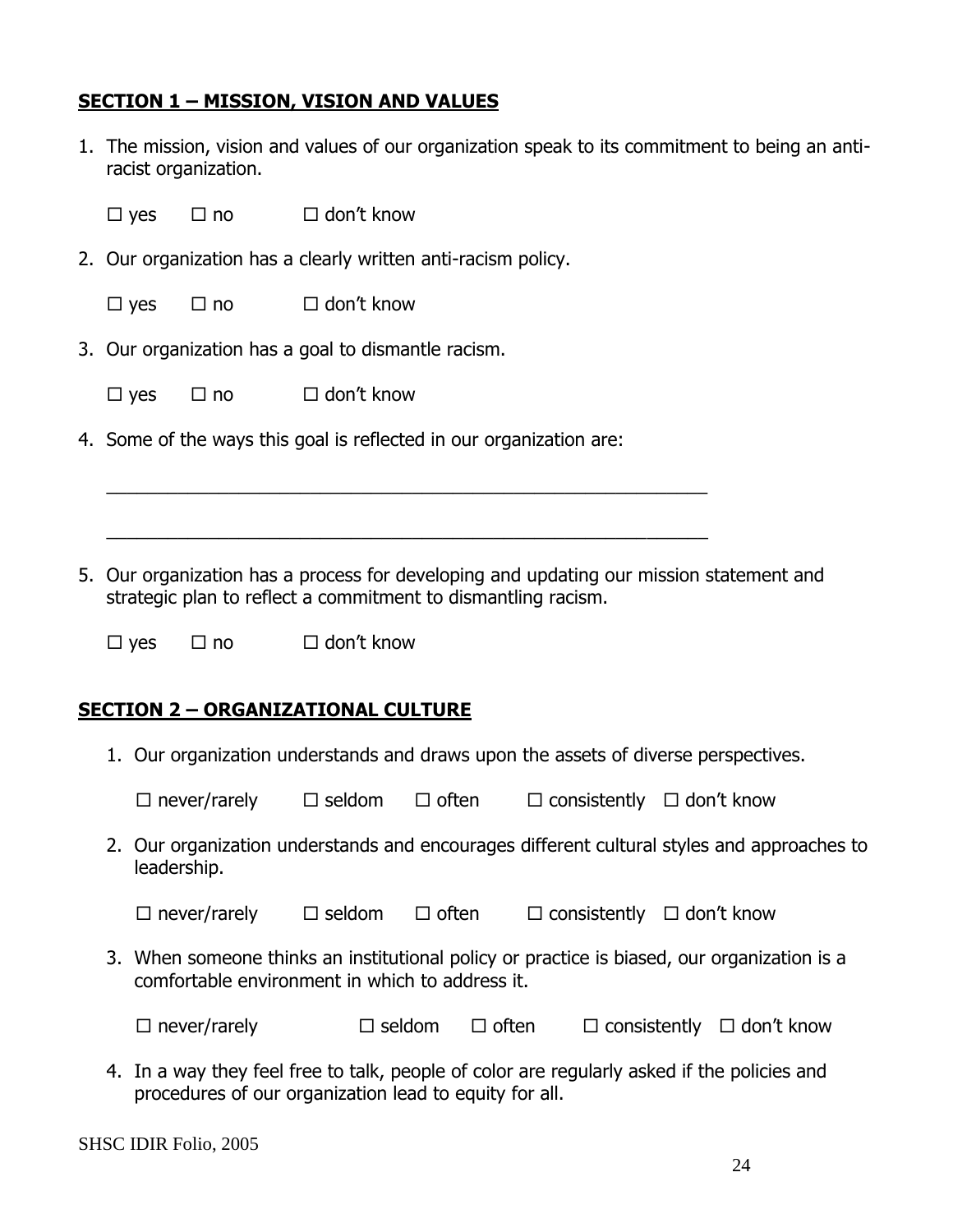| $\square$ never/rarely                                                                                                                                                                                                         | $\Box$ seldom                                  | $\Box$ often |                                                                                      | $\Box$ consistently $\Box$ don't know                                                                                                                                                                                                                                   |  |
|--------------------------------------------------------------------------------------------------------------------------------------------------------------------------------------------------------------------------------|------------------------------------------------|--------------|--------------------------------------------------------------------------------------|-------------------------------------------------------------------------------------------------------------------------------------------------------------------------------------------------------------------------------------------------------------------------|--|
|                                                                                                                                                                                                                                |                                                |              | 5. Our decision-making structures share power with all cultures and ethnic groups.   |                                                                                                                                                                                                                                                                         |  |
|                                                                                                                                                                                                                                |                                                |              | $\Box$ never/rarely $\Box$ seldom $\Box$ often $\Box$ consistently $\Box$ don't know |                                                                                                                                                                                                                                                                         |  |
| as fair by all parties involved.                                                                                                                                                                                               |                                                |              |                                                                                      | 6. Our organization uses processes to make decisions or resolve conflicts that are perceived                                                                                                                                                                            |  |
|                                                                                                                                                                                                                                | $\Box$ never/rarely $\Box$ seldom $\Box$ often |              | $\Box$ consistently                                                                  | $\Box$ don't know                                                                                                                                                                                                                                                       |  |
|                                                                                                                                                                                                                                |                                                |              | 7. Our organization ensures that people without prior experience in decision-making  | positions have opportunities to develop skills necessary to navigate these new situations.                                                                                                                                                                              |  |
| $\Box$ never/rarely                                                                                                                                                                                                            | $\square$ seldom                               | $\Box$ often | $\Box$ consistently                                                                  | $\Box$ don't know                                                                                                                                                                                                                                                       |  |
| 8. Clients are involved in decision-making at our organization.                                                                                                                                                                |                                                |              |                                                                                      |                                                                                                                                                                                                                                                                         |  |
| $\Box$ never/rarely $\Box$ seldom                                                                                                                                                                                              |                                                | $\Box$ often | $\Box$ consistently                                                                  | $\Box$ don't know                                                                                                                                                                                                                                                       |  |
| 9. Cultural sharing occurs in the workplace.                                                                                                                                                                                   |                                                |              |                                                                                      |                                                                                                                                                                                                                                                                         |  |
|                                                                                                                                                                                                                                | $\Box$ never/rarely $\Box$ seldom              | $\Box$ often | $\Box$ consistently                                                                  | $\Box$ don't know                                                                                                                                                                                                                                                       |  |
| Give examples:                                                                                                                                                                                                                 |                                                |              |                                                                                      |                                                                                                                                                                                                                                                                         |  |
|                                                                                                                                                                                                                                |                                                |              |                                                                                      |                                                                                                                                                                                                                                                                         |  |
|                                                                                                                                                                                                                                |                                                |              |                                                                                      |                                                                                                                                                                                                                                                                         |  |
|                                                                                                                                                                                                                                |                                                |              |                                                                                      | 10. Employees and volunteers of color are able to meet together in the workplace without<br>fear of repercussion in order to seek information around issues of internalized racial<br>oppression and ways for self-empowerment from within or outside our organization. |  |
| $\Box$ never/rarely                                                                                                                                                                                                            | $\Box$ seldom                                  | $\Box$ often | $\Box$ consistently $\Box$ don't know                                                |                                                                                                                                                                                                                                                                         |  |
| 11. Do you meet together?                                                                                                                                                                                                      |                                                |              |                                                                                      |                                                                                                                                                                                                                                                                         |  |
| $\Box$ never/rarely                                                                                                                                                                                                            | $\Box$ seldom                                  | $\Box$ often | $\Box$ consistently $\Box$ don't know                                                |                                                                                                                                                                                                                                                                         |  |
| 12. White employees and volunteers are able to come together and are supported in seeking<br>information around issues of internalized racial superiority and white privilege and power<br>within or outside our organization. |                                                |              |                                                                                      |                                                                                                                                                                                                                                                                         |  |
| $\Box$ never/rarely                                                                                                                                                                                                            | $\Box$ seldom                                  | $\Box$ often | $\Box$ consistently $\Box$ don't know                                                |                                                                                                                                                                                                                                                                         |  |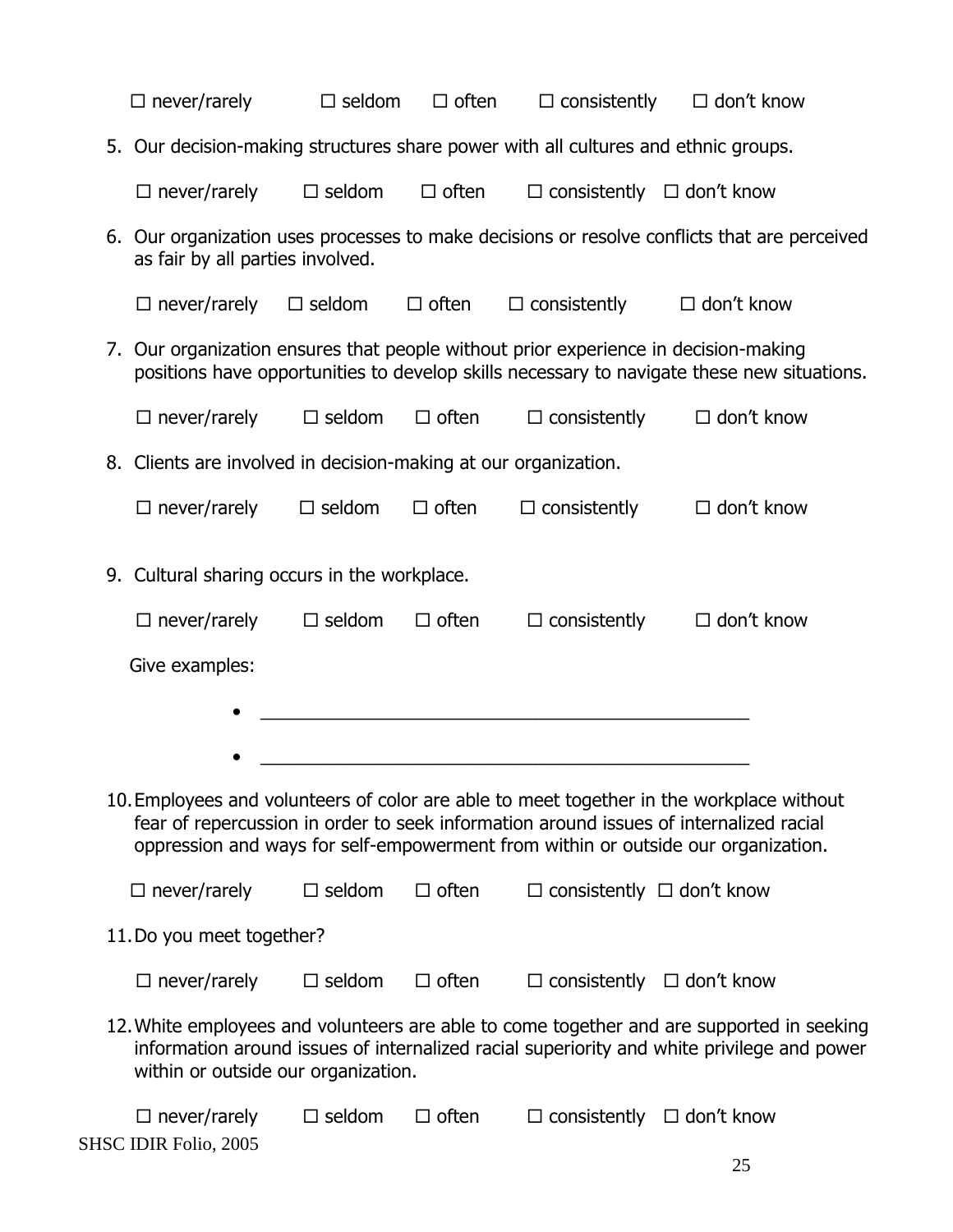13.Do you come together?

| meet our mission.                                                                                                            |           |               |                   | 14. Our organization has discussions about how institutional racism affects our ability to |                   |  |
|------------------------------------------------------------------------------------------------------------------------------|-----------|---------------|-------------------|--------------------------------------------------------------------------------------------|-------------------|--|
| $\Box$ Yes                                                                                                                   | $\Box$ No |               | $\Box$ Don't Know |                                                                                            |                   |  |
| If yes, how often?                                                                                                           |           |               |                   |                                                                                            |                   |  |
| $\Box$ never/rarely                                                                                                          |           | $\Box$ seldom | $\Box$ often      | $\Box$ consistently                                                                        | $\Box$ don't know |  |
| 15. Discussions about racism, white privilege, power and accountability are encouraged at all<br>levels of our organization. |           |               |                   |                                                                                            |                   |  |
| $\Box$ never/rarely                                                                                                          |           | $\Box$ seldom | $\Box$ often      | $\Box$ consistently                                                                        | $\Box$ don't know |  |
|                                                                                                                              |           |               |                   |                                                                                            |                   |  |

 $\Box$  never/rarely  $\Box$  seldom  $\Box$  often  $\Box$  consistently  $\Box$  don't know

#### **SECTION 3- TOP LEADERSHIP**

1. Our Board of Directors and our Executive Director discuss what race equality means to us in our organization.

| $\Box$ never/rarely $\Box$ seldom $\Box$ often<br>$\Box$ consistently $\Box$ don't know |
|-----------------------------------------------------------------------------------------|
|-----------------------------------------------------------------------------------------|

2. Our Board of Directors discusses what race equality means to us in our organization.

| $\Box$ never/rarely $\Box$ seldom $\Box$ often |  |  |  |  | $\Box$ consistently $\Box$ don't know |
|------------------------------------------------|--|--|--|--|---------------------------------------|
|------------------------------------------------|--|--|--|--|---------------------------------------|

3. Our organization's managers and supervisors discuss what race equality means to us in our organization.

| $\Box$ never/rarely $\Box$ seldom $\Box$ often | $\Box$ consistently $\Box$ don't know |  |
|------------------------------------------------|---------------------------------------|--|
|------------------------------------------------|---------------------------------------|--|

4. Our Board of Directors is well informed on race equality issues.

|  |  | $\Box$ Yes | $\Box$ No | $\Box$ Don't Know |
|--|--|------------|-----------|-------------------|
|--|--|------------|-----------|-------------------|

5. Experience in addressing institutional racism is considered requisite experience and knowledge when our Board of Directors seeks Executive Director candidates.

 $\Box$  never/rarely  $\Box$  seldom  $\Box$  often  $\Box$  consistently  $\Box$  don't know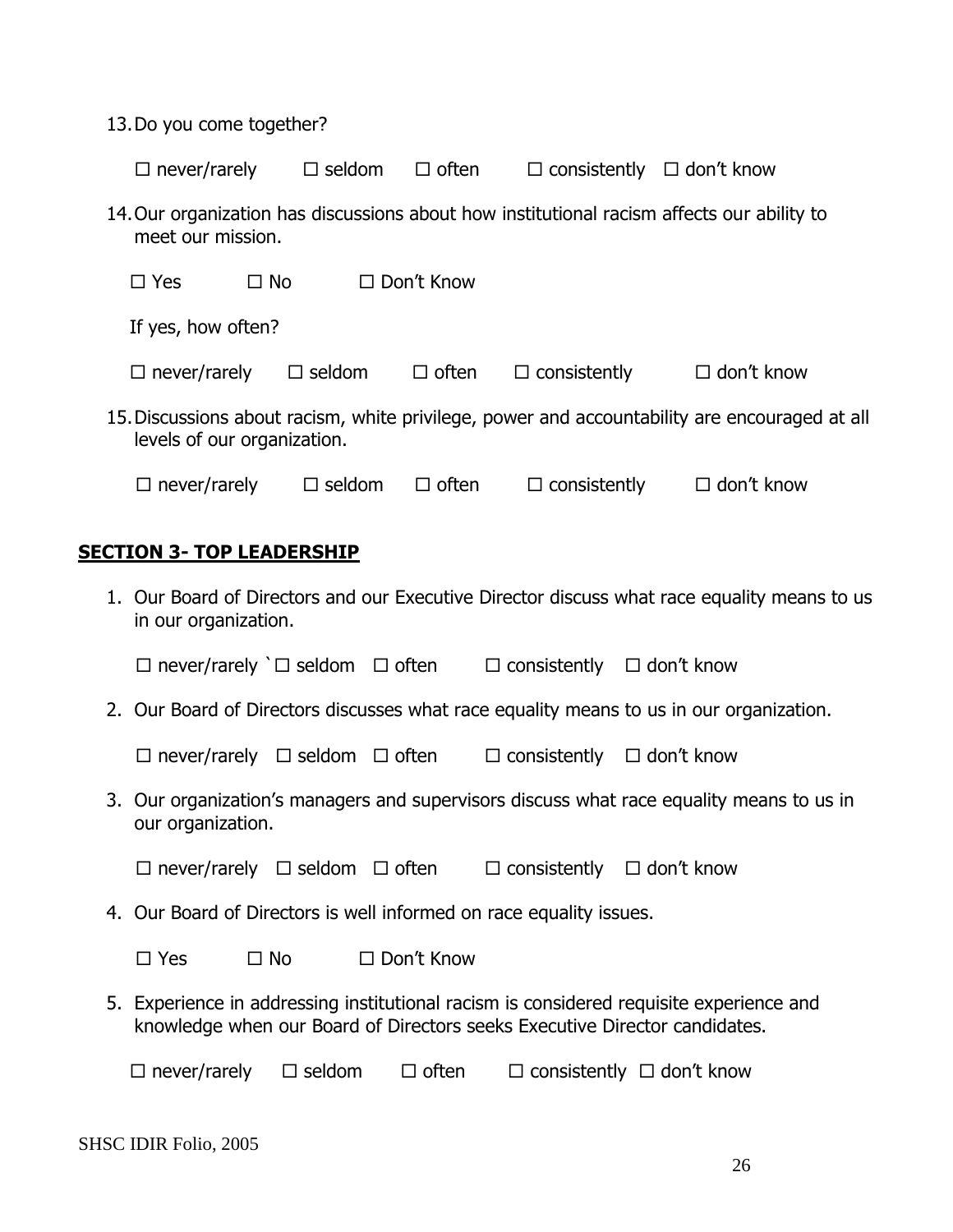| 6. Our Board of Directors is representative of the cultures and ethnicities served by our |
|-------------------------------------------------------------------------------------------|
| organization. (see organizational grid)                                                   |

| $\Box$ completely $\Box$ don't know<br>$\Box$ not at all $\Box$ somewhat $\Box$ mostly |
|----------------------------------------------------------------------------------------|
|----------------------------------------------------------------------------------------|

7. Our Executive Director and Board of Directors live in the neighborhoods within which our clients live.

 $\Box$  not at all  $\Box$  somewhat  $\Box$  mostly  $\Box$  completely  $\Box$  don't know

8. Our Executive Director is evaluated on specific concrete work he/she has done to ensure anti-racism within our organization.

| $\Box$ never/rarely $\Box$ seldom | $\Box$ often | $\Box$ consistently | $\Box$ don't know |
|-----------------------------------|--------------|---------------------|-------------------|
|-----------------------------------|--------------|---------------------|-------------------|

9. Our Executive Director and Board of Directors seek input and guidance from people of color organizations and community leaders of color in its strategic planning and decisionmaking.

| $\Box$ never/rarely      | $\Box$ seldom $\Box$ often |  | $\Box$ consistently | $\Box$ don't know |  |
|--------------------------|----------------------------|--|---------------------|-------------------|--|
| If so, how is this done? |                            |  |                     |                   |  |
|                          |                            |  |                     |                   |  |

10.Our organization shares its anti-racism work with others in our sphere of influences, such as members, funders and peer organizations.

\_\_\_\_\_\_\_\_\_\_\_\_\_\_\_\_\_\_\_\_\_\_\_\_\_\_\_\_\_\_\_\_\_\_\_\_\_\_\_\_\_\_\_\_\_\_\_\_\_\_\_\_\_\_\_\_\_\_\_\_\_\_\_\_\_\_\_\_\_\_\_

|  | $\Box$ not relevant $\Box$ never/rarely $\Box$ seldom $\Box$ often $\Box$ consistently $\Box$ don't know |  |  |  |
|--|----------------------------------------------------------------------------------------------------------|--|--|--|
|--|----------------------------------------------------------------------------------------------------------|--|--|--|

#### **SECTION 4 – FUNDING**

1. Our organization consults with and involves the community in its fundraising activities.

 $\square$  yes  $\square$  no  $\square$  don't know

2. Our budget is developed with the assistance of program participants, including people of color.

 $\square$  yes  $\square$  no  $\square$  don't know

3. Those who receive services at our organization have a primary and determining role in making decisions about how our resources are spent.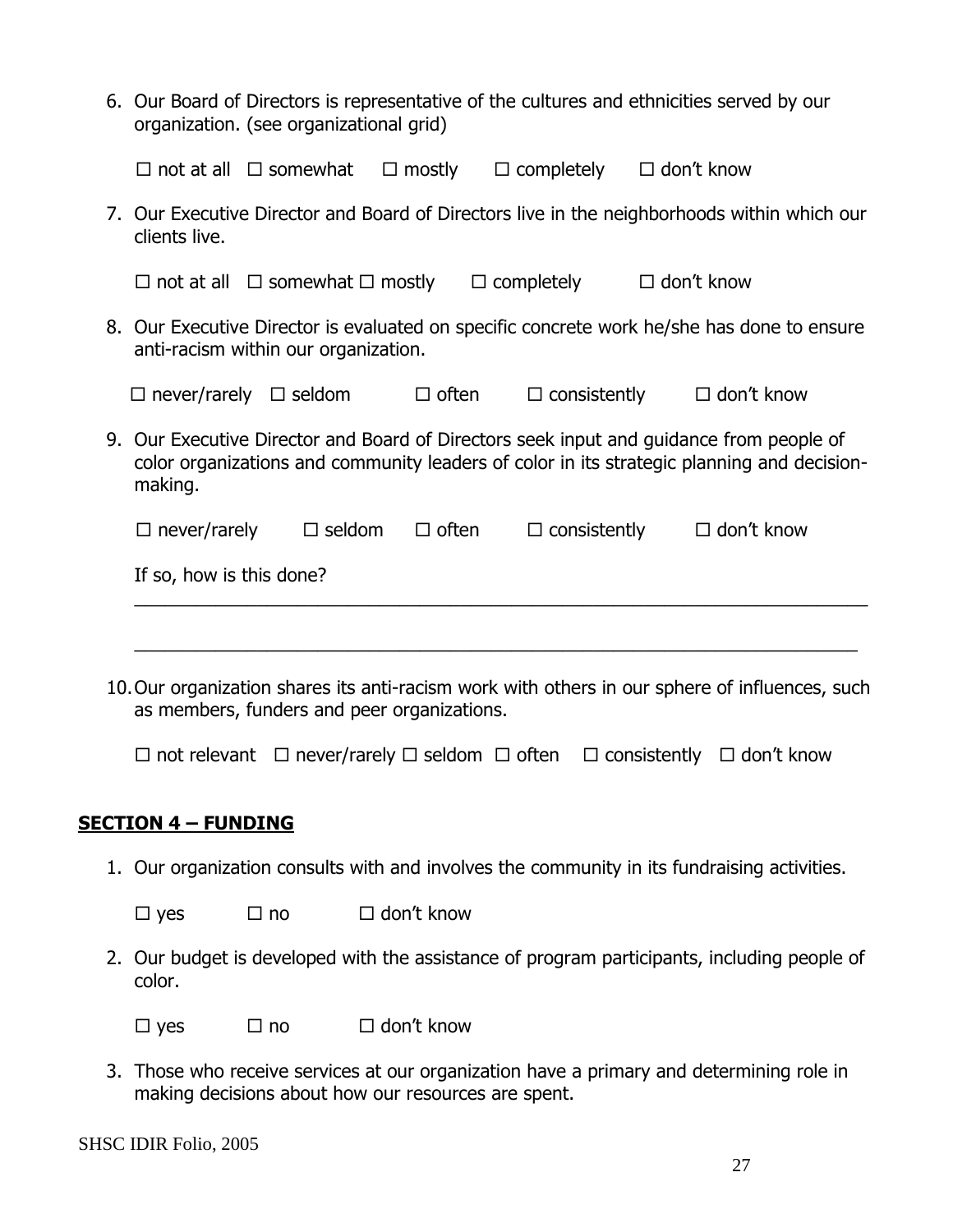$\Box$  never/rarely  $\Box$  seldom  $\Box$  often  $\Box$  consistently  $\Box$  don't know

4. A significant level of resources supporting our organization's work comes from its local stakeholders, including communities of color.

 $\square$  yes  $\square$  no  $\square$  don't know

- 5. Our organization's funding plan seeks to support specific work in eliminating institutional racism.
	- $\square$  yes  $\square$  no  $\square$  don't know
- 6. Our organization's funding plan includes building relationships and partnerships with businesses led by people of color.
	- $\square$  yes  $\square$  no  $\square$  don't know
- 7. Our organization works with funders to clarify the role racism has on the effectiveness of human services.
	- $\square$  yes  $\square$  no  $\square$  don't know

## **SECTION 5 – PROGRAM SERVICE DELIVERY**

1. Our organization has an analysis (written or informal) of the impact of institutional racism on our service delivery.

 $\square$  yes  $\square$  no  $\square$  don't know

- 2. Our organization's brochures specifically refer to services to all populations we serve.  $\square$  yes  $\square$  no  $\square$  don't know
- 3. Our organization's brochures are printed in languages and prose that is accessible to our constituents.

 $\Box$  yes  $\Box$  no  $\Box$  don't know

- 4. Our website specifically refer to services to all populations we serve.
	- $\square$  yes  $\square$  no  $\square$  don't know
- 5. Our website is presented in languages and prose that is accessible to our constituents.

 $\square$  yes  $\square$  no  $\square$  don't know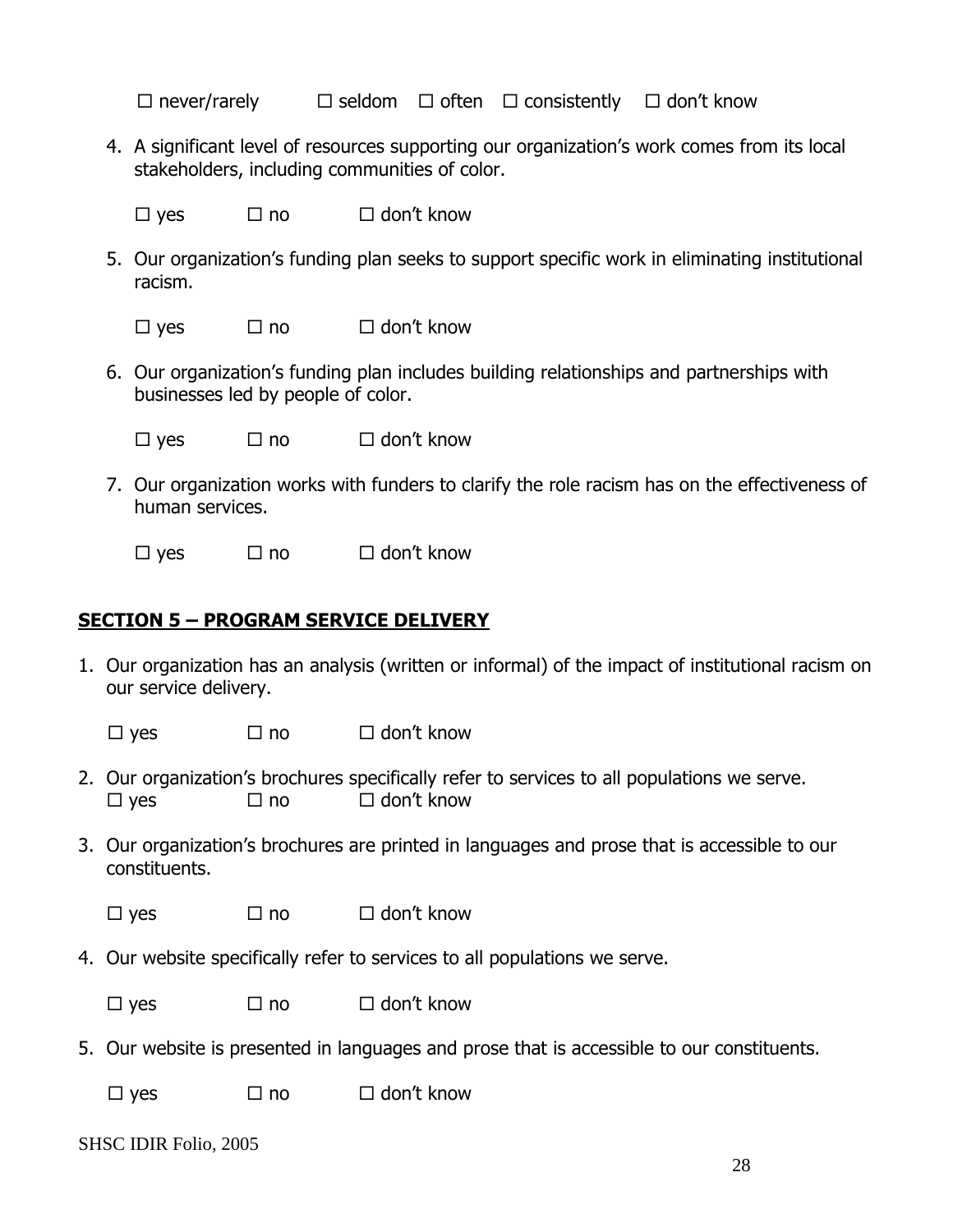6. Our organization is doing outreach to increase its services to communities of color.

| $\square$ yes                                          |               | $\Box$ no $\Box$ don't know |                                                                                              |                   |  |
|--------------------------------------------------------|---------------|-----------------------------|----------------------------------------------------------------------------------------------|-------------------|--|
| How is this outreach done?                             |               |                             |                                                                                              |                   |  |
|                                                        |               |                             |                                                                                              |                   |  |
| languages.                                             |               |                             | 7. Our organization's program participants have easy access to services in their home        |                   |  |
|                                                        |               |                             | $\Box$ never/rarely $\Box$ seldom $\Box$ often $\Box$ consistently $\Box$ don't know         |                   |  |
|                                                        |               |                             | 8. How does your organization decide who receives services and who doesn't?                  |                   |  |
| within their own ethnic and cultural communities.      |               |                             | 9. Our organization helps our program participants develop support networks, including those |                   |  |
|                                                        |               |                             | $\Box$ never/rarely $\Box$ seldom $\Box$ often $\Box$ consistently $\Box$ don't know         |                   |  |
| Please provide examples.                               |               |                             |                                                                                              |                   |  |
| 10. Our services support cross-cultural understanding. |               |                             |                                                                                              |                   |  |
| $\Box$ never/rarely                                    | $\Box$ seldom | $\Box$ often                | $\Box$ consistently                                                                          | $\Box$ don't know |  |
| How so?                                                |               |                             |                                                                                              |                   |  |
|                                                        |               |                             |                                                                                              |                   |  |
|                                                        |               |                             |                                                                                              |                   |  |

## **SECTION 6 – STAFF AND VOLUNTEERS**

1. Staff and volunteers are recruited from people who live in the community.

| $\Box$ never/rarely $\Box$ seldom $\Box$ often |  | $\Box$ consistently | $\Box$ don't know |
|------------------------------------------------|--|---------------------|-------------------|
| <b>SHSC IDIR Folio, 2005</b>                   |  |                     |                   |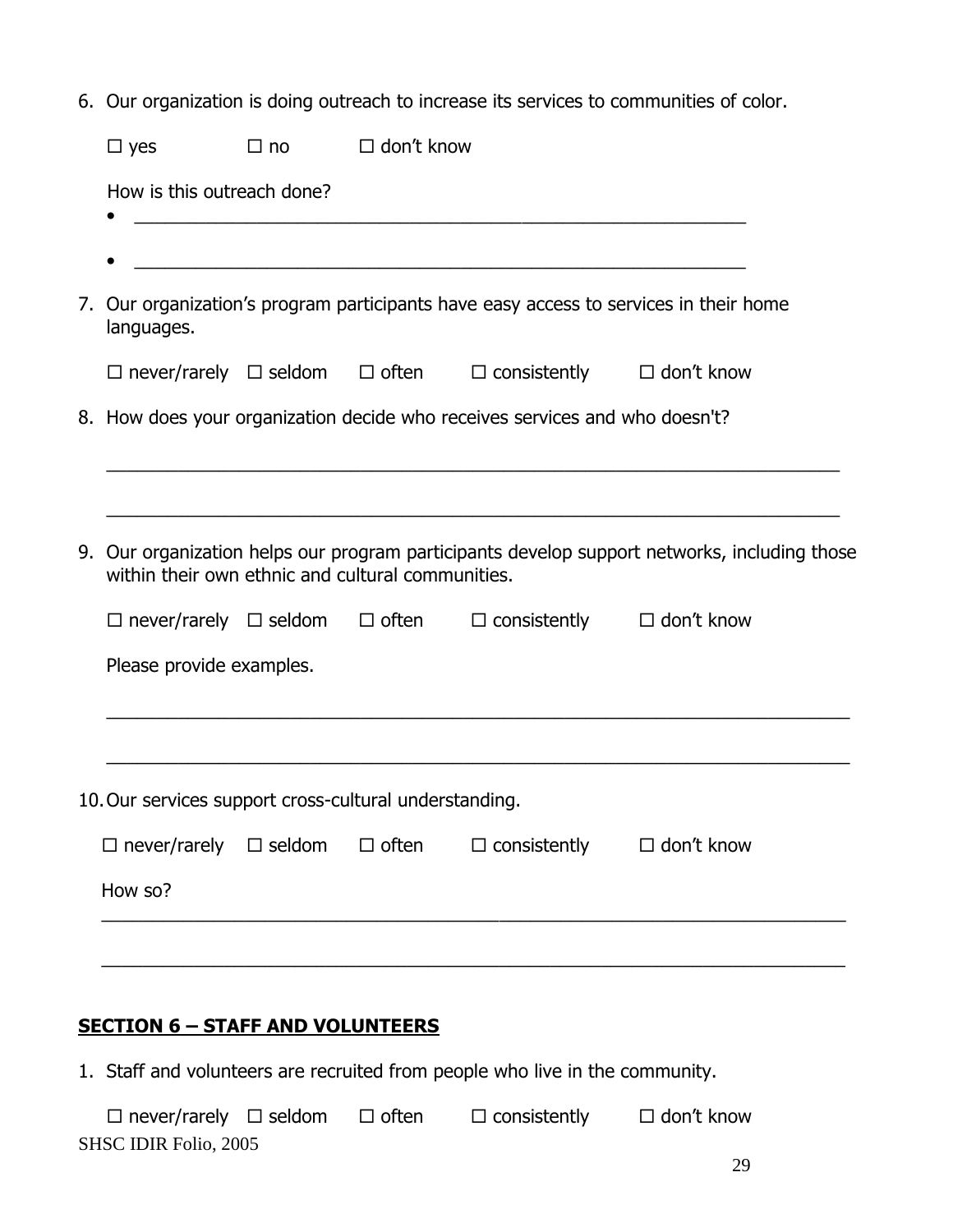| 2. Staff and volunteers are recruited from those who have direct experience working in the<br>community. |           |                   |                                                                                        |                                                                                                                                                                                            |  |  |
|----------------------------------------------------------------------------------------------------------|-----------|-------------------|----------------------------------------------------------------------------------------|--------------------------------------------------------------------------------------------------------------------------------------------------------------------------------------------|--|--|
| $\Box$ never/rarely $\Box$ seldom $\Box$ often                                                           |           |                   | $\Box$ consistently $\Box$ don't know                                                  |                                                                                                                                                                                            |  |  |
| race/ethnicity distribution grid)                                                                        |           |                   | 3. Staff and volunteers share the culture and language of the people served. (refer to |                                                                                                                                                                                            |  |  |
| $\Box$ never/rarely $\Box$ seldom $\Box$ often                                                           |           |                   | $\Box$ consistently $\Box$ don't know                                                  |                                                                                                                                                                                            |  |  |
|                                                                                                          |           |                   | provides them with skills to successfully apply for positions that are being created.  | 4. Our organization gives local residents and community members access to training that                                                                                                    |  |  |
| $\Box$ never/rarely $\Box$ seldom                                                                        |           | $\Box$ often      | $\Box$ consistently                                                                    | $\Box$ don't know                                                                                                                                                                          |  |  |
|                                                                                                          |           |                   | 5. Our organization has a policy that our staff should reflect the communities served. |                                                                                                                                                                                            |  |  |
| $\Box$ yes                                                                                               | $\Box$ no | $\Box$ don't know |                                                                                        |                                                                                                                                                                                            |  |  |
| volunteer candidates.                                                                                    |           |                   |                                                                                        | 6. Our organization uses many different recruitment strategies to reach diverse staff and                                                                                                  |  |  |
| $\Box$ never/rarely $\Box$ seldom $\Box$ often                                                           |           |                   | $\Box$ consistently $\Box$ don't know                                                  |                                                                                                                                                                                            |  |  |
|                                                                                                          |           |                   |                                                                                        | 7. One of our organization's strength is in hiring and retaining of staff and volunteers of color.                                                                                         |  |  |
| $\Box$ never/rarely $\Box$ seldom                                                                        |           | $\Box$ often      | $\Box$ consistently                                                                    | $\Box$ don't know                                                                                                                                                                          |  |  |
|                                                                                                          |           |                   |                                                                                        | 8. Our organization's paid and volunteer position descriptions address the candidate's ability to<br>demonstrate cultural respect and to work on issues of equity (racism, classism, etc). |  |  |
|                                                                                                          |           |                   | $\Box$ never/rarely $\Box$ seldom $\Box$ often $\Box$ consistently $\Box$ don't know   |                                                                                                                                                                                            |  |  |
| possibility of advancement.                                                                              |           |                   |                                                                                        | 9. Our organization's outreach and clerical positions are treated as training positions with the                                                                                           |  |  |
|                                                                                                          |           |                   | $\Box$ never/rarely $\Box$ seldom $\Box$ often $\Box$ consistently $\Box$ don't know   |                                                                                                                                                                                            |  |  |
| organization/agency?                                                                                     |           |                   |                                                                                        | 10. What are the internal mechanisms in place for developing new leadership within our                                                                                                     |  |  |
|                                                                                                          |           |                   |                                                                                        |                                                                                                                                                                                            |  |  |
|                                                                                                          |           |                   |                                                                                        |                                                                                                                                                                                            |  |  |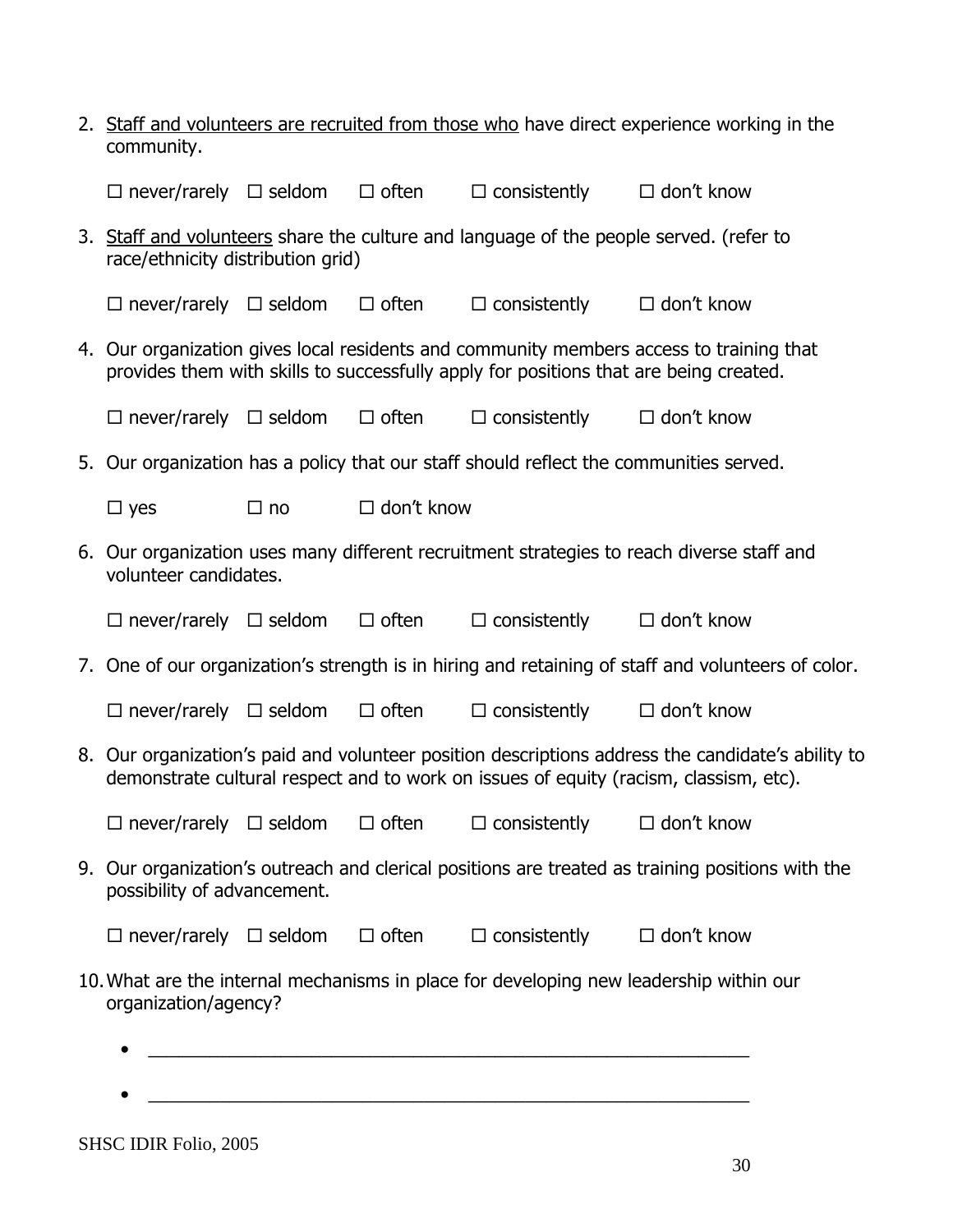11.Opportunities for developing cross-cultural skills are provided in our organization.

| $\Box$ never/rarely $\Box$ seldom | $\Box$ often | $\Box$ consistently | $\Box$ don't know |
|-----------------------------------|--------------|---------------------|-------------------|
|                                   |              |                     |                   |

12.Our personnel policies specifically refer to addressing and confronting racism in the workplace.

 $\square$  yes  $\square$  no  $\square$  don't know

13.Staff is evaluated on specific concrete work they have done to ensure anti-racism within our organization.

| $\Box$ never/rarely $\Box$ seldom | $\Box$ often | $\Box$ consistently | $\Box$ don't know |
|-----------------------------------|--------------|---------------------|-------------------|
|-----------------------------------|--------------|---------------------|-------------------|

## **SECTION 7– ASSESSMENT AND EVALUATION**

|                     |                          |                                                   |                                       | 2. Our organization consults with organizations led by people of color and/or outside<br>experts that give feedback on our programs and policies before we finalize them. |
|---------------------|--------------------------|---------------------------------------------------|---------------------------------------|---------------------------------------------------------------------------------------------------------------------------------------------------------------------------|
| $\Box$ never/rarely |                          | $\Box$ seldom $\Box$ often                        | $\Box$ consistently $\Box$ don't know |                                                                                                                                                                           |
|                     |                          | strengths and assets of our program participants. |                                       | 3. Planning and implementation of our services, resources and supports build upon the                                                                                     |
| $\Box$ never/rarely | $\square$ seldom         | $\Box$ often                                      |                                       | $\Box$ consistently $\Box$ don't know                                                                                                                                     |
|                     | Please provide examples. |                                                   |                                       |                                                                                                                                                                           |

4. Our program participants actively engage in shaping the delivery methods for our services, resources and supports.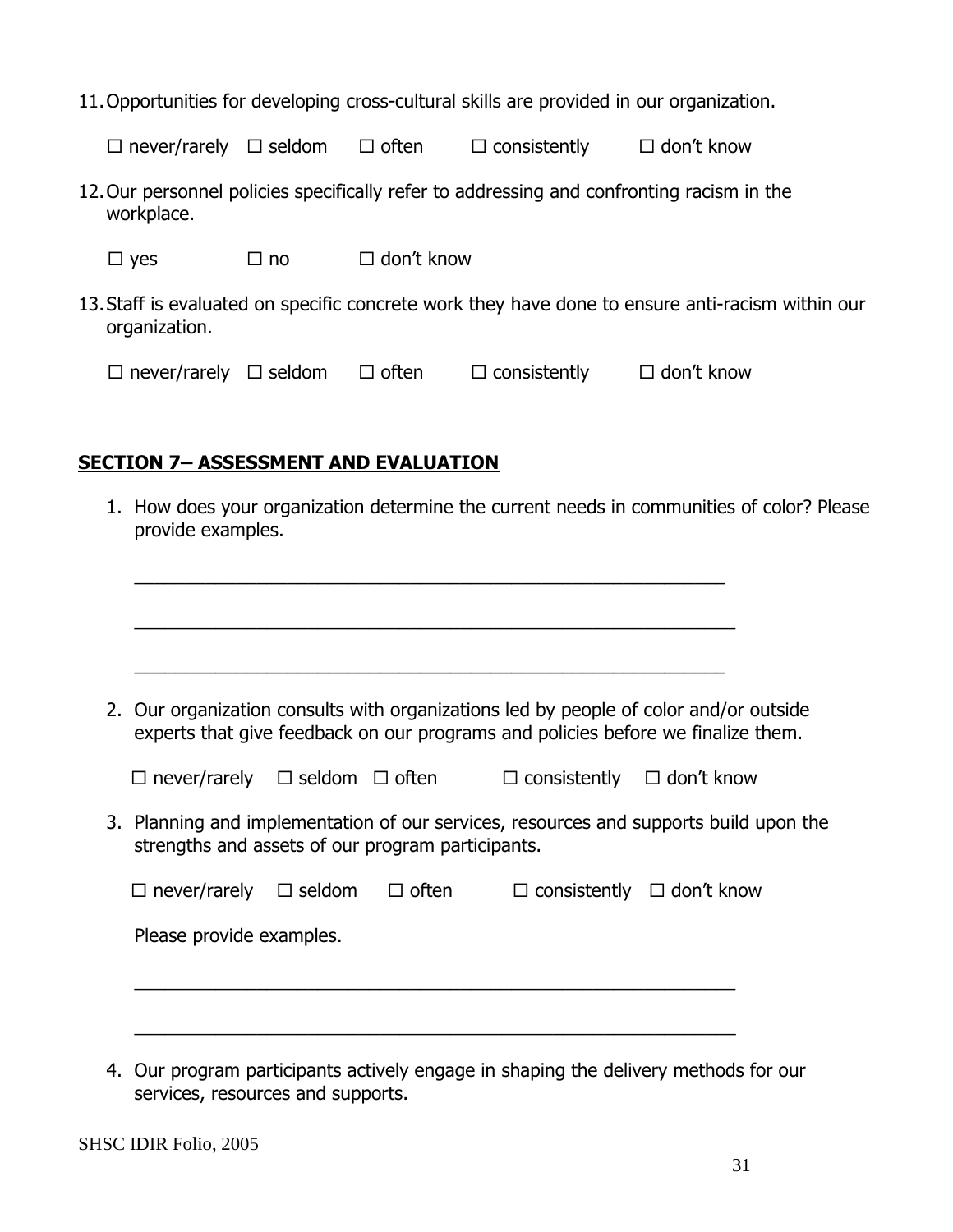| $\Box$ never/rarely                                                                                                                                             | $\Box$ seldom    | $\Box$ often | $\Box$ consistently $\Box$ don't know |                                                                                             |
|-----------------------------------------------------------------------------------------------------------------------------------------------------------------|------------------|--------------|---------------------------------------|---------------------------------------------------------------------------------------------|
| Please provide examples.                                                                                                                                        |                  |              |                                       |                                                                                             |
| and policies on its program participants and/or communities.                                                                                                    |                  |              |                                       | 5. Our organization has a clear process for evaluating the long-term impact of its programs |
| $\Box$ never/rarely                                                                                                                                             | $\Box$ seldom    | $\Box$ often | $\Box$ consistently                   | $\Box$ don't know                                                                           |
| services are ineffective, harming the well being of residents.                                                                                                  |                  |              |                                       | 6. Our program participants / constituents can impact the reallocation of resources if our  |
| $\Box$ never/rarely                                                                                                                                             | $\Box$ seldom    | $\Box$ often | $\Box$ consistently                   | $\Box$ don't know                                                                           |
| Please provide examples.                                                                                                                                        |                  |              |                                       |                                                                                             |
| racist practice as part of evaluating program outcomes.                                                                                                         |                  |              |                                       | 7. Our Board of Directors and staff members include specific goals with regards to anti-    |
| $\Box$ never/rarely                                                                                                                                             | $\Box$ seldom    | $\Box$ often | $\Box$ consistently                   | $\Box$ don't know                                                                           |
| 8. Our organization reviews its performance in regard to non-discrimination.                                                                                    |                  |              |                                       |                                                                                             |
| $\Box$ never/rarely                                                                                                                                             | $\Box$ seldom    | $\Box$ often | $\Box$ consistently                   | $\Box$ don't know                                                                           |
| institutional racism.                                                                                                                                           |                  |              |                                       | 9. Our Board of Directors monitors and evaluates our organization's process for confronting |
| $\Box$ never/rarely                                                                                                                                             | $\Box$ seldom    | $\Box$ often | $\Box$ consistently                   | $\Box$ don't know                                                                           |
| 10. Our Board of Directors evaluates the Executive Director's leadership in helping the<br>organization achieve its goals for dismantling institutional racism. |                  |              |                                       |                                                                                             |
| $\Box$ never/rarely                                                                                                                                             | $\square$ seldom | $\Box$ often | $\Box$ consistently                   | $\Box$ don't know                                                                           |
| area of dismantling institutional racism in our organization.                                                                                                   |                  |              |                                       | 11. Our Executive Director reports to the community and funders on progress made in the     |
| $\Box$ never/rarely                                                                                                                                             | $\Box$ seldom    | $\Box$ often | $\Box$ consistently                   | $\Box$ don't know                                                                           |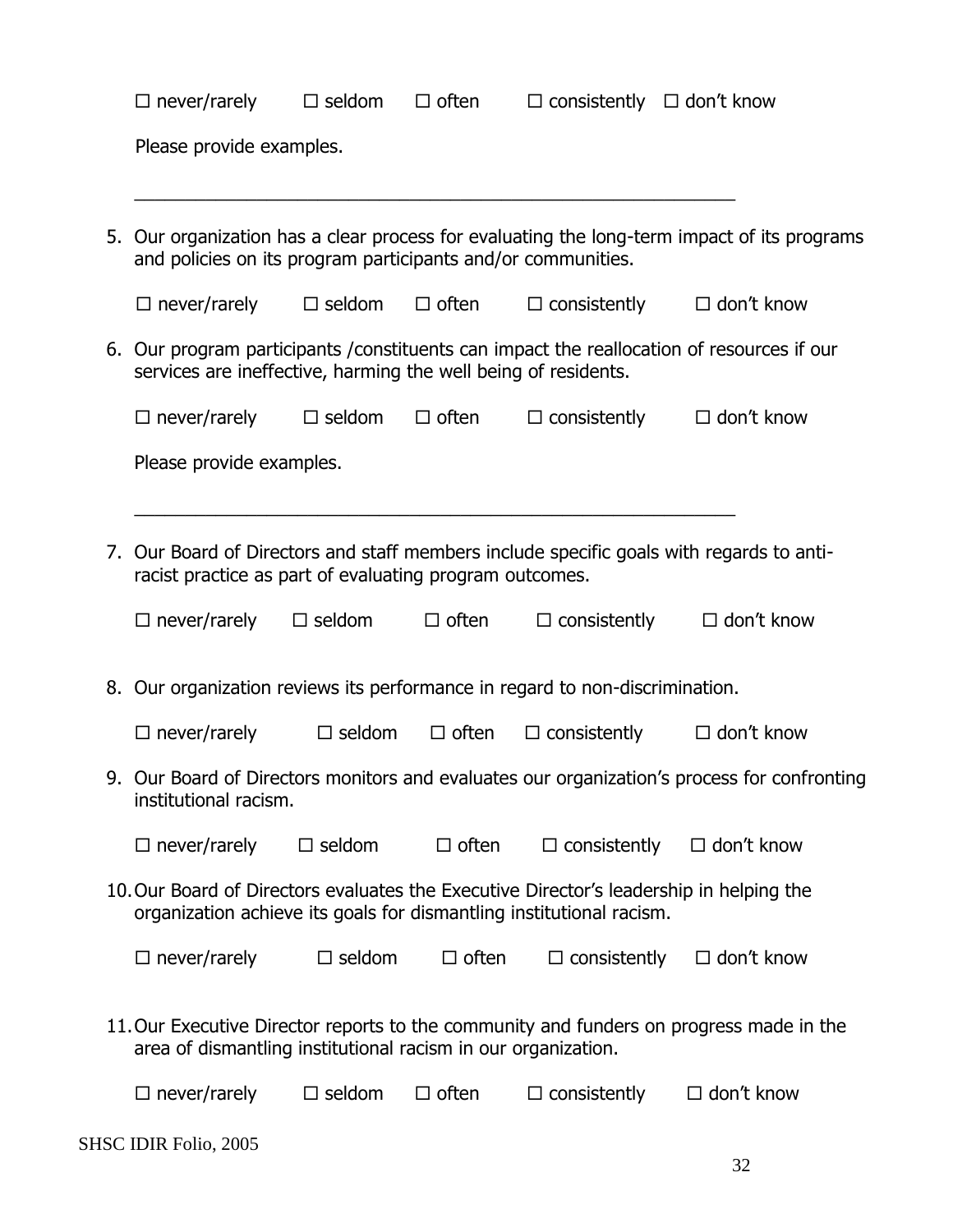## **Identifying Institutional Racism**

## **IV. References & Bibliography**

## **This is the source information for material referred to in the IDIR Folio.**

Adams, M. (1997). Teaching for Diversity and Social Justice. Routledge

- Asante, Bahiya Cabral, Adair, Margo & Aal, Bill. (1998). Concepts for Creating Justice: Looking at power relationally. Seattle: Tools for Change
- Association of London Government. (2002). Challenging Institutional Racism: A toolkit for the voluntary sector. LVSC and ROTA.
- Chang, Hedy N., Louie, N., Murdock, B., Pell, Elena, and Femenella, T. (2000). Walking the Walk: Principles for building community capacity for equity and diversity. California Tomorrow.

Child Care Resources. (2001). Cultural Competency Assessment.

- Chisom, Ronald & Washington, Michael. (1997 2nd edition). Undoing Racism: A philosophy of interenational social change. People's Institute Press.
- Darder, Antonia. (1991). Culture and Power in the Classroom: A critical foundation for bicultural education. Westport: Bergin & Garvey.

Dismantling Racism Project. (2001). Assessing Organizational Racism. Western States Center

Frye, Marilyn. (1983). The Politics of Reality. Trumanburg, N.Y: The Crossing Press

Intra Afrikan Konnections. Seattle, WA

Kehler, Randall, Ayvazian, Andrea, and Senturia, Ben. Thinking Strategically: A primer on long range strategic planning for grassroots peace and justice organizations. Amherst, MA: Exchange Project, Peace Development Fund. \$10.00.

Kivel, Paul. (2002). Uprooting Racism. New Society Publishers.

- McIntosh, Peggy. (1988). Working Paper 189: White Privilege and Male Privilege: A personal account of coming to see correspondences through work in women's studies. Wellesley College Center for Research on Women, Wellesley, MA 02181 \$4.00
- The Institute for Democratic Renewal and Project Change Anti-Racism Initiative (1998). A Community Builder's Toolkit. Claremont, CA.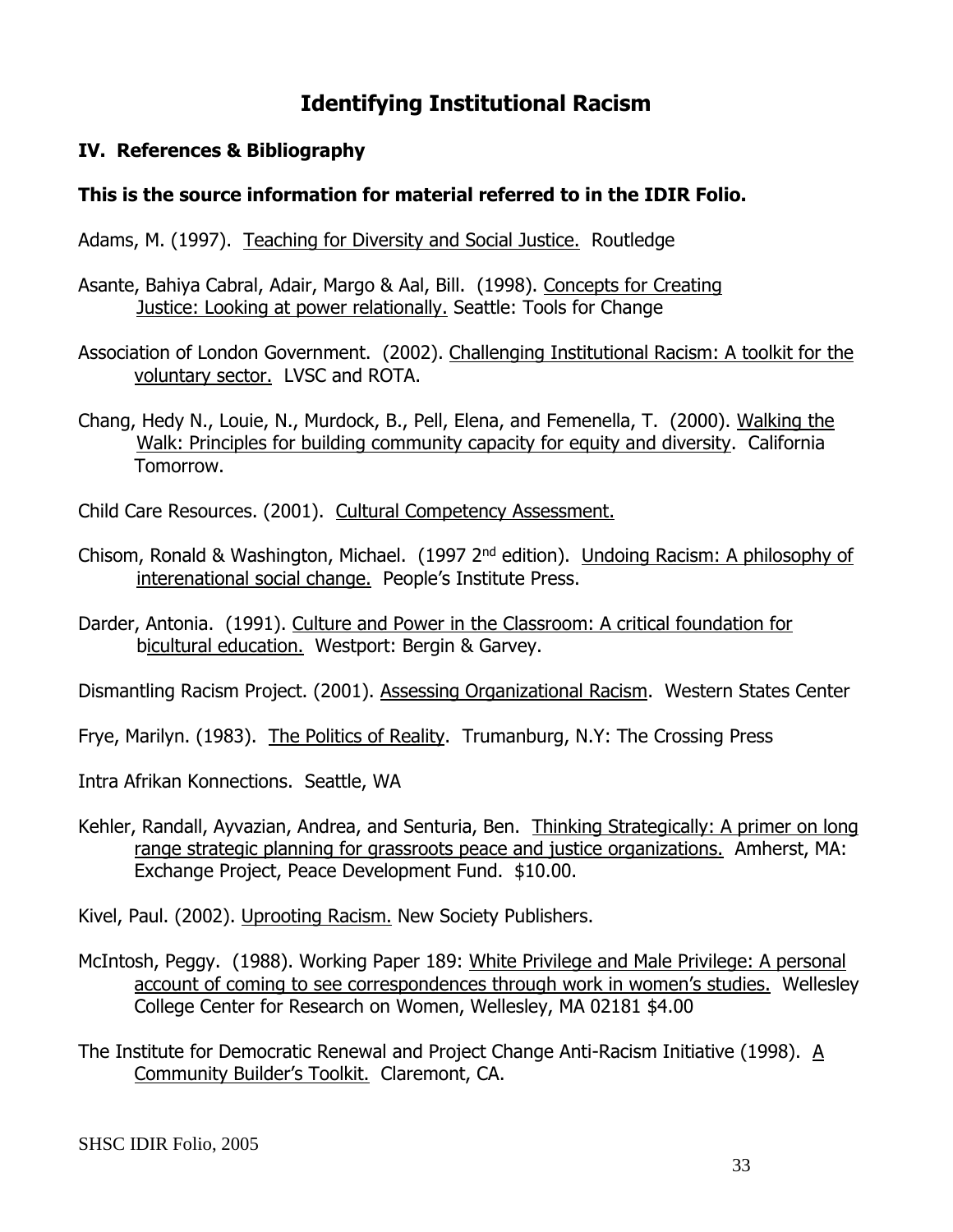#### **These are some sources that the IDIR group found useful as we created the Folio.**

- Anderson, M. & Collins, P. (1998). Race, class & gender. Belmont, CA: Wadsworth Publishing Co.
- Allen, T. (1994 & 1997). Invention of the White race I & II. Verso Books.
- D. Roediger, (Ed.). (1998). Black on White: Black writers on what it means to be White. New York: Schocken Books.
- Barndt, J. (1991). Dismantling racism. Minneapolis, MN: Augsburg Fortress.

Ben-Jelloun, T. (1999). Racism Explained to My Daughter. New York: New York Press.

- Berger, M. (1999). White lies: Race and the myths of Whiteness. New York: Farrar, Straus and Giroux.
- Derman-Sparks, L. & Phillips, C. (1997). Teaching/learning anti-racism: A developmental approach. New York: Teachers College.
- Frankenberg, R. (1995). The social construction of Whiteness: White women, race matters. Minneapolis: University of Minnesota Press.

Friere, P. (1970). Pedogogy of the Oppressed. Heider & Heider.

Gossett, T. (1977). Race: the history of an idea in America (Rev. Ed.). New York: Oxford University Press.

Helms, J. (2000). A race is a nice thing to have. Topeka, Kansas: Content Communications.

Higginbotham, A. L. (1980). In the Matter of Color. Oxford.

- Katz, J. (1978). White awareness: Handbook for anti-racism training. Norman, Oklahoma: University of Oklahoma.
- Kivel, P. (1996). Uprooting racism: How White people can work for racial justice. Montpelier, VT: New Society Publishers.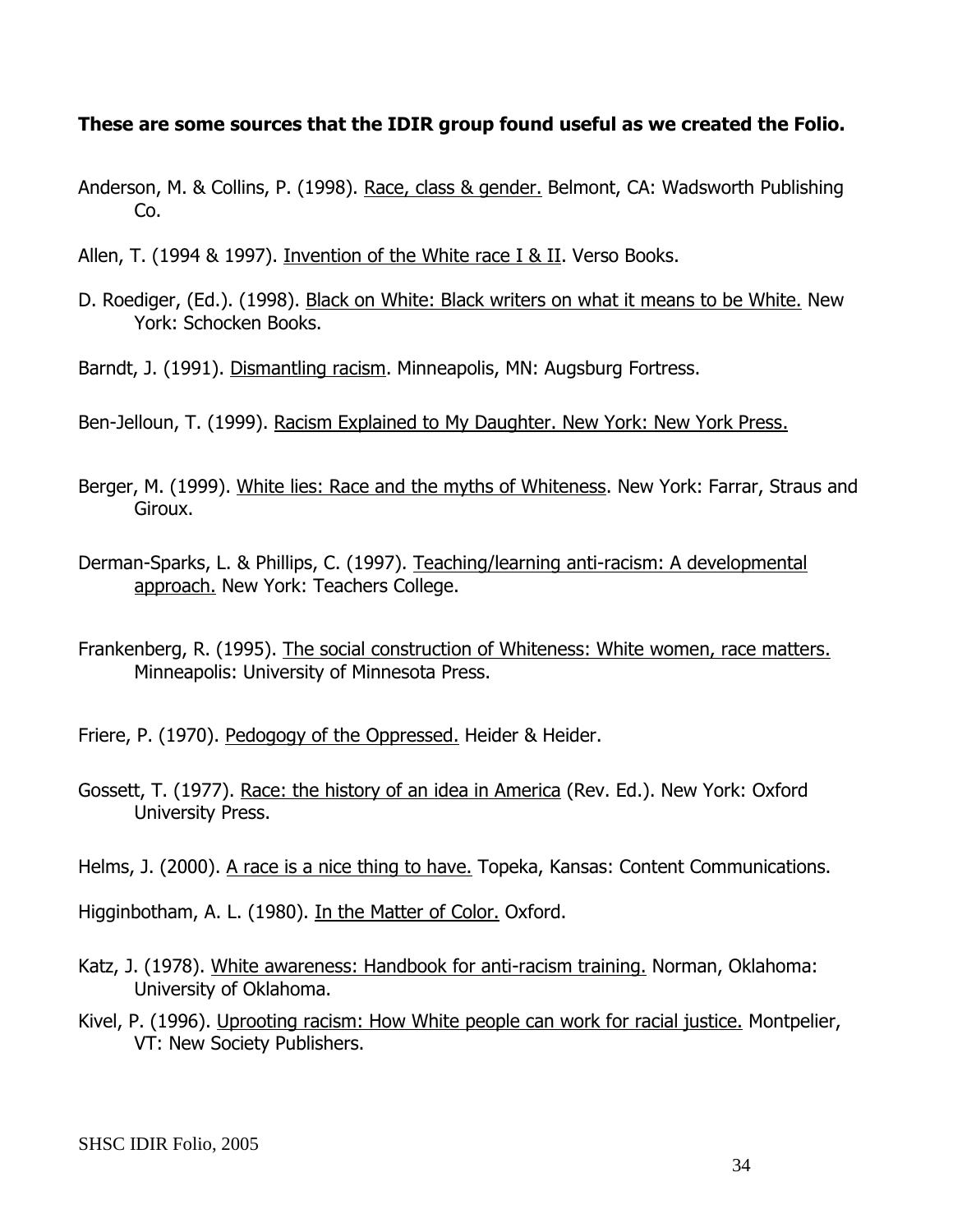- Okihiro, G. (1994). Margins and mainstreams: Asians in American history and culture. Seattle: University of Washington Press.
- RACE—The power of illusion. (2003). [http://www.pbs.org/race/000\\_About/002\\_03\\_f-godeeper.htm](http://www.pbs.org/race/000_About/002_03_f-godeeper.htm)

Smith, L. (1963). Killers of the dream. (Rev. ed.). Garden City, NY: Anchor Books.

- Tatum, B. (1999). Why are all the Black kids sitting together in the cafeteria?. New York: Basic Books.
- Wolf, E. R. (1982). Europe and the People Without History.
- Zinn, H. (1995). A people's history of the United States: 1492-present. New York: HarperCollins Publishers.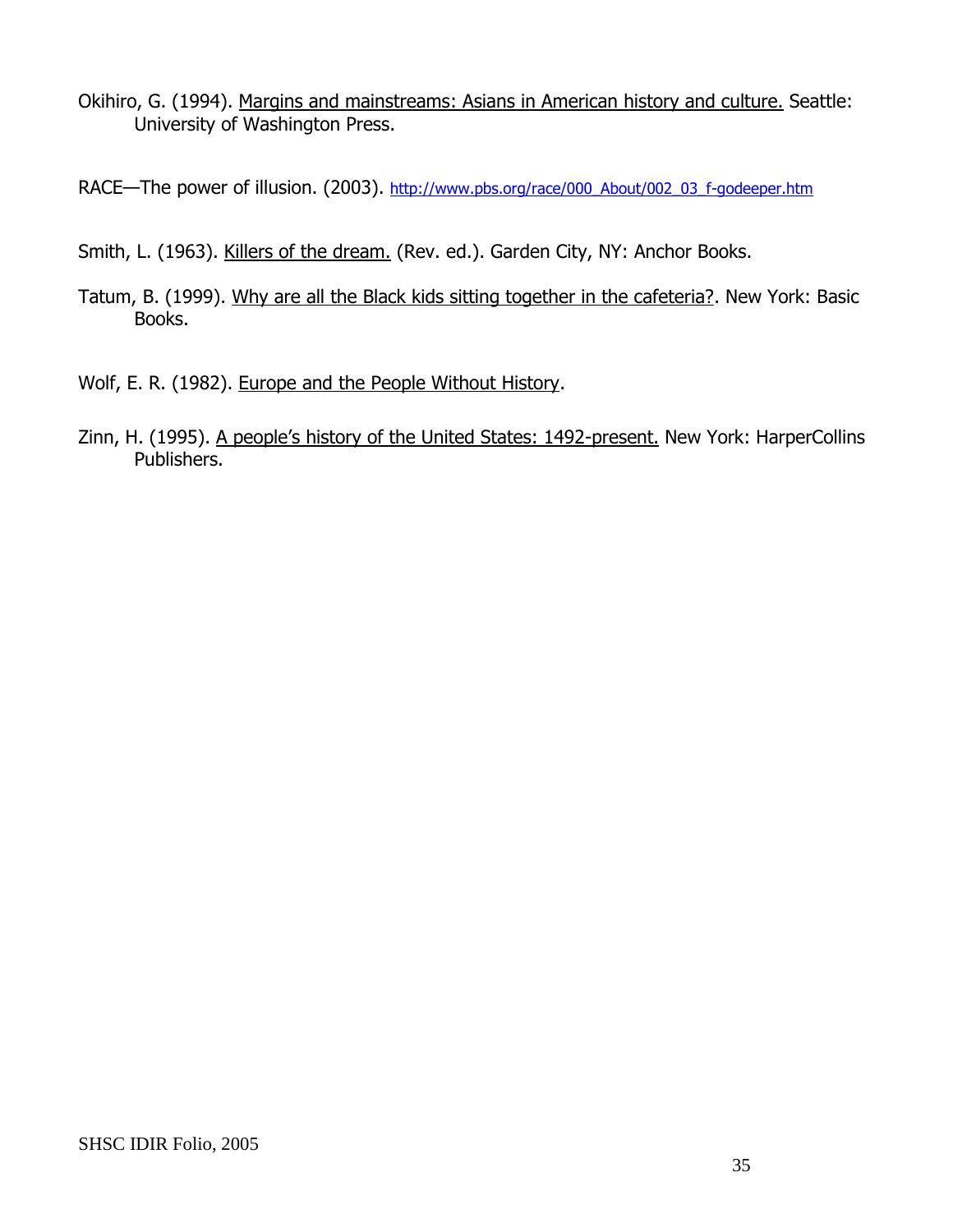## **Identifying Institutional Racism**

### **V. Next Steps**

As stated in the introduction, the logical next step once an organization has identified ways that institutional racism is manifest in their structure is to work to eliminate it. After doing the reading, reflection, and assessment process, the questions below are suggested as a starting point for the development of an organizational strategy. A guide to resources that you can call on to help in your organization's process follows.

\_\_\_\_\_\_\_\_\_\_\_\_\_\_\_\_\_\_\_\_\_\_\_\_\_\_\_\_\_\_\_\_\_\_\_\_\_\_\_\_\_\_\_\_\_\_\_\_\_\_\_\_\_\_\_\_\_\_\_\_\_\_\_\_\_\_\_\_\_\_\_\_

\_\_\_\_\_\_\_\_\_\_\_\_\_\_\_\_\_\_\_\_\_\_\_\_\_\_\_\_\_\_\_\_\_\_\_\_\_\_\_\_\_\_\_\_\_\_\_\_\_\_\_\_\_\_\_\_\_\_\_\_\_\_\_\_\_\_\_\_\_\_\_\_

\_\_\_\_\_\_\_\_\_\_\_\_\_\_\_\_\_\_\_\_\_\_\_\_\_\_\_\_\_\_\_\_\_\_\_\_\_\_\_\_\_\_\_\_\_\_\_\_\_\_\_\_\_\_\_\_\_\_\_\_\_\_\_\_\_\_\_\_\_\_\_\_

\_\_\_\_\_\_\_\_\_\_\_\_\_\_\_\_\_\_\_\_\_\_\_\_\_\_\_\_\_\_\_\_\_\_\_\_\_\_\_\_\_\_\_\_\_\_\_\_\_\_\_\_\_\_\_\_\_\_\_\_\_\_\_\_\_\_\_\_\_\_\_\_

\_\_\_\_\_\_\_\_\_\_\_\_\_\_\_\_\_\_\_\_\_\_\_\_\_\_\_\_\_\_\_\_\_\_\_\_\_\_\_\_\_\_\_\_\_\_\_\_\_\_\_\_\_\_\_\_\_\_\_\_\_\_\_\_\_\_\_\_\_\_\_\_

\_\_\_\_\_\_\_\_\_\_\_\_\_\_\_\_\_\_\_\_\_\_\_\_\_\_\_\_\_\_\_\_\_\_\_\_\_\_\_\_\_\_\_\_\_\_\_\_\_\_\_\_\_\_\_\_\_\_\_\_\_\_\_\_\_\_\_\_\_\_\_\_

1. The most important area for my organization to improve in is:

- 2. The barriers to taking action within our organization on institutional racism are:
- 3. Possible steps my organization can take are:

4. Assistance, support, or tools that I would like/need to take action on institutional racism within our organization are:

\_\_\_\_\_\_\_\_\_\_\_\_\_\_\_\_\_\_\_\_\_\_\_\_\_\_\_\_\_\_\_\_\_\_\_\_\_\_\_\_\_\_\_\_\_\_\_\_\_\_\_\_\_\_\_\_\_\_\_\_\_\_\_\_\_\_\_\_\_\_\_

\_\_\_\_\_\_\_\_\_\_\_\_\_\_\_\_\_\_\_\_\_\_\_\_\_\_\_\_\_\_\_\_\_\_\_\_\_\_\_\_\_\_\_\_\_\_\_\_\_\_\_\_\_\_\_\_\_\_\_\_\_\_\_\_\_\_\_\_\_\_\_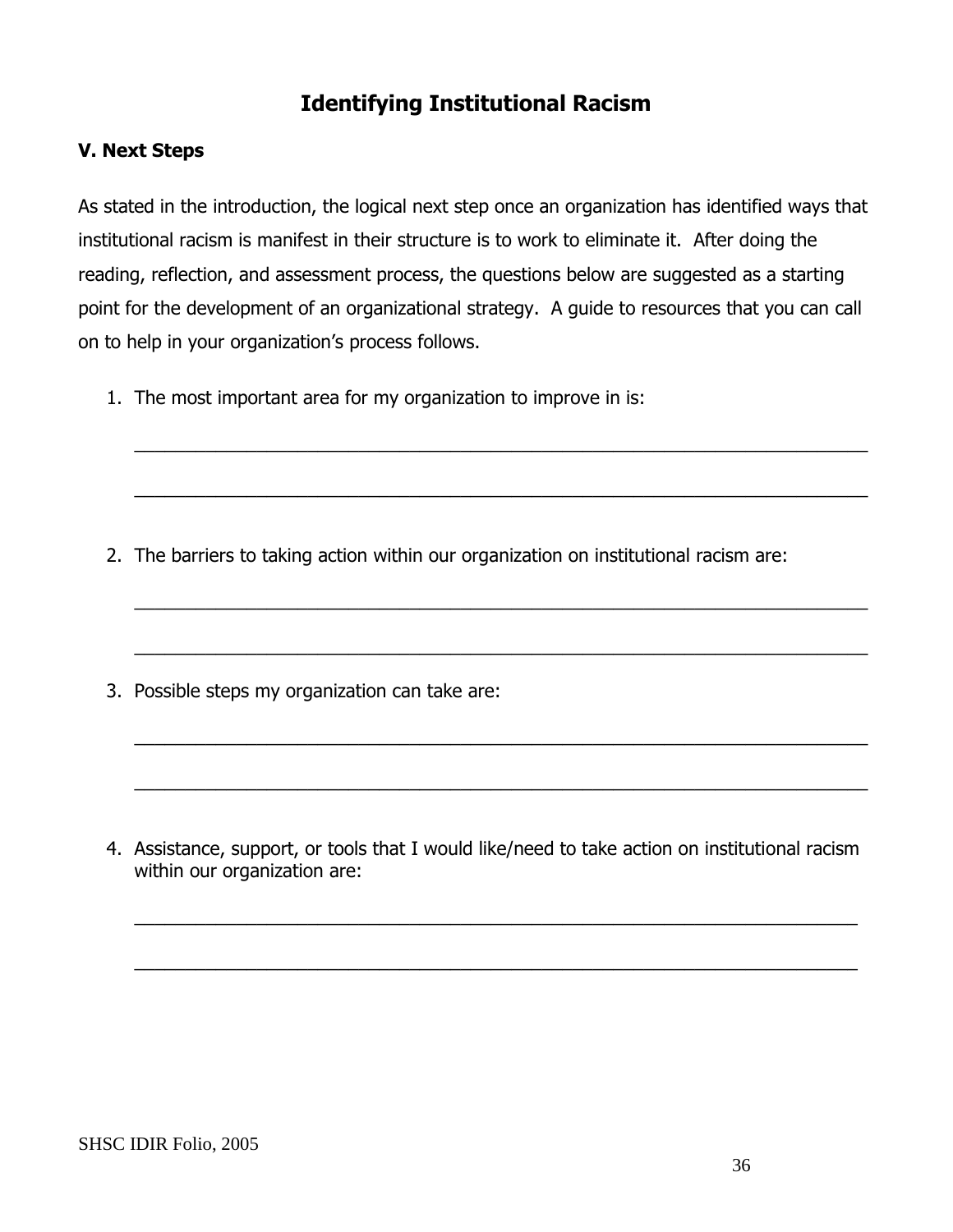## **Identifying Institutional Racism**

### **VI. Resource Guide**

Resources for Eliminating Institutional Racism

This guide is designed to provide resources for human service organizations who want to follow-up identifying institutional racism with taking steps to eliminating it. The guide is divided into the same sections as the assessment tool in the IDIR Folio to facilitate follow-through on specific areas of concern. For more information contact SHSC at [shsc@shscoalition.org,](mailto:shsc@shscoalition.org) 206/325-7105.

The Seattle Public Library has acquired most of the materials listed in the IDIR Folio bibliography and this resource guide. You can borrow those resources by doing a search through the library collection online, [www.spl.org,](http://www.spl.org/) or by going to any Seattle Public Library and using their system. You can also search their collection for additional resources and access interlibrary loans for resources beyond their collection.

## Section 1: Mission, Vision and Values

**●** *We are an organization that has a commitment to dismantling racism. How can our mission, vision, policies and values reflect this?*

*Appalachian Community Fund (ACF)* 

[www.appalachiancommunityfund.org](http://www.appalachiancommunityfund.org/)

*Challenging Institutional Racism*

*A toolkit for the voluntary sector*

<http://www.actionlink.org.uk/Guides/ViewGuide.cfm?GuideID=29>

*Haymarket People's Fund*

[www.haymarket.org](http://www.haymarket.org/) *Undoing Racism section*

*Lessons Learned: Building an Effective Program*

*Nabre, Network of Alliances Bridging Race & Ethnicity*

http://www.jointcenter.org/nabre/lessons\_learned/building\_program.php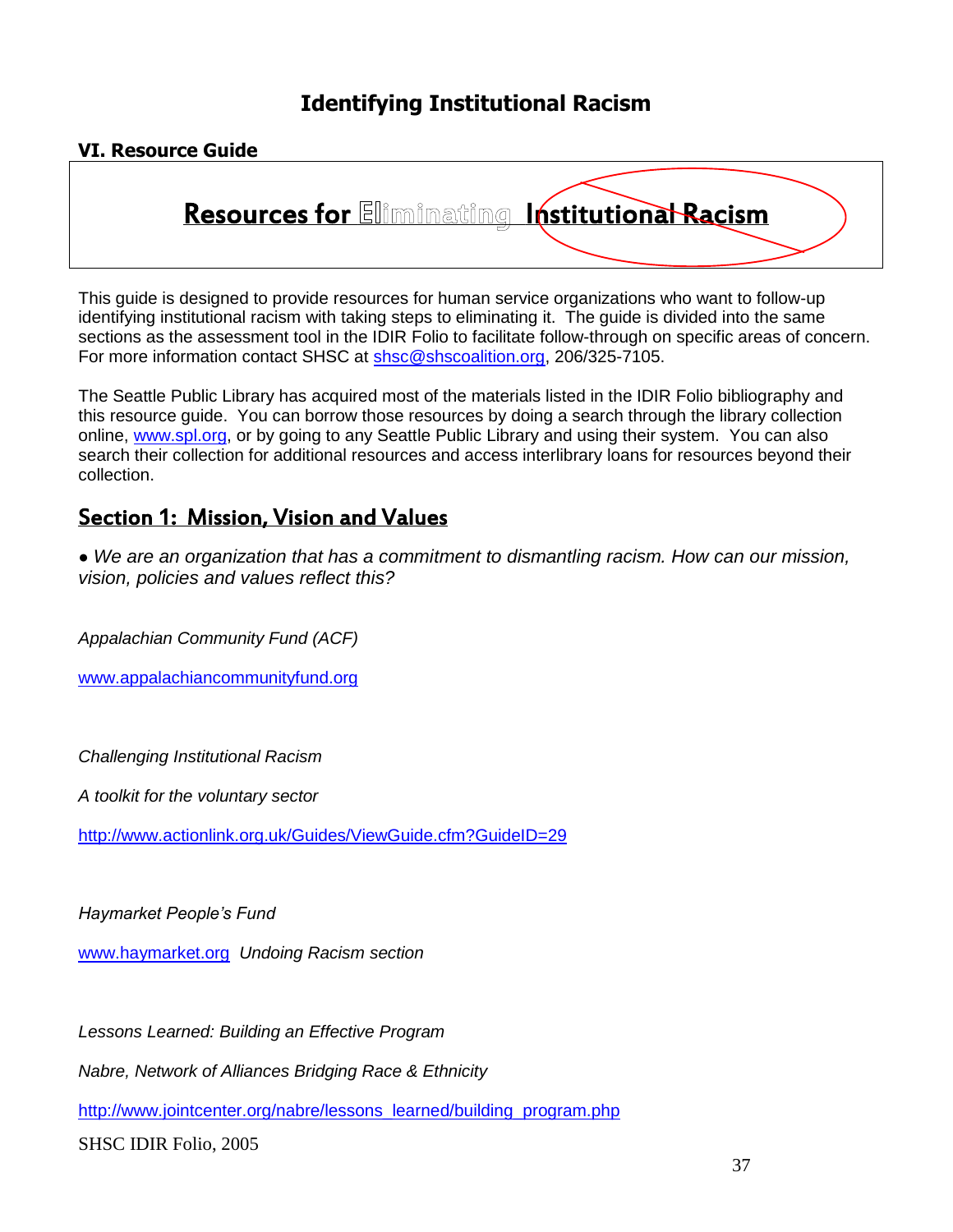*NELCWIR – New England Learning Center for Women in Transition*

[www.nelcwit.org/Anti-racism.htm](http://www.nelcwit.org/Anti-racism.htm)

*Ottawa Rape Crises Centre*

[http://orcc.net](http://orcc.net/) *click on Racism, Ableism, Heterosexism* 

*Report from the Outreach and Diversity Committee*

*By Michelle Mascarenhas, Jim Hanna, Rachel Slocum and Heather Fenney*

[www.foodsecurity.org/outreach](http://www.foodsecurity.org/outreach)

## Section 2: Organizational Culture

*● We want to understand and draw upon diverse perspectives. How can we ensure open and safe communication?*

- *How can we ensure shared decision making in our organization?*
- *What if my site has only Euro-American employees and volunteers?*

Beyond Numbers and Compliance: Valuing Cultural Diversity in National Nonprofit Capacity-Building **Organizations** 

By Catalina Vallejos Bartlett

http://www.allianceonline.org/Members/Enhance/2003 fall\_enhance.enh/beyond\_numbers\_and\_complia [nce.epage](http://www.allianceonline.org/Members/Enhance/2003_fall_enhance.enh/beyond_numbers_and_compliance.epage) 

"Building Multi-Racial Organizations" June 1992 Grassroots Fundraising Journal To order: [http://www.grassrootsfundraising.org/magazine/articlefinder\\_f4o1.html](http://www.grassrootsfundraising.org/magazine/articlefinder_f4o1.html)

Center for the Study of White American Culture A Multiracial Organization <http://www.euroamerican.org/>

Challenging Oppressive Moments By Nicole LaFavour (2002) [www.westernstatescenter.org/resource/](http://www.westernstatescenter.org/resource/) Click on the title

Dismantling Racism: A Resource Book for Social Change Groups Western State Center (2003) <http://www.westernstatescenter.org/resource/>Click on the title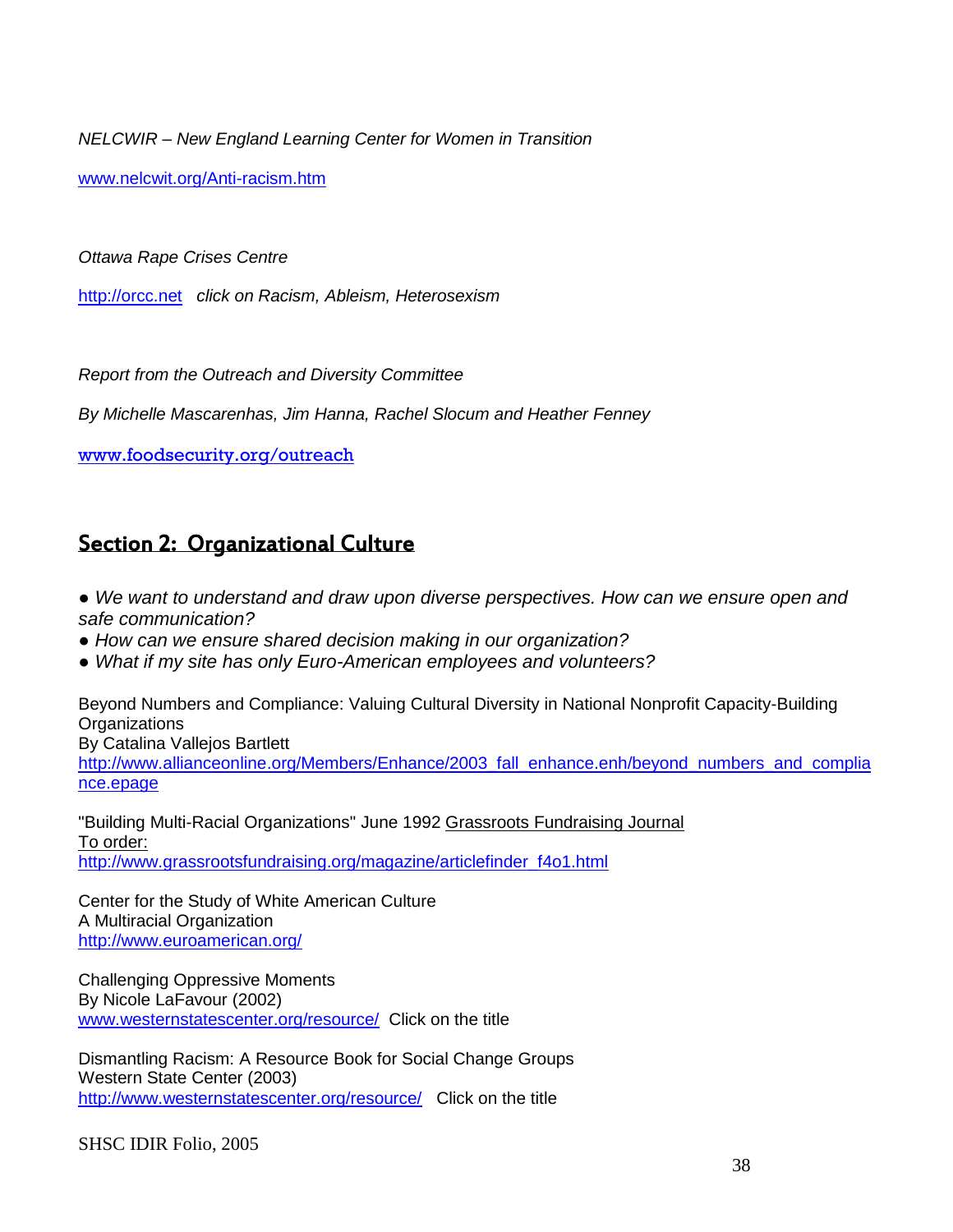Moving a Racial Justice Agenda: Are You Ready? Western States Center (2001) <http://www.westernstatescenter.org/resource/MRGAgendaAssessment.pdf>

White Culture and Racism: Working for Organizational Change in the United States Judith Katz The Whiteness Papers, No. 3, December 1999

#### **APPENDIX A:**

**Article :** Table Talks on Racism at Boomtown Café

## Section 3: Top Leadership

● We want our top leadership to value dismantling racism within our organization. How can we *support and encourage them?*

*Bridging the Leadership Gap: Solutions for Community Development*

*Published by Milano Mix Human Capital Series (2002) (Nonprofit Leadership)*

[http://www.milanomix.org/newsletter\\_html/Leadership\\_humcap.pdf](http://www.milanomix.org/newsletter_html/Leadership_humcap.pdf)

*Diversifying Boards*

[http://www.allianceonline.org/about/cc\\_resources.page](http://www.allianceonline.org/about/cc_resources.page) *Click on title* 

*The CEO as a Champion of Diversity*

[http://www.interaction.org/files.cgi/2504\\_CEO\\_Champion.pdf](http://www.interaction.org/files.cgi/2504_CEO_Champion.pdf)

*The Potential Role of Leadership Development Strategies for Increasing Leadership Opportunities for* 

*People of Color: Framing Assumptions.*

[www.leadershiplearning.org/community/files/download?version\\_id=1427](http://www.leadershiplearning.org/community/files/download?version_id=1427)

## Section 4: Funding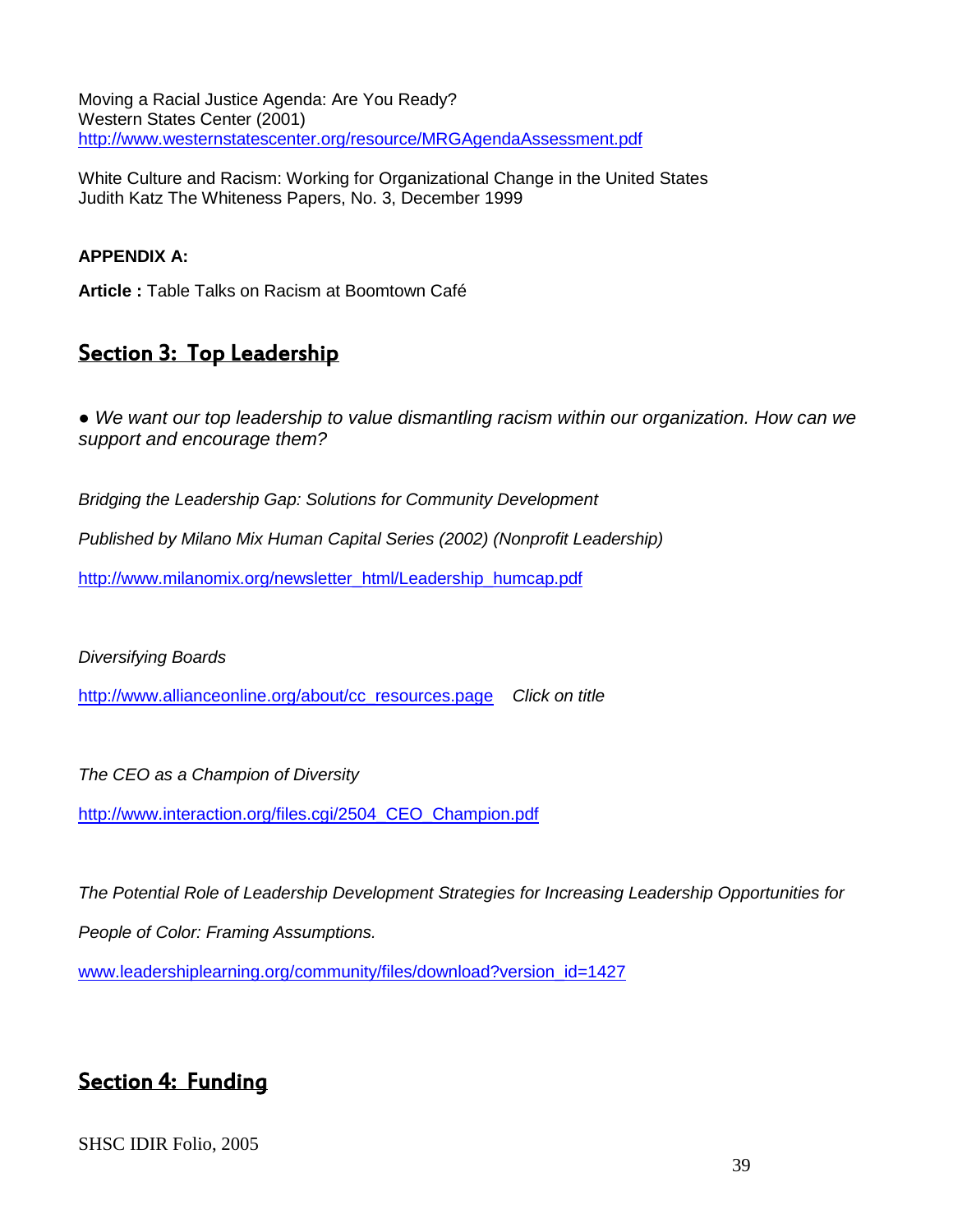- *We want our organization's sustainability plan, including resource allocation, to include input from program participants. How do we involve them?*
- *Our current or potential funding streams impact how we offer services. How can we work with funders to mutually understand how racism permeates systems, from the programmatic level all the way up to the funding level?*

Cómo Recaudar Fondos en su Comunidad (How to Raise Money in Your Community) TRANSLATED BY NORMA DEL RIO. ARTICLES BY KIM KLEIN, STEPHANIE ROTH, MARIA GONZALES, DAVE FLEISCHER, AND LUCY GRUGETT To Order:<http://www.grassrootsfundraising.org/magazine/collections.html> Grassroots Grantwriting By Andy Robinson [http://www.westernstatescenter.org/resource/grassroots\\_grants.PDF](http://www.westernstatescenter.org/resource/grassroots_grants.PDF)

Grassroots Fundraising Journal <http://www.grassrootsfundraising.org/index.html>

ShortChanged: Foundation Giving and Communities of Color Pittz, Will & Sen, Rinku (2004) Applied Research Center .<http://www.arc.org/Pages/pubs/shortchanged.html>

#### **Theory:**

"Building Cultural Diversity into Fundraising" Oct. 2000 Grassroots Fundraising Journal "Caring for Each Other: Philanthropy in Communities of Color" Sept/Oct 2001 Grassroots Fundraising Journal To order: [http://www.grassrootsfundraising.org/magazine/articlefinder\\_f4o1.html](http://www.grassrootsfundraising.org/magazine/articlefinder_f4o1.html)

● *What funding is available to support work to eliminate institutional racism?*

Annie E Casey Foundation – [www.aecf.org](http://www.aecf.org/) (visit website for grant seeking information and process)

Charles Steward Mott Foundation – [www.mott.org](http://www.mott.org/) (visit website for grant seeking information and process)

Massena Foundation – [www.massenafoundation.org](http://www.massenafoundation.org/) email: [info@massenafoundation.org](mailto:info@massenafoundation.org)

The Needmor Fund – [www.needmorfund.org](http://www.needmorfund.org/) 419.255.5560 [needmorfund@sbcglobal.net](mailto:needmorfund@sbcglobal.net) National Network of Grantmakers – [www.nng.org](http://www.nng.org/) 612.724.0702 email: [nng@nng.org](mailto:nng@nng.org)

Social Justice Fund Northwest – [www.socialjusticefund.org](http://www.socialjusticefund.org/) 206.624.4081

Third Wave Foundation – [www.thirdwavefoundation.org](http://www.thirdwavefoundation.org/) 212.675.0700 email: [info@thirdwavefoundation.org](mailto:info@thirdwavefoundation.org)

[www.fdncenter.org](http://www.fdncenter.org/) for an authoritative source of up to date information on private philanthropy in the United States.

[www.philanthropynw.org/about/memberlists/memberlist.htm](http://www.philanthropynw.org/about/memberlists/memberlist.htm) for a list of the members of Northwest Philanthropy of which you can click on to their websites for specific grant information.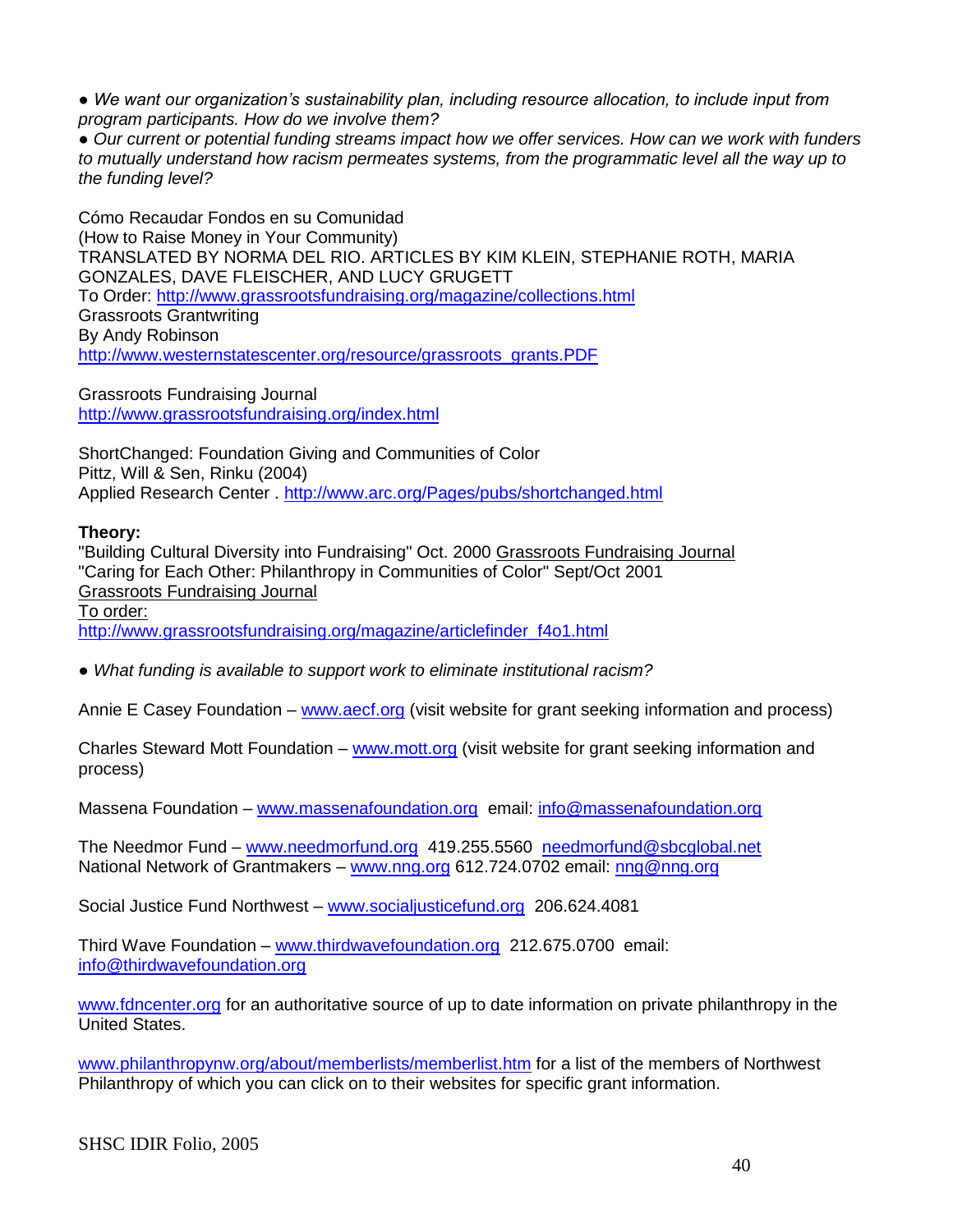#### **Book:**

"Selling Social Change (Without Selling Out): Earned Income Strategies for Nonprofits" by Andy Robinson, from the Chardon Press Series edited by Kim Klein. Offers experts information on how to initiate and sustain successful earned income ventures while advancing your organization's mission. \$25.95

## Section 5 : Program Service Delivery

*● We want our organization to be accessible. How can we effectively reach out to increase usefulness of our services to communities of color?*

*● How can our organization support our program participants in developing support networks within their own ethnic and cultural communities?*

Building Capacity for Policy Change: The Racial Justice Lens By Makani Themba-Nixon, The Praxis Project *[http://www.allianceonline.org/about/cc\\_resources.page](http://www.allianceonline.org/about/cc_resources.page)* Click on title

Study Circles Resource Center Study Circles Resource Center is dedicated to finding ways for all kinds of people to engage in dialogue and problem solving on critical social and political issues. <http://www.studycircles.org/>

YWCA Tuscon, AZ Anti Racism and Diversity Resource Directory Racial Justice Youth Program <http://www.ywcatucson.org/justice.html>

## Section 6: Staff and Volunteers

- How do we recruit and retain staff and volunteers who reflect those served by our *organization?*
- How do we mentor people of color to assume leadership roles in our organization and the *community at large?*
- *How do we make our personnel policies anti-racist?*

Human Resources Practices: Affirmative Action <http://www.work911.com/cgi-bin/links/jump.cgi?ID=2548>

Joint Center of Political and Economic Studies: <http://jointcenter.org/publications1/economicsbusiness.php>

Leadership for Policy Change: Strengthening Communities of Color through Leadership Development <http://www.putnamcic.com/pdf/LeadershipforPolicyChange-PolicyLink.pdf>

Minorities Job Bank [http://www.imdiversity.com](http://www.imdiversity.com/) 

Stronger Together Working with Ethnocultural Volunteers Central Volunteer Bureau of Ottawa-Carleton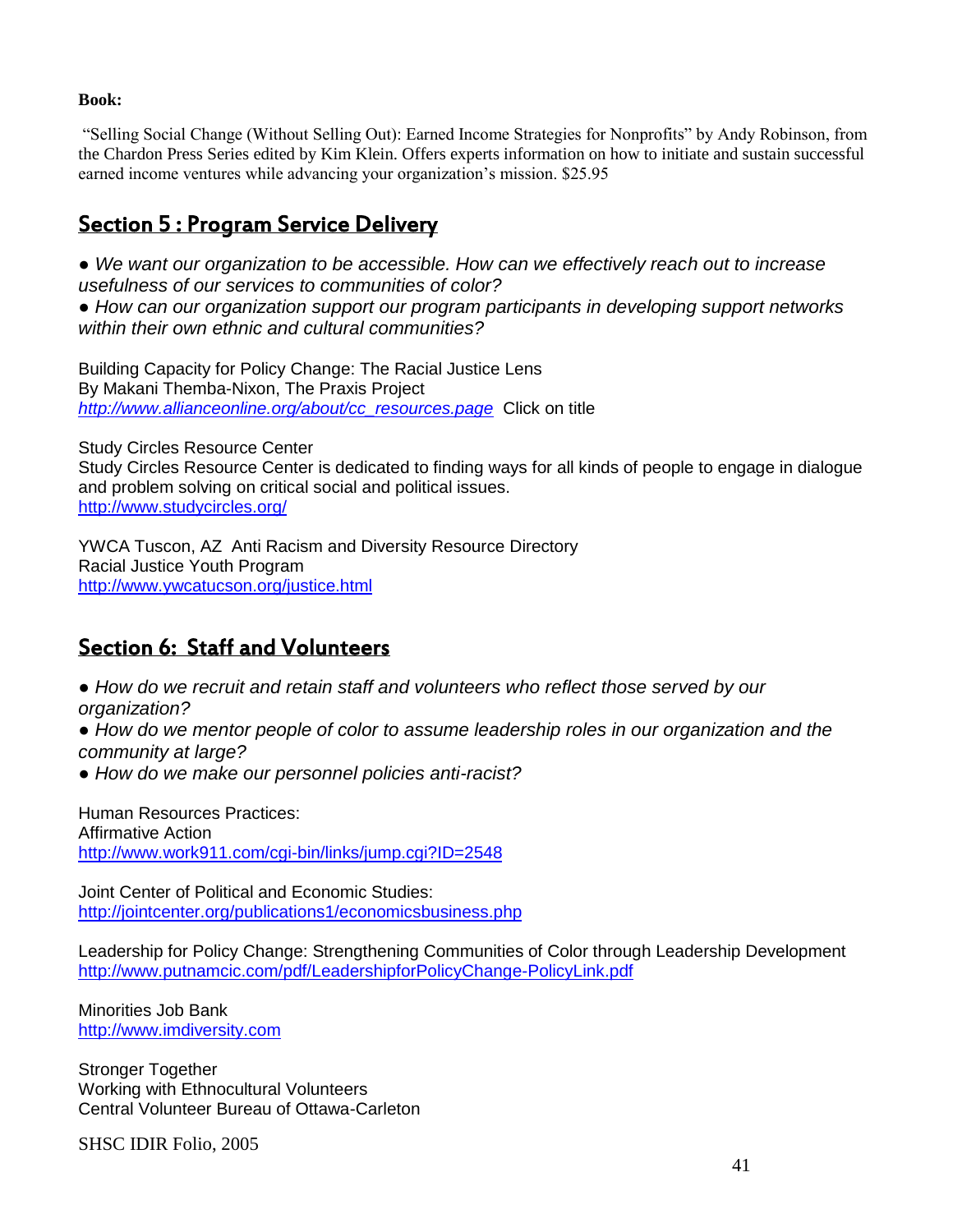<http://www.pch.gc.ca/progs/pc-cp/pubs/e/Strongr1.htm>

1996 Staff Recommendations Regarding Implementation of the 1996 Report on Involving People of Color in the Council <http://www.ncte.org/about/gov/elec/policies/107390.htm>

**Anti-Racist Institutional Change Kit (UK):** [http://www.leeds.ac.uk/cers/toolkit/toolkit.htm-](http://www.leeds.ac.uk/cers/toolkit/toolkit.htm) This toolkit aims to assist institutions in the process of anti-racist and race equality planning and action by providing conceptual and methodological 'tools'. Specifically in employment practices/policies:

<http://www.leeds.ac.uk/cers/toolkit/Section%20Three.htm#three12>

**Diversity Practices That Work: The American Worker Speaks (National Urban League - USA 2004): is a report by the National Urban League that examines employees' attitudes toward programs and policies designed to foster diversity and inclusion. By determining what employees value and appreciate, this study hopes to provide some frequently requested guidance to American businesses on diversity and inclusion programs. Download related document: [Diversity.pdf](http://action.web.ca/home/narcc/attach/Diversity.pdf)**

**Guide to Screening and Selection in Employment (Canada, 2001)**:

[http://www.chrc-ccdp.ca/pdf/screen.pdf-](http://www.chrc-ccdp.ca/pdf/screen.pdf) This guide is intended primarily to help employers when they interview and hire staff – whether they are choosing a new employee or promoting one from within the organization.

## **Section 7: Assessment and Evaluation**

*● We want to evaluate how our organization is doing in its efforts to dismantle racist policies and practices with our program participants and community at large. How do we evaluate ourselves? ● How can we evaluate the long-term impact of our programs and policies on program participants and the community at large?*

*● We want to evaluate how our organization is doing in its efforts to dismantle racism internally. How do we evaluate ourselves?*

Lessons Learned: Building an Effective Program NABRE, Network of Alliances Bridging Race & Ethnicity http://www.jointcenter.org/nabre/lessons\_learned/building\_program.php

Lessons Learned: Reflections on Six Years of Anti-Racism Work, Western States Center 2005 <http://www.westernstatescenter.org/resource/DRLessonsLearned.pdf>

#### **Book:**

Cultivation Interdependence: A Guide for Race Relations and Racial Justice Organizations Published by Joint Center for Political and Economic Studies (2004)

#### **Example:**

Nonprofit Effectiveness: Inclusiveness Matters <http://www.diversityinitiative.org/section/451.html> <http://www.diversityinitiative.org/files/DI-eval-execsumm.pdf> (executive summary)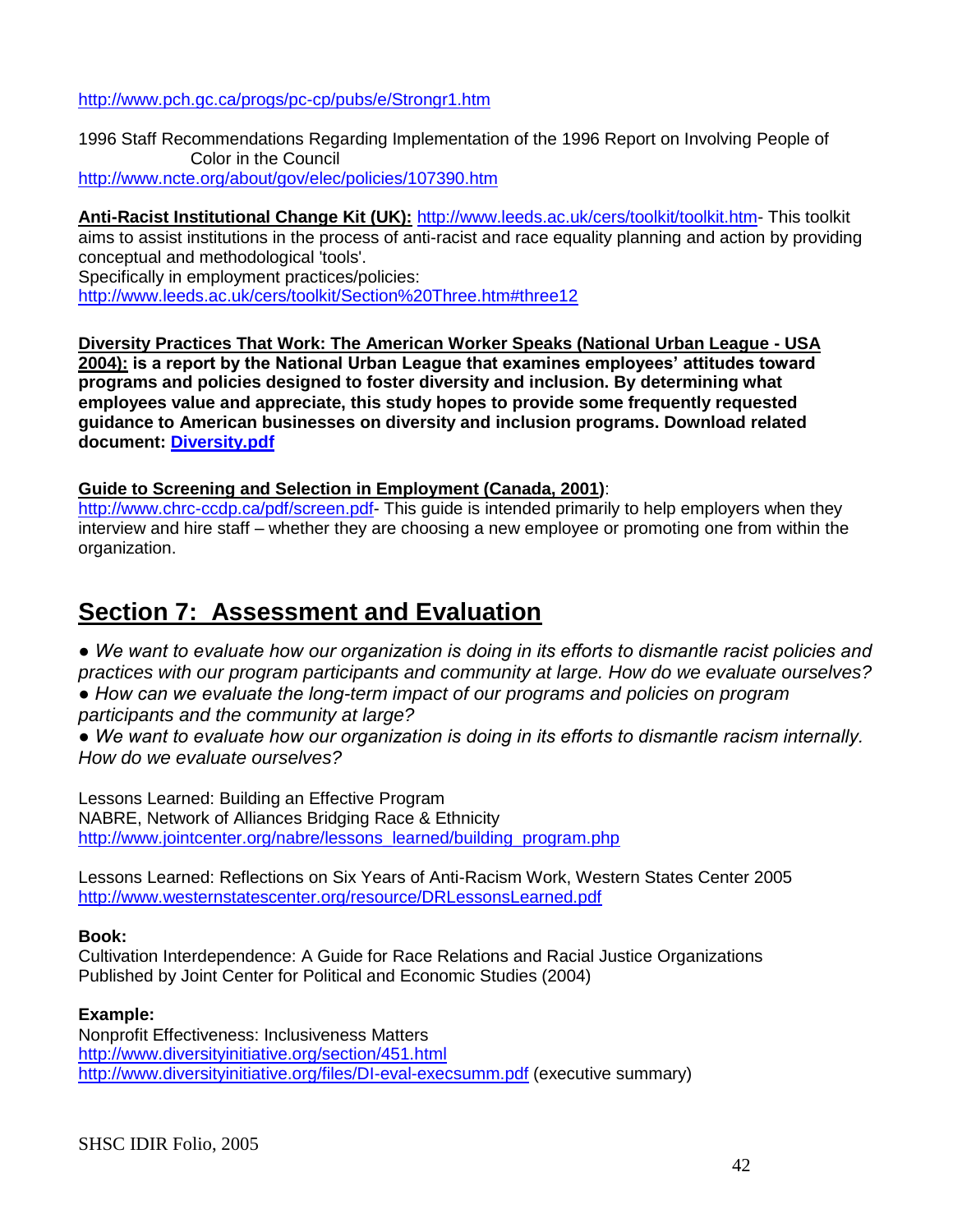## General Resources

- *How can we respond to resistance?*
- *What are the underlying issues?*

AntiRacismNet is an international online network of anti-racism organizations and practitioners. <http://www.antiracismnet.org/main.html>

[http://www.crossroadsministry.org](http://www.crossroadsministry.org/)

[http://www.cwsworkshop.org](http://www.cwsworkshop.org/)

[www.evaluationtoolsforracialequity.org](http://www.evaluationtoolsforracialequity.org/) 

[www.projectchange.org](http://www.projectchange.org/)

[http://www.thepeoplesinstitute.org](http://www.thepeoplesinstitute.org/)

[http://www.visions\\_inc.com/index.htm](http://www.visions_inc.com/index.htm)

Alliance for Nonprofit Management [http://www.allianceonline.org/about/cc\\_resources.page](http://www.allianceonline.org/about/cc_resources.page)

15 Tools for Creating Healthy, Productive Interracial/Multicultural Communities: A Community Builder's Tool Kit can be found at [www.race-democracy.org/toolkit.pdf](http://www.race-democracy.org/toolkit.pdf)

Assessing Organization Racism Western States Center (2001) <http://www.westernstatescenter.org/resource/assessingorgracism.pdf>

Center for the Study of White American Culture A Multiracial Organization <http://www.euroamerican.org/default.asp>

Challenging Institutional Racism A toolkit for the voluntary sector Available to download from http://www.actionlink.org.uk/Guides/ViewGuide.cfm?GuideID=29

Cultural Competency Awareness Questions [http://www.allianceonline.org/about/cc\\_resources.page](http://www.allianceonline.org/about/cc_resources.page) (Click on title when you get to this page.)

<http://www.westernstatescenter.org/resource>

Dismantling Racism: A Resource Book for Social Change Groups Western States Center (2003) <http://www.westernstatescenter.org/resource/>Click on the title

Good for Business but Insufficient for Social Change Western States Center (2001)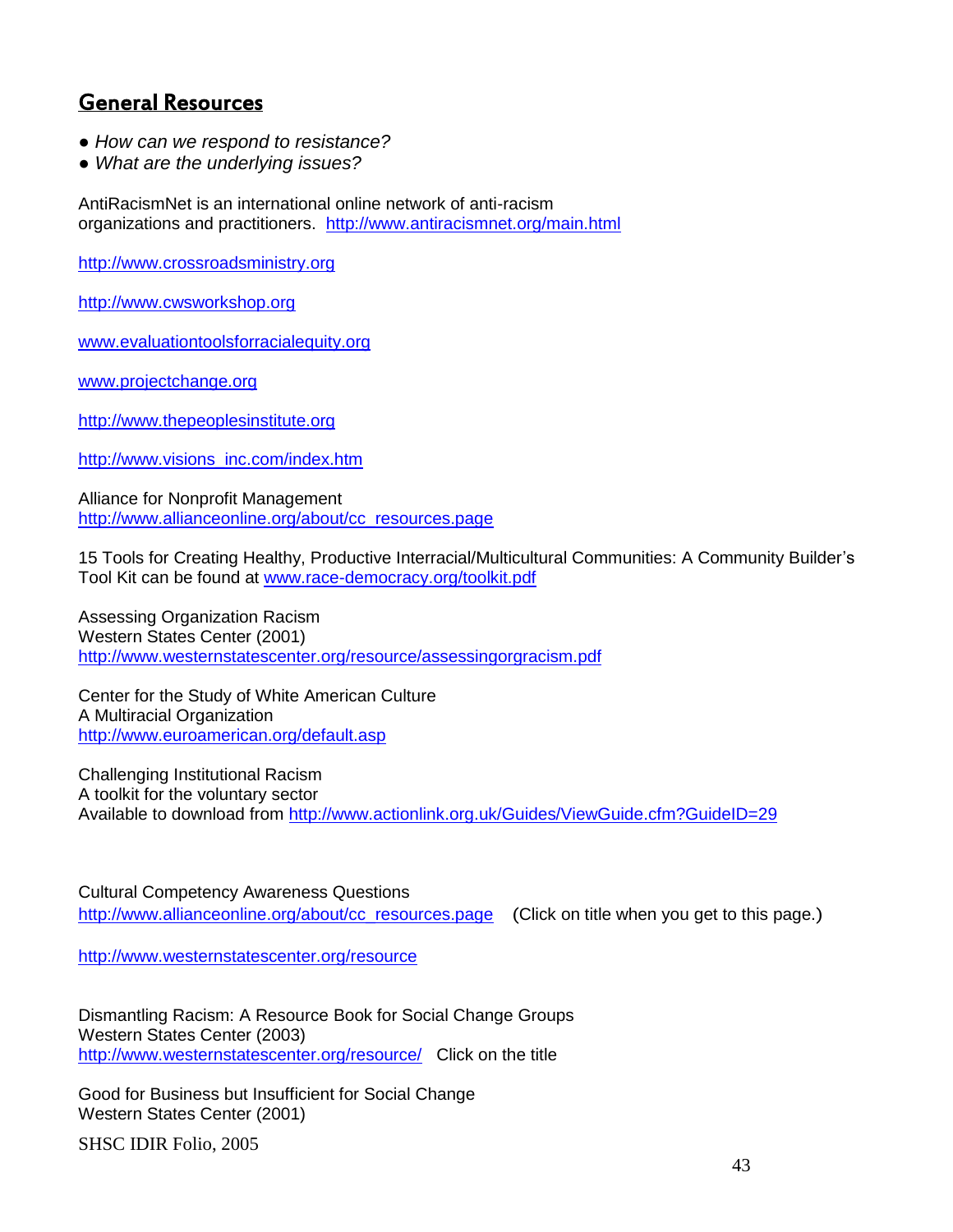<http://www.westernstatescenter.org/resource/drvdiversity.pdf>

History of the Construction of Race and Racism [www.westernstatescenter.org/resource/](http://www.westernstatescenter.org/resource/) Click on title

Holding Leaders of Color Accountable [www.westernstatescenter.org/resource/](http://www.westernstatescenter.org/resource/) Click on title

#### NABRE Resources

<http://www.jointcenter.org/nabre/resources/index.php>

Name and Framing Race and Racism [www.westernstatescenter/resource/](http://www.westernstatescenter/resource/) Click on title

Picking an Issue: criteria worksheet [www.westernstatescenter/resource/](http://www.westernstatescenter/resource/) Click on title

The Diversity Challenge: Organizational Stocktaking Matrix [http://www.interaction.org/files.cgi/3901\\_Diversity\\_Challenge\\_Matrix.pdf](http://www.interaction.org/files.cgi/3901_Diversity_Challenge_Matrix.pdf)

Tools for Change [www.toolsforchange.org](http://www.toolsforchange.org/)

YWCA Tuscon, AZ Anti Racism and Diversity Resource Directory <http://www.ywcatucson.org/ardir/resources.html>

City of Seattle website: Undoing Institutional Racism Resources <http://www.seattle.gov/humanservices/UIR/Resources.htm>

A Guide to Selection Programs Training for Racial Equity and Inclusion By Project Change Anti Racism Initiative and Aspen Institute Ilana Shapiro, Ph.D., Alliance for Conflict Transformation e-mail: [publications@aspeninstitute.org](mailto:publications@aspeninstitute.org)

#### **Book:**

Cultivating Interdependence: A Guide for Race Relations and Racial Justice Organizations Published by Joint Center for Political and Economic Studies (s004)

#### **Videos:**

Western States Center Curriculum Center <http://www.westernstatescenter.org/resource/drvideos.html>

**Films:** YWCA of Tuscon, AZ <http://www.ywcatucson.org/ardir/media.html>

#### **Example:**

King County Department of Community and Human Services Undoing Institutional Racism Work Group <http://www.metrokc.gov/dchs/admin/UIR.htm>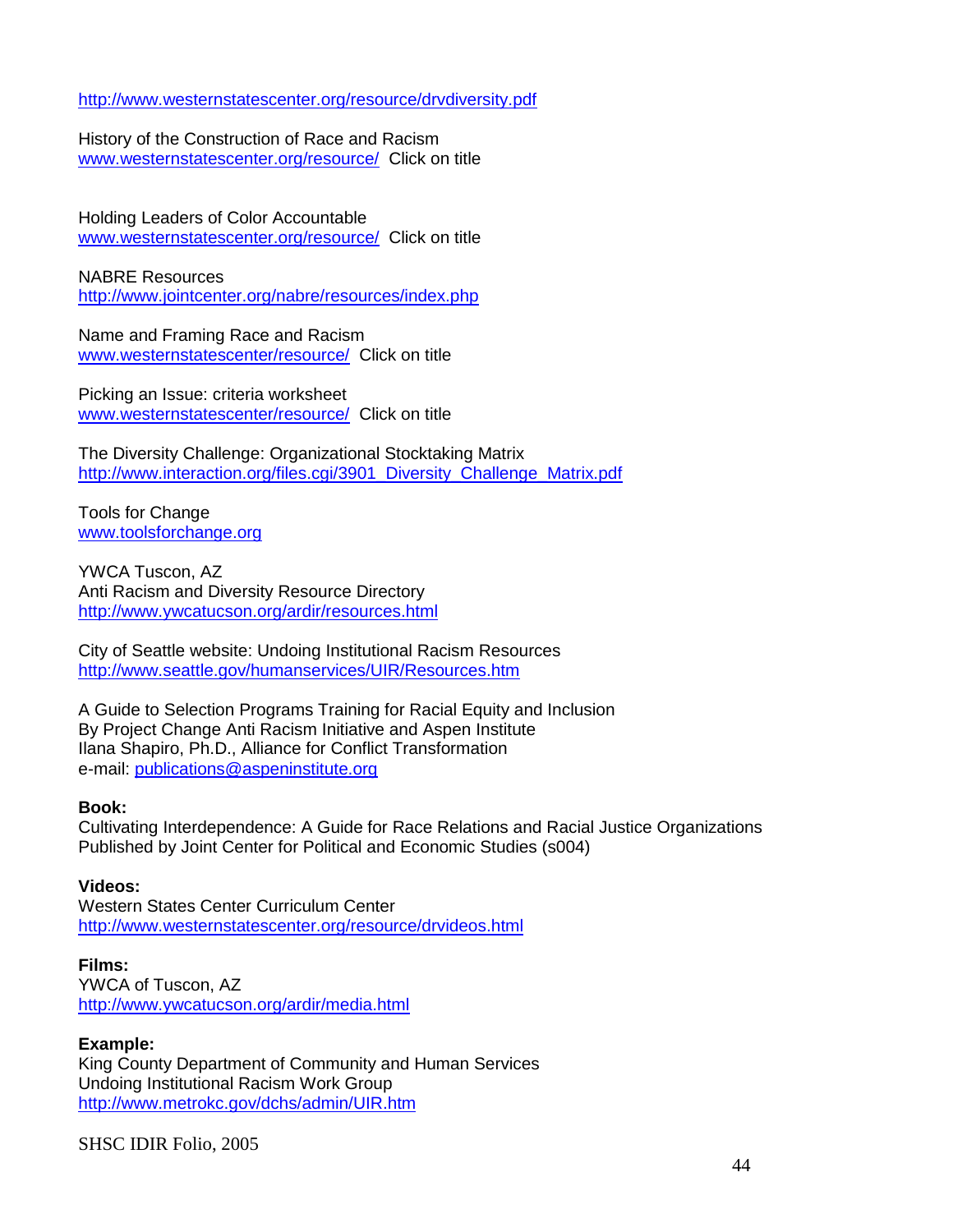## **Eliminating Institutional Racism Resource Guide consultant listing**

Groups who make use of the IDIR Folio tools may choose to enlist consultants to help or advise them at different parts of the process. There are many resources for this work in our communities. The IDIR Leadership Group and SHSC do not make recommendations, but wanted to offer some options other local groups have used. Always be sure to ask for references and enough information to decide if the group has the type of expertise you are looking for and shares your goals and values.

**Crossroads Ministry, Chicago, Illinois.** The work of Crossroads is to dismantle systemic racism and build anti-racist multicultural diversity within institutions and communities. This organization works with individual institutions and churches all over the country to identify and undo institutional racism. They offer anti-racism workshops as well as work to form, train and support anti-racism teams that work to undo racism in their own institutions. [www.crossroadsministry.org](http://www.crossroadsministry.org/)

Contact: Robette Dias & Chuck Ruehle, Executive Co-Directors, 773/638-0166, [crossroadschicago@sbcglobal.net](mailto:crossroadschicago@sbcglobal.net)

**Emerging Design Consulting.** Consulting since 1998, 25 year history in human services. Lived and worked with diverse cultures and ethnicities all my life. Grew up in bi-racial family in the Yesler Terrace, speak Spanish (almost fluently, and working on it!) [www.emergingdesignconsulting.com](http://www.emergingdesignconsulting.com/)

Contact: Bonnie Olson, 206/726-9162, [emerging@oz.net](mailto:emerging@oz.net)

**Equity Educators - Coaching for Change.** They work with programs, organizations, schools, parent groups, providing training and consultation on multiple issues impacting communities. Contact: Theressa Lenear 206/501-6121, [tlc102043@comcast.net](mailto:tlc102043@comcast.net) and or Fran Davidson, [islandnavigator@yahoo.com,](mailto:islandnavigator@yahoo.com) 206/351-7977

**Grassroots Institute for Fundraising Training, Denver, Colorado.** This organization gives training and consultation to organizations that want to involve their community, constituency and people of color in fundraising for the organization.

Contact: 303-455-6361 or via email at: [generalinfo@grassrootsinstitute.org,](mailto:generalinfo@grassrootsinstitute.org) [http://www.grassrootsinstitute.org](http://www.grassrootsinstitute.org/)

### **Intra Afrikan Konnections.**

Contact: Mayet Dalila, 206/324-5785, [iakkonnect@aol.com](mailto:iakkonnect@aol.com)

**M.I.N.E.** Meaningful Interpersonal Necessary Enrichment is the examination and elimination of the seed of oppression. Systematic oppression laid in layer by layer over the course of a person's lifetime impacts the workplace from service provision to service delivery with awareness or a lack thereof, intentionally and unintentionally. Our goal is to affect behavioral change moving from the personal to the organizational. The foundation of the work suggests that all have experienced some form of oppression and that a reflection of that in relationship to racism necessarily moves one to the next levels outside of oneself.

Contact: Eleta Wright, 206/963-8262, [agapeo20@hotmail.com](mailto:agapeo20@hotmail.com)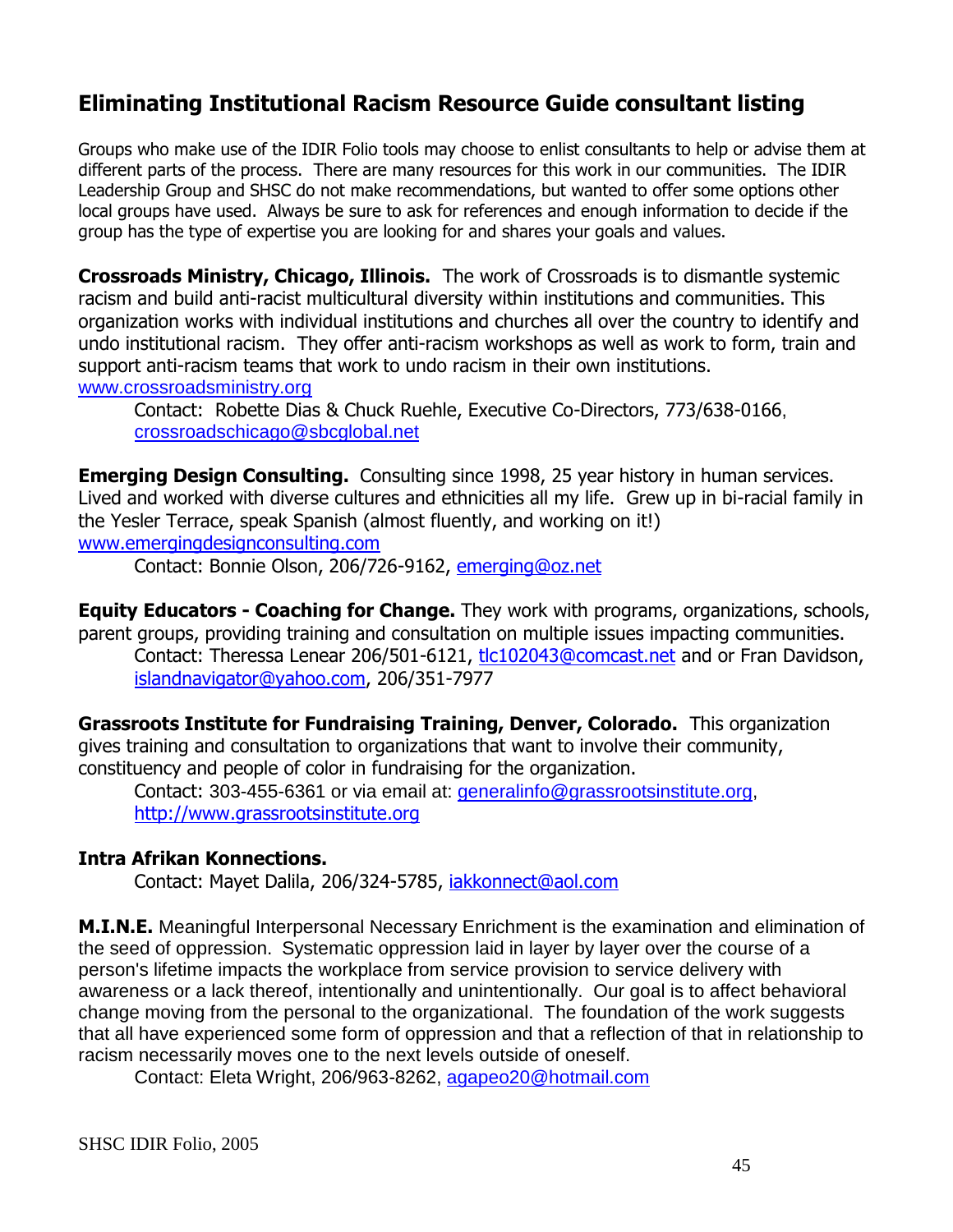**Minority Executive Directors Coalition of King County.** MEDC is a coalition of people of color dedicated to achieving equity and social justice in partnership with communities of color through advocacy, education, and membership development. MEDC Values: o Collaboration and cooperation; o Diversity; o Self Determination; o Eliminating Institutionalized Racism; o Integrity, Equity, and Fairness; o Courage and Strength; o Basic Human Needs. MEDC views cultural competency as part of a continuum that can lead to an anti-racist/anti-oppression movement for social change. [www.medcofkc.org](http://www.medcofkc.org/) 

Contact: Truc Thanh Nguyen, 206/325-2542, [tnguyen@medcofkc.org](mailto:tnguyen@medcofkc.org) 

## **National Coalition Building Institute Seattle,**

NCBI Seattle provides workshops, training, leadership development, and ongoing organizational consulting to organizations and community groups wishing to confront and dismantle racism and oppression within their organizations. Our diverse group of trainers/facilitators are skilled in creating a space in which all people can be a part of the solution. [www.ncbiseattle.org,](http://www.ncbiseattle.org/)

Contact: Darlene Lee, Chapter Director, [darlene@ncbiseattle.org,](mailto:darlene@ncbiseattle.org) 206/290-3773.

#### **Nonprofit Assistance Center,**

Contact: Barbara Fane, 206/ 324-5850, [BFane@nacseattle.org](mailto:BFane@nacseattle.org)

**People's Institute Northwest (PINW).** This organization supports local organizing efforts and works to engage all communities in creating an anti-racist society where everyone has the opportunity to reach their potential. They provide consulting in the areas of Organizational Strategizing, coalition building, staff development, plus long term technical assistance. Contact: Blair Kreuzer, 206/938-1023, [pinwseattle@yahoo.com](mailto:pinwseattle@yahoo.com)

#### **Scott Winn**

Instructor, University of Washington, Graduate School of Social Work: Anti-Racist Organizing, Social Work for Social Justice.

Contact: 206/324-8165, [winn@u.washington.edu](mailto:winn@u.washington.edu)

## **YWCA Tuscon, AZ, Racial Justice Program Consultation and Technical Assistance,**

This organization has provided consultation and technical assistance to numerous non-profit organizations, educational institutions, municipalities, and employers to help them create and implement anti-racism and diversity programs and initiatives. [www.ywcatucson.org/justice.html](http://www.ywcatucson.org/justice.html) Contact: 520/884-7810, [sgonzales@ywcatucson.org.](mailto:sgonzales@ywcatucson.org)